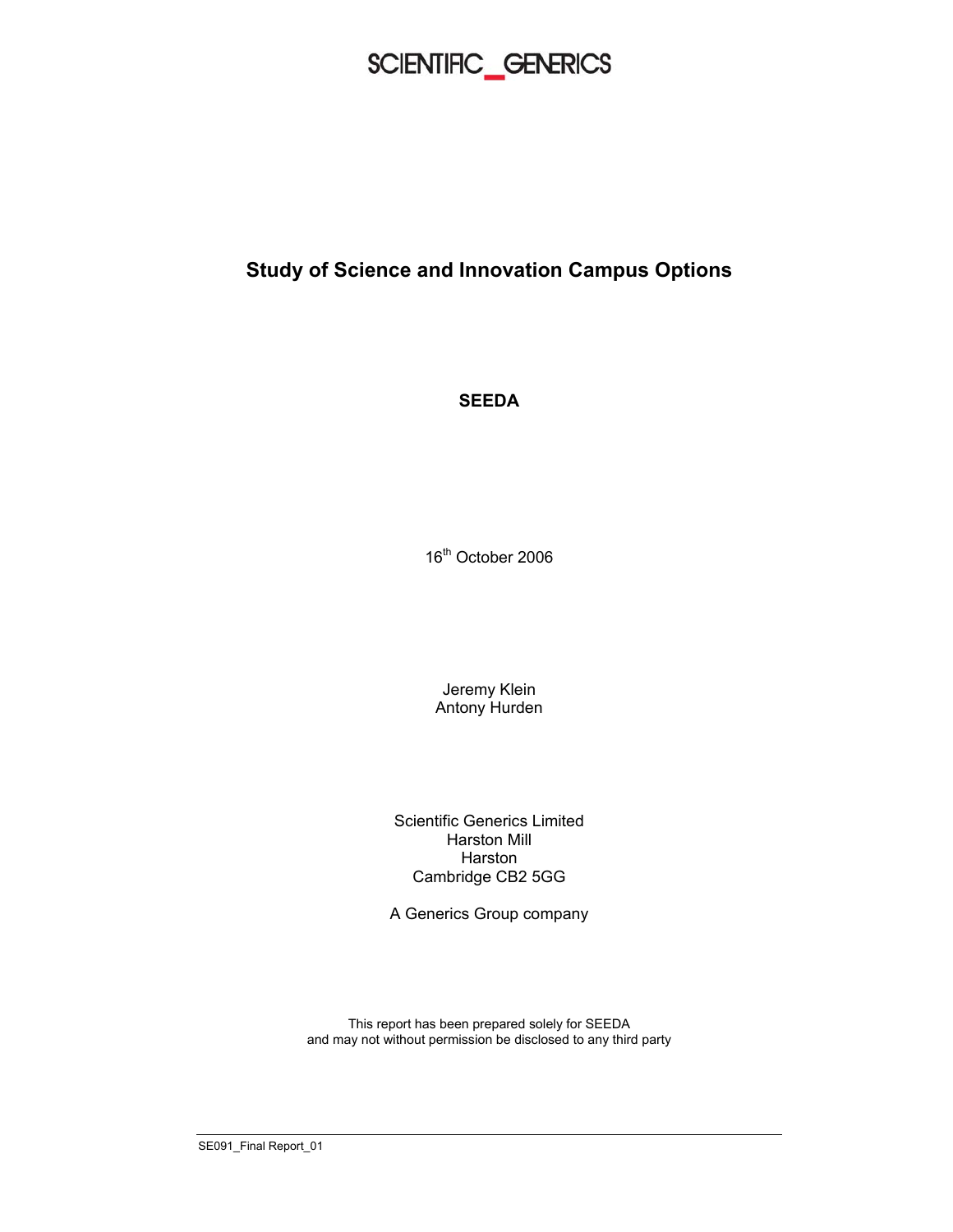#### **CONTENTS**

| 1                 |                                                                                       |  |  |
|-------------------|---------------------------------------------------------------------------------------|--|--|
| $\overline{2}$    |                                                                                       |  |  |
| 3                 | 3.1<br>3.2<br>3.3<br>Response to the Science and Innovation Campus concept  14<br>3.4 |  |  |
| 4                 | 41<br>Three pure options for a Science and Innovation Campus 17<br>4.2                |  |  |
| 5                 | 5.1<br>5.2                                                                            |  |  |
| APPENDIX A<br>A.1 |                                                                                       |  |  |
|                   | A.2<br>A.3<br>A.4<br>A.5<br>A.6<br>A.7<br>A.8<br>A.9<br>A.10                          |  |  |
|                   | TECHNOLOGY READINESS LEVELS  45<br><b>APPENDIX B</b>                                  |  |  |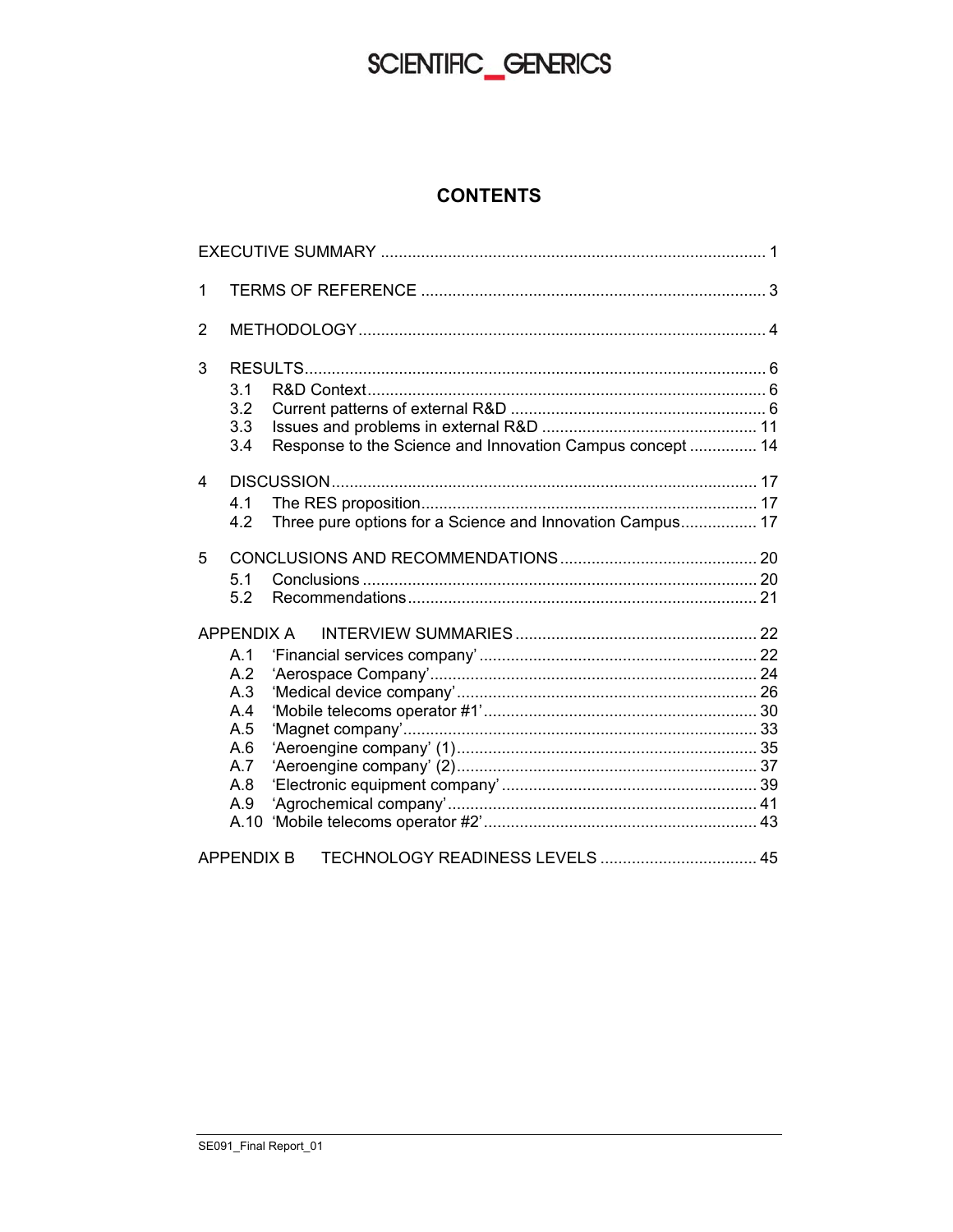#### **EXECUTIVE SUMMARY**

This study was commissioned to assess and characterise the demand for the Science and Innovation Campus concept included in the draft RES and to flesh out the concept.

We interviewed in-depth nine large companies that from their profiles might reasonably be expected to be participants in a Science and Innovation Campus.

We found that there was no single problem with respect to the organisation and sourcing of R&D which would be answered by a single form of Science and Innovation Campus. Instead, these businesses are entering external R&D activities and relationships for three main purposes and each of these suggests a different 'flavour' of Science and Innovation Campus.

The first is a **content-based** Science and Innovation Campus. Here the participating companies are seeking expertise or facilities. Large companies typically think globally and compare UK options against those in other countries. There is relatively little that an RDA can do to create new centres of excellence, though it would be possible to promote those that do exist more aggressively as national or global class institutions.

The second is a **context-based** Science and Innovation Campus. Here the participating companies gain access to an environment which would stretch them beyond their current boundaries in order to stimulate innovation. Rather than be dependent on global class facilities or expertise, it is more important that companies can work effectively with local universities. An RDA can contribute by encouraging an effective 'best practice' model among universities in the region.

The final is a **collaboration-based** Science and Innovation Campus. Here the participating companies work together to solve a problem of mutual interest, possibly because industry structure dictates innovation across a common interface. The nature of the collaboration would need to be determined by the participants but an RDA can contribute by offering these collaborative teams a 'home' and thereby improve on the virtual teams which have become the typical model in the UK. Where similar entities have been formed in the UK and elsewhere they have generally been in the IT/telecoms area, reflecting the inherently multi-sectoral nature of these technologies.

If it is intended to concentrate on large companies then SEEDA should not seek merely 'to satisfy existing demand' for the reason that there is no strongly voiced coherent demand to satisfy. Instead, an imaginative and specific concept could be put forward by SEEDA in order to stimulate and focus demand. In designing such a scheme two elements were suggested by our interviews

• One element is **content**. Large companies will be responsive to national centres of excellence in key future fields. These cannot be quickly created from scratch, but could conceivably be formed by combining existing departments and centres of excellence.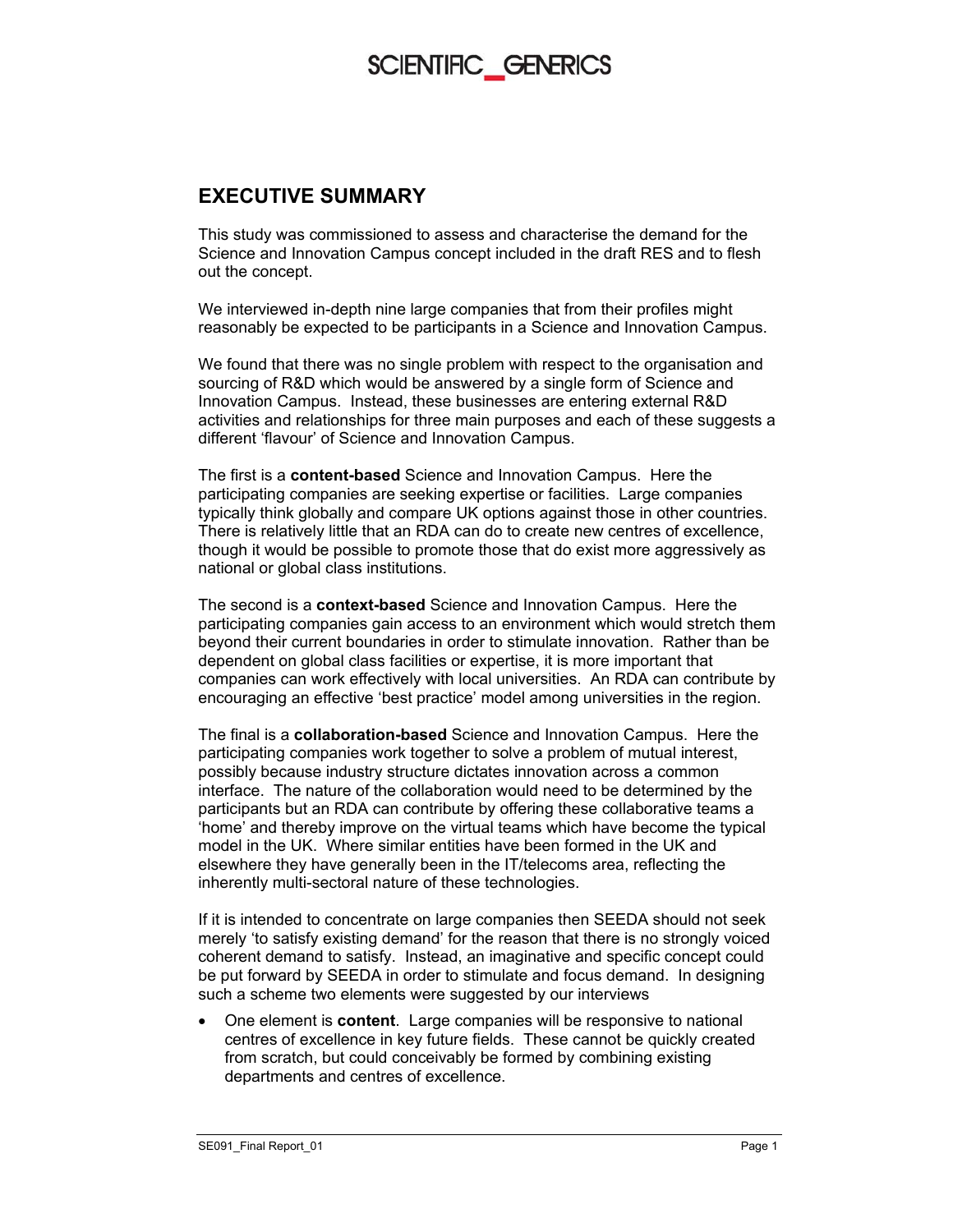• Another element is **collaboration**, reflecting the increasing structural necessity to collaborate across industries and technologies. There are many existing 'virtual' collaborations such as the DTI's Technology Programme that could possibly be made more effective if they had a physical 'home'.

To further refine the concept we recommend turning from structures towards the specialism(s) of the science and innovation campuses. Possibilities include:

- identifying existing regional departments and centres of excellence that could be transformed into a national centre of excellence
- technology convergence (eg health informatics)
- emerging cross-disciplinary themes (eg 'homeland security')
- collaboration within or across supply chains, where there is a structural need for collaboration (eg telecoms)
- providing a context for collaboration between a large company and its smaller suppliers
- reflecting the themes of existing programmes such as the DTI's technology programme which has already spawned the creation of industry-based collaborations.

This research has been confined to large companies so we recommend that the needs of medium-sized companies be researched too.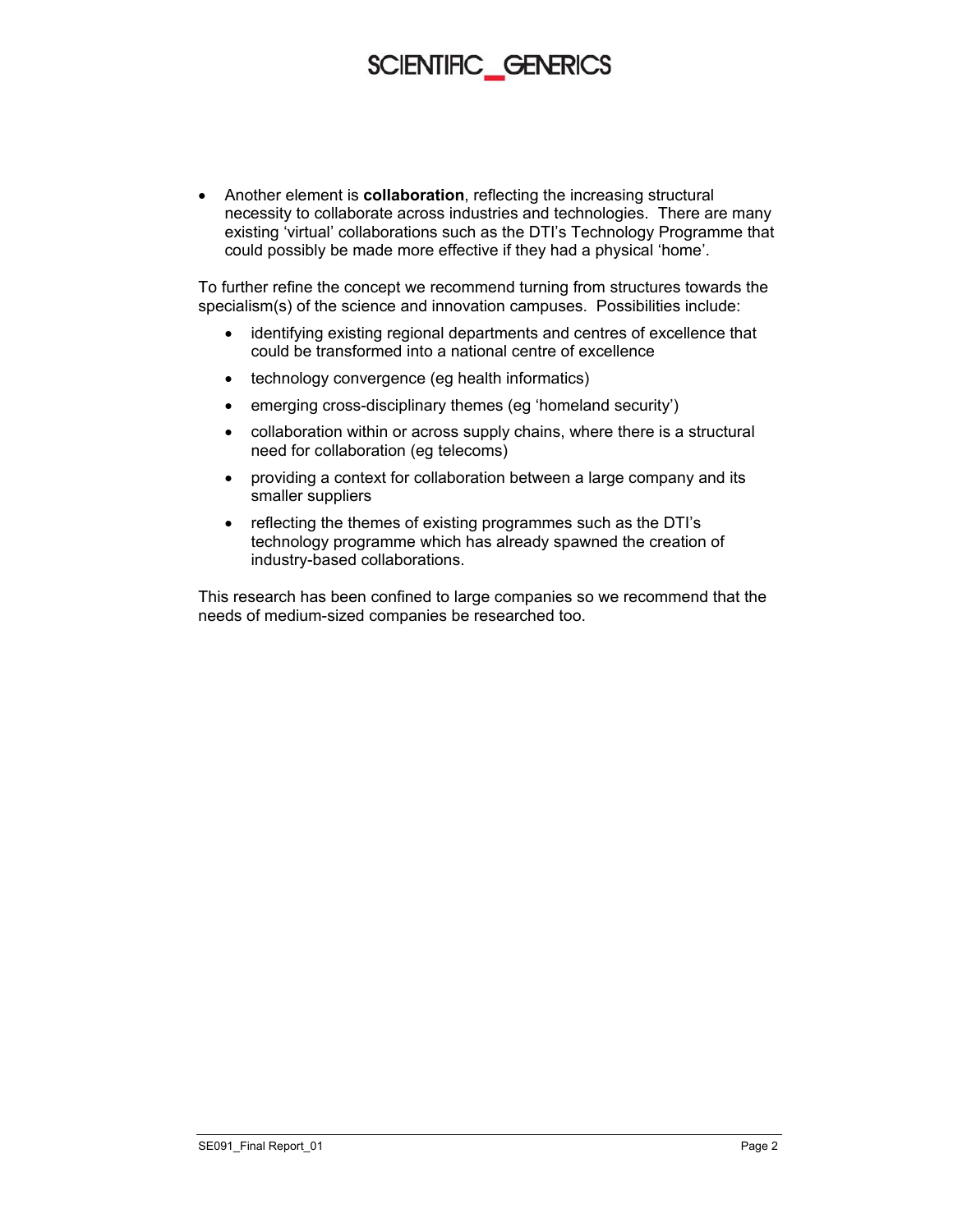#### **1 TERMS OF REFERENCE**

The draft RES contains the following statement:

SEEDA will work with businesses, universities, other leading research institutions and central government departments to encourage and stimulate the establishment of new Science and Innovation Campuses in the region, drawing together all of the elements needed to maximise the economic and societal benefits of the region's world class science, engineering and technology base and business strengths. These campuses will build on internationally recognised regional research groups and provide business with new opportunities to develop new and innovative knowledge based products and services needed to compete in the global marketplace.

The Campuses will seek to address the gap left by the demise of many large corporate research and development laboratories and capitalise on the trend towards greater business to business collaboration particularly at the pre-competitive research and development stage of new product development. Building on international best practise, these Campuses will provide a space, and access to specialist scientific instrumentation and facilities, where businesses and academics can research and rapidly develop new products and services to address current and emerging market needs. They will a provide focal points for business clusters and knowledge transfer networks together with training, innovation and enterprise services. Consultancy and technology brokerage services will also be provided for smaller firms.

To progress this vision SEEDA will continue to work closely with the Central Laboratory for the Research Councils to establish the Harwell Science and Innovation Campus particularly with respect to promoting business engagement with the project and the establishment of new advanced and accredited courses for instrument engineers. Significant opportunities are also presented to revitalise the economy of Ashford through plans by Imperial College of Science Technology and Medicine to establish a new research centre at their Wye campus. SEEDA will work with partners to establish at least one further Science and Innovation Campus in the South East, and will work with the London and East of England Development Agencies to extend this approach across the Greater South East.

This description is not sufficiently detailed for a network of campuses to be funded and implemented. As a next step towards this SEEDA commissioned Scientific Generics to establish the demand for the scheme in order to flesh out the concept and develop the proposition further.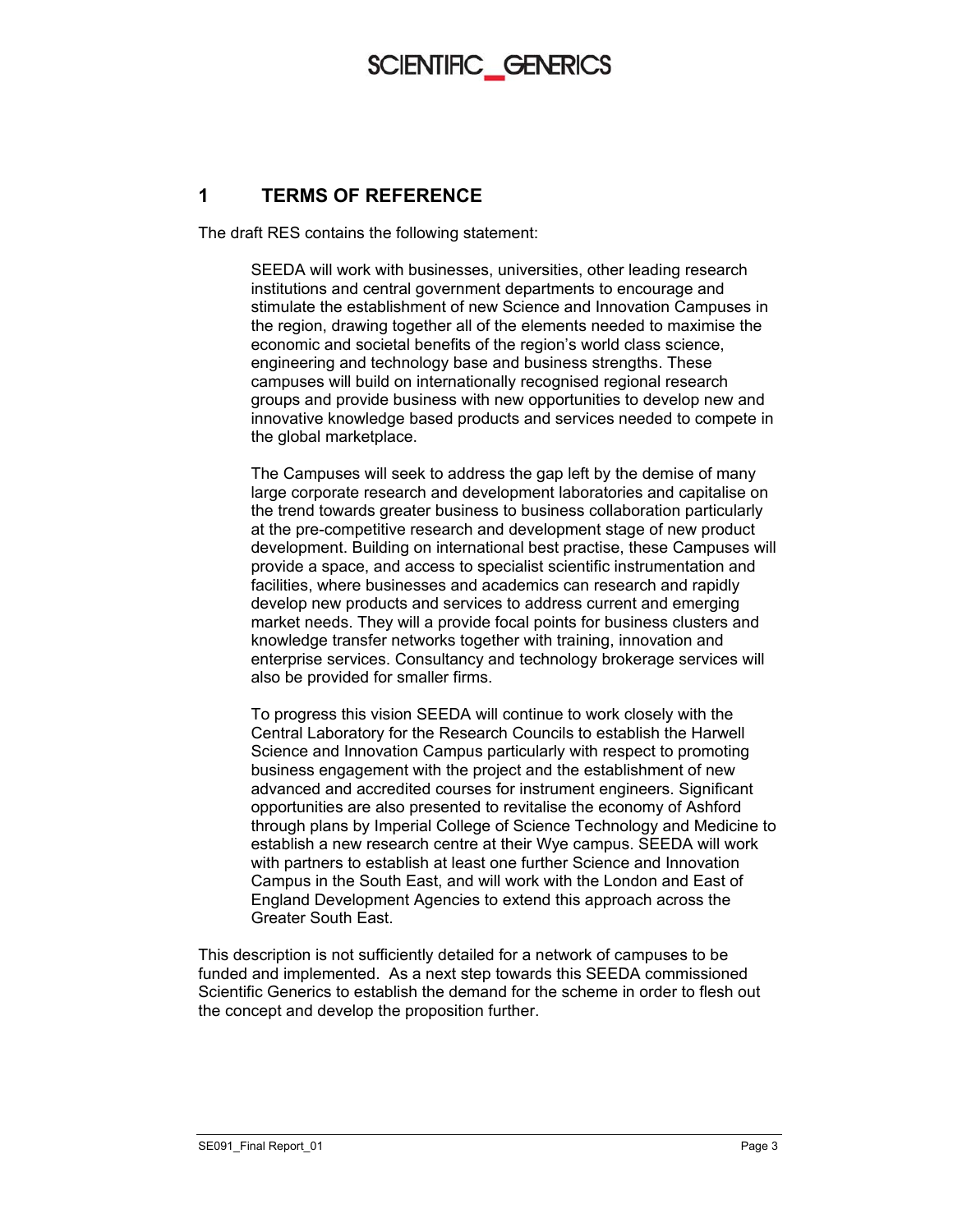#### **2 METHODOLOGY**

The core of our study has been in-depth interviews with a selection of companies that might be expected to be participants in a Science and Innovation Campus. The targets were large companies' because these are seen as:

- The natural target for the Science and Innovation Campus, reflecting the scale of thinking behind the concept
- A key sector in the south east
- More significant in total employment terms for the south east than SMEs,
- Able to give the relatively long term commitments required
- Relatively underprovided for by government and regional 'initiatives', which have focused more on the needs of SMEs and startups.

The companies interviewed are listed below.

'Aerospace Company'

'Medical device company'

'Mobile telecoms operator #1'

'Magnet company'

'Electronic equipment company'

'Agrochemical company'

'Mobile telecoms operator #2'

'Aeroengine company'

'Financial services company'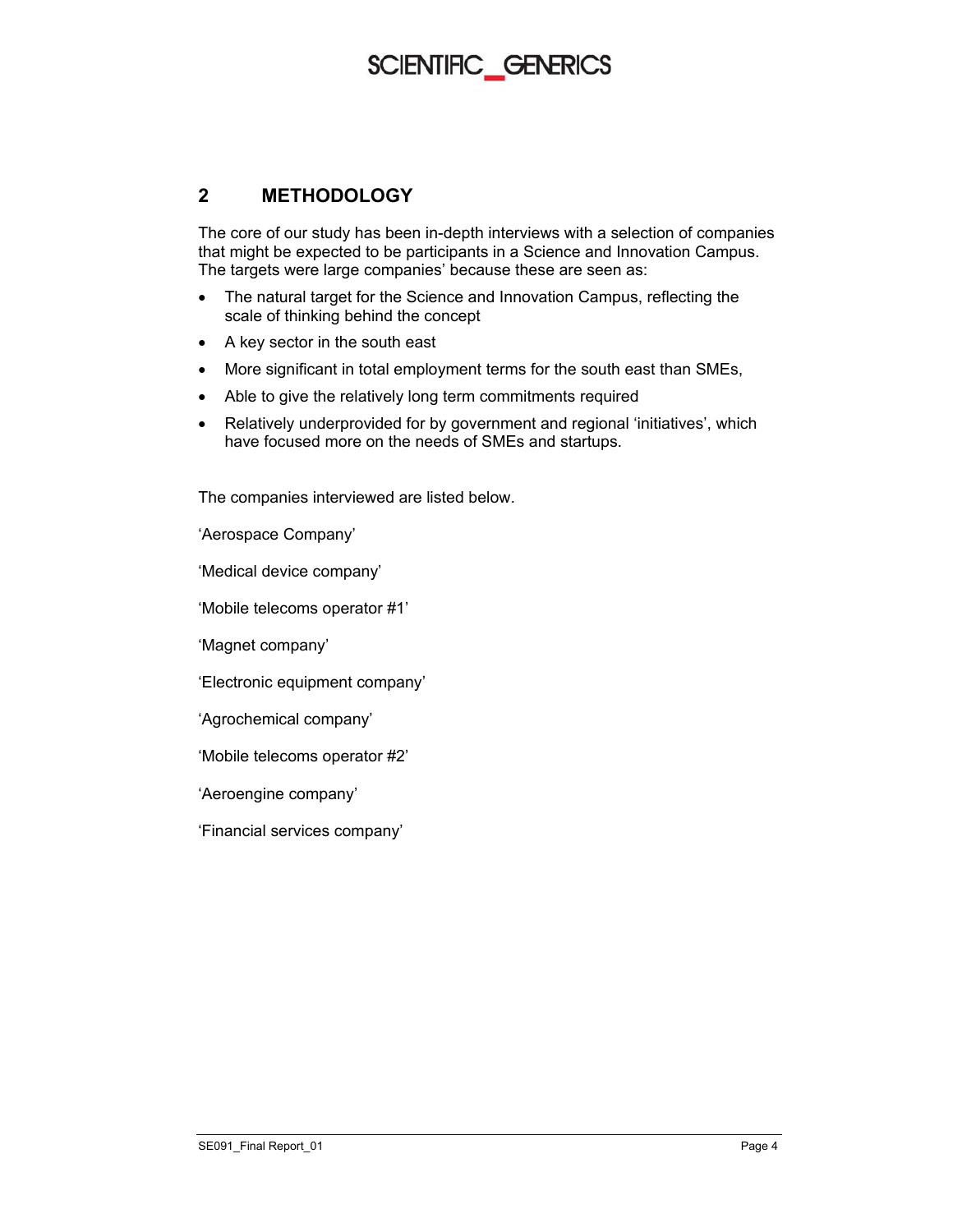The interviews followed the following general format.

- 1 We first introduced the Science and Innovation Campus concept as described in the RES.
- 2 We then explored the ways in which R&D/innovation is organised in the company, including the locations of facilities, external relationships.
- 3 We asked about problems and issues in R&D and unmet needs
- 4 We finally revisited the Science and Innovation Campus concept in the light of the company's R&D activities and discussed was in which the concept could be relevant and useful to them.

The interviews were analysed to identify recurring themes that would help define the shape of a Science and Innovation Campus.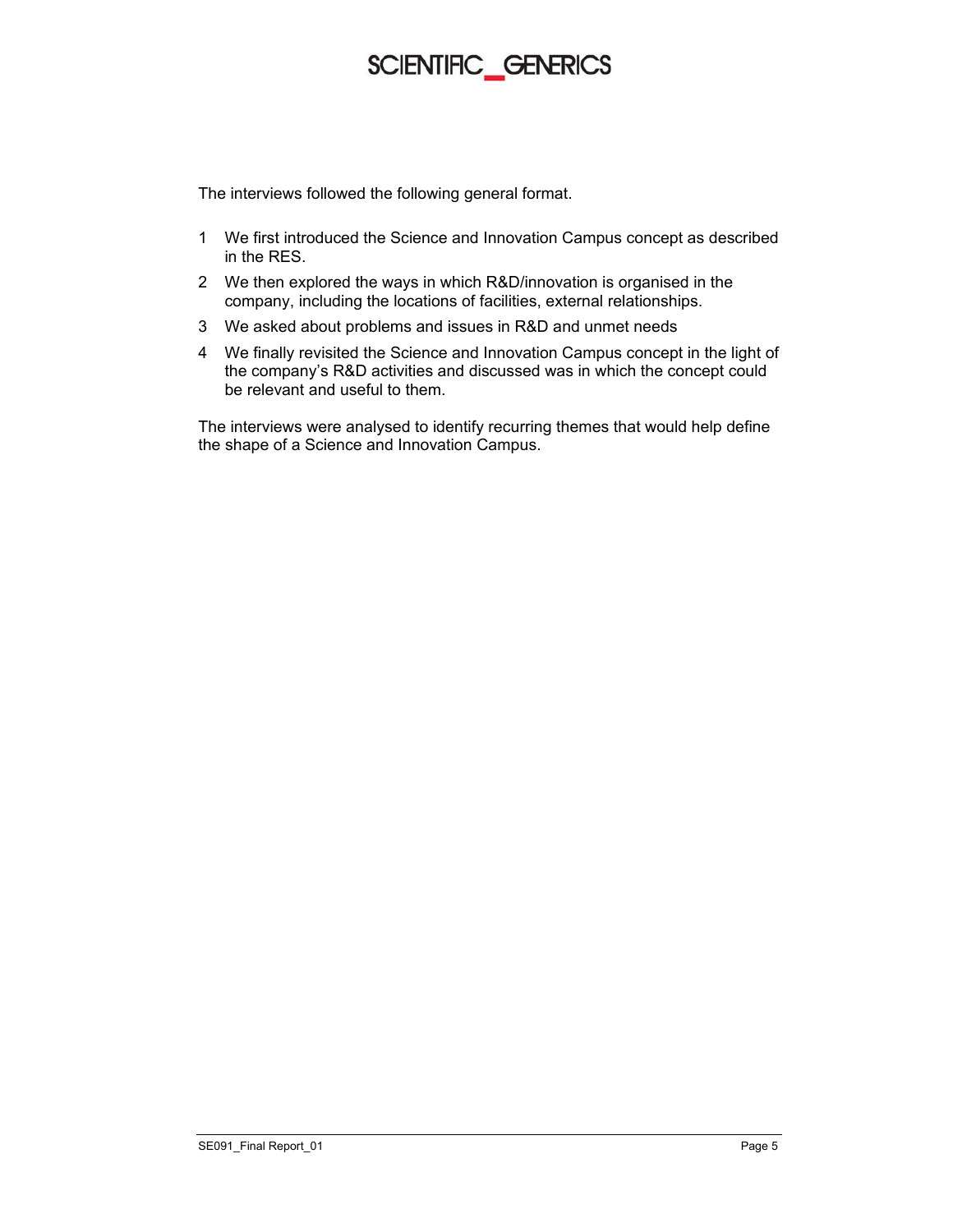#### **3 RESULTS**

#### **3.1 R&D Context**

All the companies we interviewed had clear policies on research. They were able to describe:

- The topics they were researching, and the business benefits of this research
- What they do in-house, and what they do externally
- If done externally, where are doing it and why.

It is worth noting that the clarity and purposefulness we uncovered was quite different from the situation ten to fifteen years ago where corporate R&D centres were often regarded as costly 'black holes' with questionable business relevance.

#### **3.2 Current patterns of external R&D**

The Science and Innovation Campus concept is a form of *external* R&D. The starting point for our analysis of findings is the type of external R&D activities and relationships in existence.

We found that most of the companies were engaged in external R&D activities and relationships. These are listed in Table 1.

It is notable from this table that there are many types of relationship in existence. In order to make sense of these we considered the motivation in each case – what the companies were seeking to achieve. We were able to discern broadly three types of motivation: *content*, *context*, or *collaboration*. These types of motivation, which are described below, lead to different considerations in deciding with how to outsource, and with whom. The motivations are also listed in Table 1. Of the sample of companies we spoke to, four were looking for content, two were looking for context and one was looking for collaboration.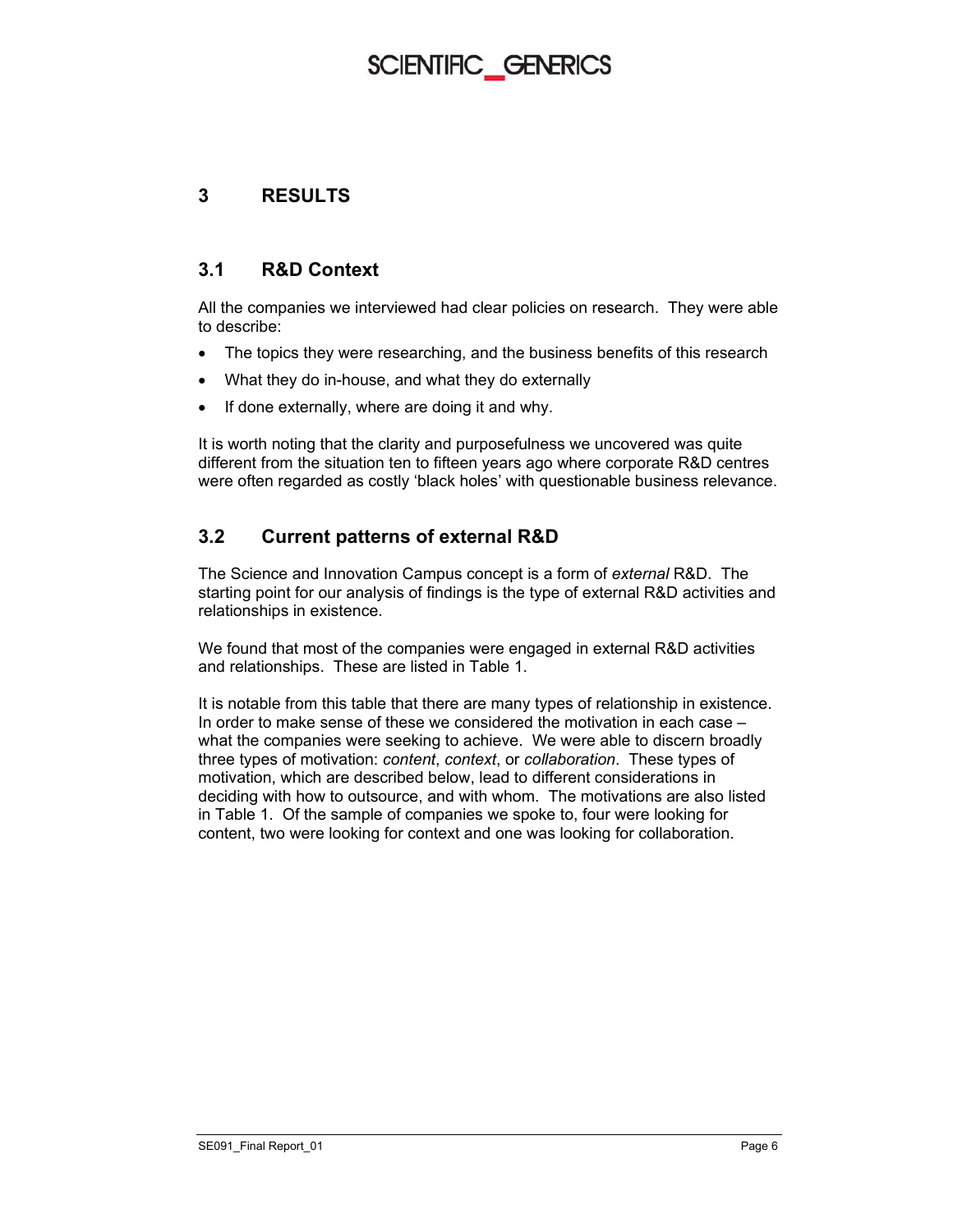| <b>Company</b>                  |           | <b>Example external R&amp;D relationships</b>                                                                                                                                                                                                                                                                                                                   | <b>Motivation</b> |
|---------------------------------|-----------|-----------------------------------------------------------------------------------------------------------------------------------------------------------------------------------------------------------------------------------------------------------------------------------------------------------------------------------------------------------------|-------------------|
| 'Financial services<br>company' | $\bullet$ | None in the UK but uses Indian resources<br>for development because it is more cost-<br>effective                                                                                                                                                                                                                                                               | Context           |
|                                 | ٠         | At Sussex University the company<br>sponsors a masters course in IT to<br>develop technology leaders for the<br>business of the future, rather than training<br>analysts which is a short-term issue                                                                                                                                                            |                   |
|                                 | ٠         | Chose Sussex for closeness to UK HQ<br>and good credentials and willingness to<br>partner plus creativeness                                                                                                                                                                                                                                                     |                   |
|                                 | $\bullet$ | Control of IP through variation on<br>Sussex's terms of business                                                                                                                                                                                                                                                                                                |                   |
|                                 | $\bullet$ | SEEDA has a valuable role in providing<br>the single point of contact for the<br>University. SEEDA makes all the contacts<br>into the University so the company does<br>not have to deal with difficult<br>communications into the University                                                                                                                   |                   |
| 'Aerospace Company'             | $\bullet$ | Large companies have a large product<br>and R&D portfolio and they need a<br>balanced research portfolio. It works with<br>EPSRC to put footprints down to define<br>broad research areas                                                                                                                                                                       | Content           |
|                                 | ٠         | The best teams don't exist in a single<br>university for big projects. Need to form a<br>network with the company as project<br>manager. The company has Strategic<br>partners who have breadth of knowledge<br>and can co-ordinate development teams<br>made up from in-depth partners. The<br>company adopts a systems approach to<br>managing such projects. |                   |
|                                 | $\bullet$ | Seconding academics into primary site of<br>technology exploitation often leads to<br>compromises                                                                                                                                                                                                                                                               |                   |
| Medical device<br>company'      |           | Labs in New York, Munich, Bangalore,<br>Shanghai to provide relevant research in<br>cost-effective ways                                                                                                                                                                                                                                                         | Context           |
|                                 | $\bullet$ | Association with Stanford - this brings<br>good PR to both them and Stanford, but<br>the true commercial benefit is less clear.<br>Research funding is not directly beneficial.                                                                                                                                                                                 |                   |
|                                 |           | Co-location with universities and hospitals                                                                                                                                                                                                                                                                                                                     |                   |

#### Table 1. External R&D relationships identified during the interviews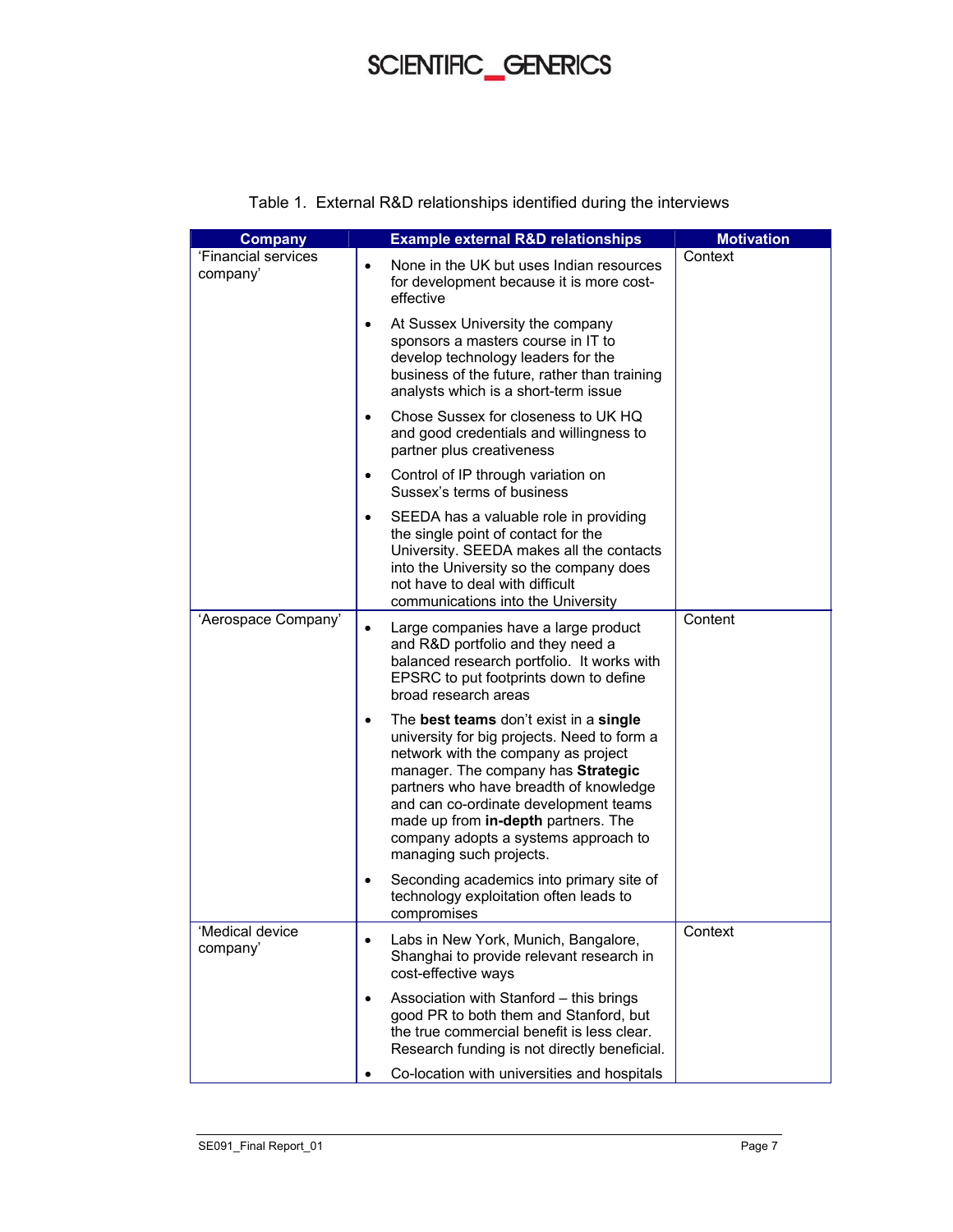| <b>Company</b>                   | <b>Example external R&amp;D relationships</b>                                                                                                                                                                                                                      | <b>Motivation</b> |
|----------------------------------|--------------------------------------------------------------------------------------------------------------------------------------------------------------------------------------------------------------------------------------------------------------------|-------------------|
|                                  | e.g. Munich, brings rapid product<br>development as user feedback is more<br>direct.                                                                                                                                                                               |                   |
|                                  | Distinction in relationships shows national<br>$\bullet$<br>characteristics: UK is good at idea<br>creation and invention, but it needs Japan<br>and US to innovate and take to market.<br>India is good a creative thinking by coming<br>at a problem 'sideways'. |                   |
| 'Mobile telecoms<br>operator #1' | Research at various UK centres: Surrey<br>$\bullet$<br>(radio), Imperial (computing), Kings<br>College and UCL, Coventry (automotive,<br>more pragmatic than Warwick),<br>Cambridge, Leeds, City University<br>(location)                                          | Content           |
|                                  | Coventry's pragmatic approach leads to<br>٠<br>WiFi in car in a realistic way                                                                                                                                                                                      |                   |
|                                  | University experiments facilitate skills<br>$\bullet$<br>training for employees - but needs market<br>input                                                                                                                                                        |                   |
|                                  | Parent company has done more R&D than<br>٠<br>anywhere else in Europe through FP6 & 7<br>projects. The DTI attitude is anti-EU<br>projects so this ripples down to how the<br>UK approaches EU projects and funding.                                               |                   |
| 'Magnet company'                 | Deal with Oxford, Cambridge and Imperial.<br>$\bullet$<br>Strong entrepreneurial networks - many<br>investors with a strong technology interest                                                                                                                    |                   |
|                                  | Has a high level of PhD staff to keep at<br>$\bullet$<br>leading edge of research and technology.<br>Industrialise from these people                                                                                                                               |                   |
|                                  | Outsources about 15% of R&D<br>$\bullet$                                                                                                                                                                                                                           |                   |
|                                  | Does not see itself as a regional company<br>$\bullet$<br>(despite the name), fewer than 1/3<br>business comes from within Oxford                                                                                                                                  |                   |
|                                  | Their reputation encourages academics to<br>$\bullet$<br>approach company directly                                                                                                                                                                                 |                   |
|                                  | Cambridge academic researcher has<br>noted that the company has coped with<br>the model of growing beyond a staff level<br>of 150 by engaging in spin-outs                                                                                                         |                   |
| 'Aeroengine company'             | Universal Technology Centres (UTCs) in<br>$\bullet$<br>the UK at Birmingham, Cambridge,<br>Cranfield, Imperial, Loughborough,<br>Manchester, Nottingham, Oxford,<br>Sheffield, Southampton, Strathclyde,<br>Surrey, Sussex, Wales, York - bringing in              | Content           |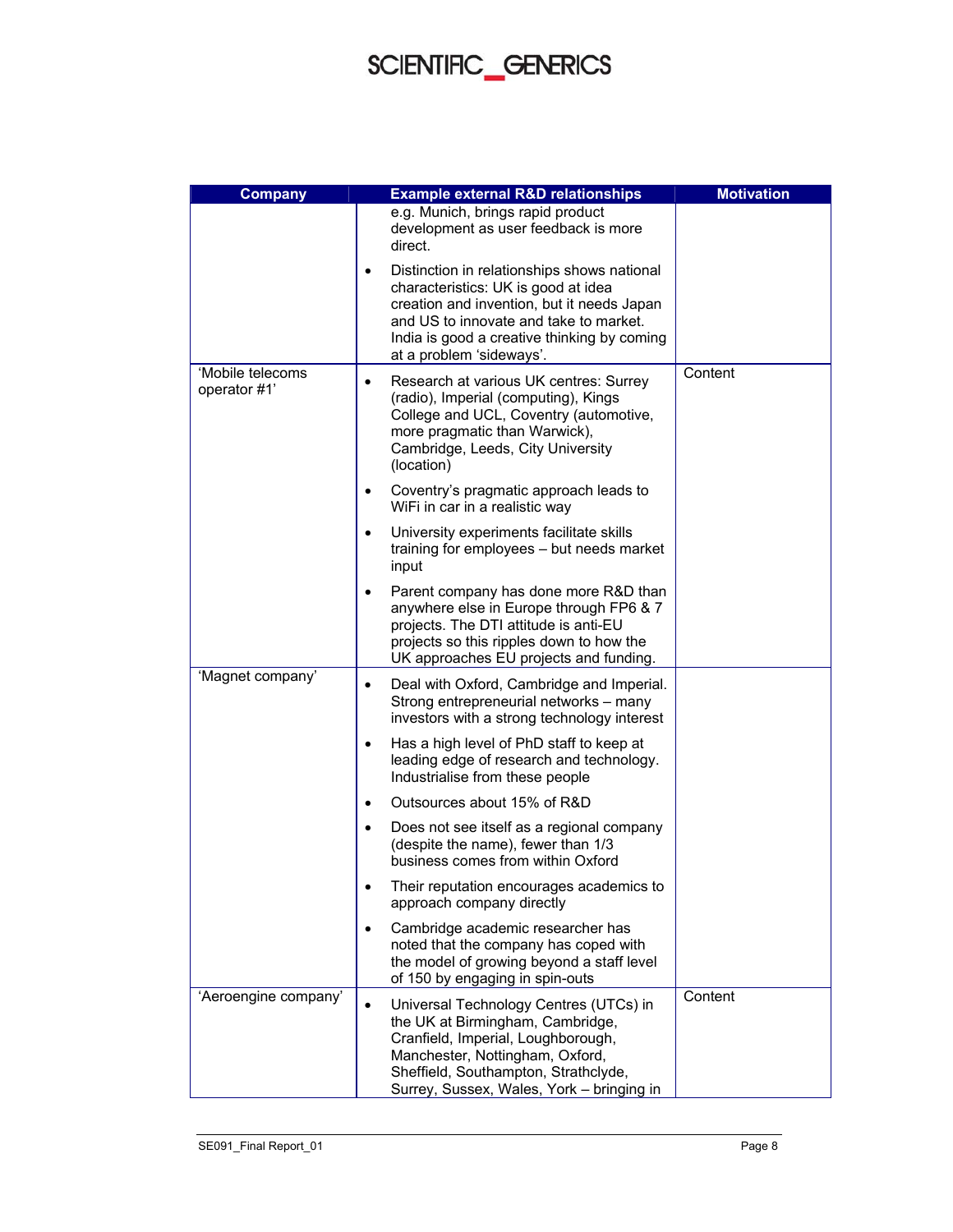| <b>Company</b>                    | <b>Example external R&amp;D relationships</b>                                                                                                                                                                                                                                                                                                                                                                                 | <b>Motivation</b> |
|-----------------------------------|-------------------------------------------------------------------------------------------------------------------------------------------------------------------------------------------------------------------------------------------------------------------------------------------------------------------------------------------------------------------------------------------------------------------------------|-------------------|
|                                   | expertise from established centres. These<br>are long term commitments, that are<br>secure and build relationships.                                                                                                                                                                                                                                                                                                           |                   |
|                                   | Some of these have been in place fro<br>$\bullet$<br>some time and have mutually supported<br>each other in keeping ahead of the game.<br>Draw on specific expertise. The company<br>will help them develop a suite of facilities,<br>e.g. tat Sussex to build large suite of<br>facilities to study rotating flow. Surrey has<br>developed from former company person<br>moving there for research which built up to<br>UTC. |                   |
|                                   | Some activities in China, Singapore,<br>$\bullet$<br>Japan                                                                                                                                                                                                                                                                                                                                                                    |                   |
|                                   | Does a lot of research in-house. TRL 1-4<br>done at universities, TRL 4-6 done in-<br>house, TRL 6-9 Research and product<br>development.                                                                                                                                                                                                                                                                                     |                   |
|                                   | Secondments and will bring academics in-<br>٠<br>house to get specific short-term work<br>completed.                                                                                                                                                                                                                                                                                                                          |                   |
| 'Electronic equipment<br>company' | Sandwich course placements and short<br>$\bullet$<br>student projects                                                                                                                                                                                                                                                                                                                                                         | Content           |
|                                   | Close relationships with Bath and<br>$\bullet$<br>Cambridge universities                                                                                                                                                                                                                                                                                                                                                      |                   |
|                                   | External materials testing houses<br>$\bullet$                                                                                                                                                                                                                                                                                                                                                                                |                   |
| 'Agrochemical<br>company'         | Even big universities have only a partial fit<br>٠<br>to 'Agrochemical company's business. But<br>are beginning to set up a strategic<br>partnership with a university to address<br>non-core work.                                                                                                                                                                                                                           | Content           |
|                                   | In India, there are plenty of good chemists<br>٠<br>at lower cost than UK. Have built new lab<br>in Goa to recruit this talent and control it<br>within the company and direct it towards<br>business needs.                                                                                                                                                                                                                  |                   |
| 'Mobile telecoms<br>operator #2'  | Research done in half a dozen centres<br>$\bullet$<br>across the globe                                                                                                                                                                                                                                                                                                                                                        | Collaboration     |
|                                   | Takes students for summer work<br>$\bullet$                                                                                                                                                                                                                                                                                                                                                                                   |                   |
|                                   | <b>EPSRC</b> applications<br>$\bullet$                                                                                                                                                                                                                                                                                                                                                                                        |                   |
|                                   | Board of Mobile VCE which cuts across<br>$\bullet$<br>the country: Edinburgh, Bristol, Surrey.<br>Led by University but guided by industry.                                                                                                                                                                                                                                                                                   |                   |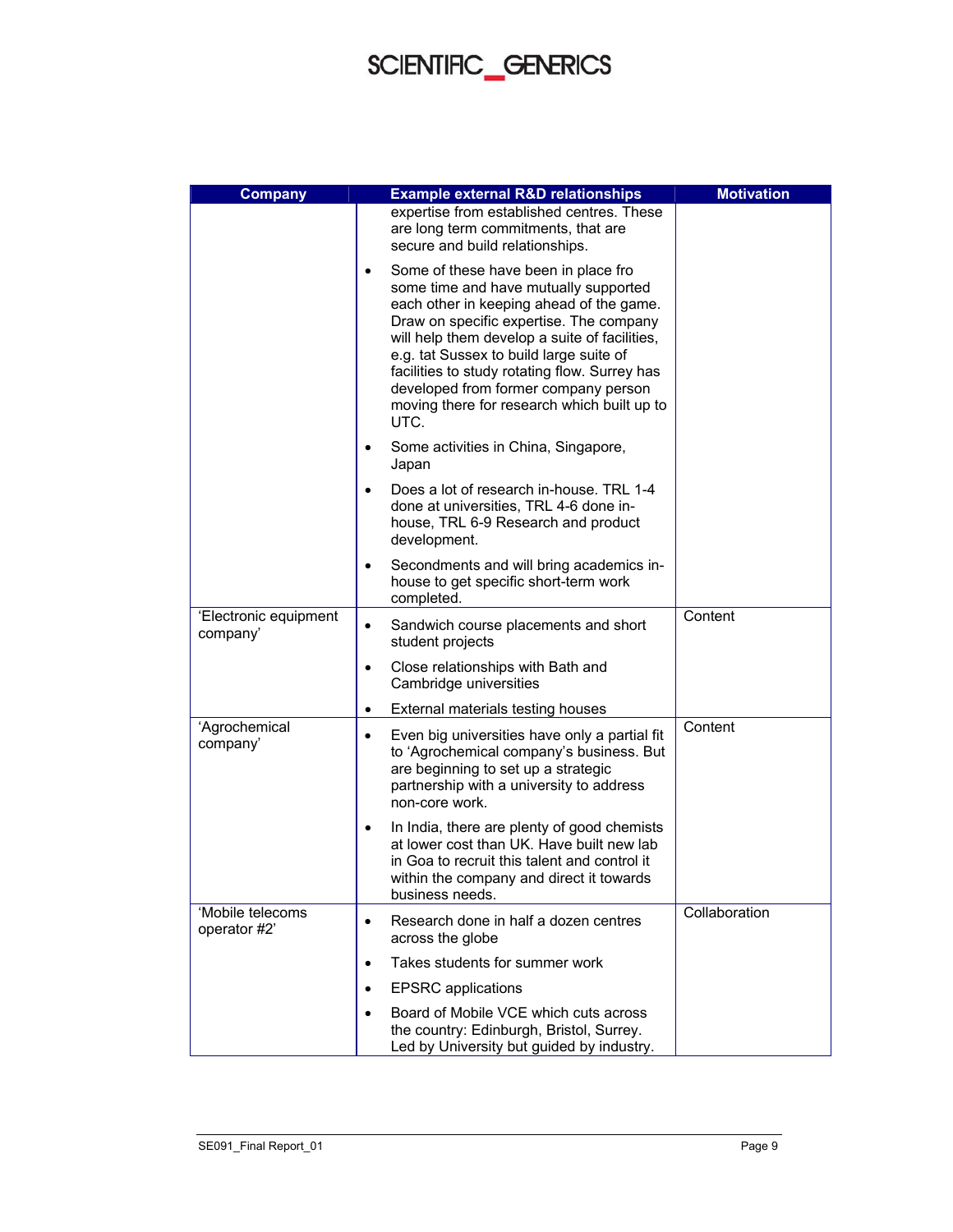#### **3.2.1 'Content'**

Some companies outsource because they can define the problem in very specific terms and they want access to excellent capabilities or facilities that they cannot cost-effectively match in-house. For example, one company has long-term relationships with 27 university departments to undertake research in defined leading edge areas (through their University Technology Centres 'UTC's). Content-based externalisation is possible and likely when companies know exactly the problems they want to have solved.

Externalising in search of **content** hinges on finding the specific skills or facilities a company needs. The degree of excellence required is dependent on circumstances: in some cases a company will look for the best place in the world; in other cases lesser capability will be adequate and the choice will be made on grounds of cost or convenience. The large companies we spoke to are typically looking for high levels of capability and are prepared to search globally to find it and then to develop long-term relationships to support the company's business goals.

#### **3.2.2 'Context'**

When the form of the company problem is much less specific, then the company can only set the context in which they want a solution. One way to address such a problem is to use cross-disciplinary skills they cannot afford to retain in-house, or sources of new ideas and innovation they think could not be generated within the narrow confines of their own staff base. As an example, 'Mobile telecoms operator #1' sees that multi-skilled teams can deliver a solution into a new business sector in a way that is not possible with their current skills. Bringing together healthcare and telecoms experts would begin to identify business solutions in health telematics. Context-based externalisation is likely when companies are not able to define the problems they want solved with certainty, and want a space within which future opportunities can emerge.

Externalising in search of **context** is mainly dependent on a company coming to a workable arrangement with a conveniently-situated provider. Companies are likely to come to arrangements with local universities where possible. For example, 'Financial services company' has a good relationship with Sussex University, but Sussex is not pre-eminent in the fields of IT that interest them. Rather, the university is very conveniently situated and there is an excellent working relationship that addresses the specific business needs of the company. Plus, the general strength of the University, itself, is a benefit.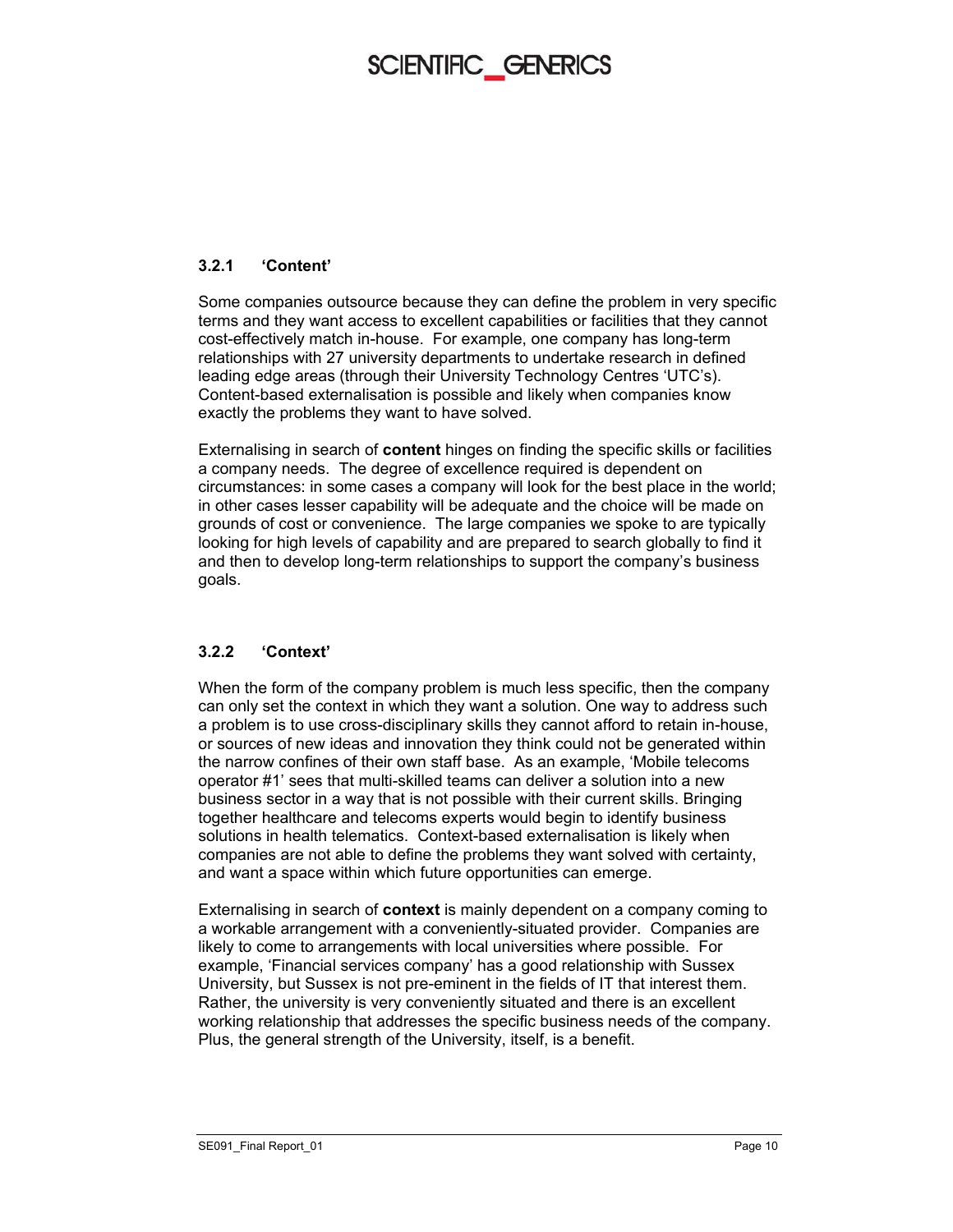#### **3.2.3 'Collaboration'**

In some circumstances a problem cannot be solved by a single organisation, so collaboration is a solution.

Collaboration can be required for a number of reasons:

- Scale or complexity. Sometimes problems are simply too big to be solved by one company alone. Some of the work on the human genome fell into this category
- Access to funding. There is public support for collaborative research eg the UK's Technology Programme and the EU's Framework Programme.
- Shared interfaces. In an increasingly networked world it is unsurprising that collaboration and forms of 'open innovation' are becoming prevalent. Some companies will work with other companies in their supply chain in order to achieve standardisation across interfaces and interworking. This occurs in industries such as telecoms where a shared market and supply chain often acts as the glue between application areas and therefore demand collaboration across interfaces.

Externalising in search of **collaboration** is a dependent on agreeing who to collaborate with and finding a form of collaboration such as a European Union Framework Programme that will work for all parties. These arrangements rarely involve new facilities or shared space; they are more likely to involve virtual teams with periodic meetings to bring the researchers together.

#### **3.3 Issues and problems in external R&D**

Overall the companies we interviewed had established ways of sourcing most of their R&D and innovation, and there were no *serious* unmet needs in evidence. Nevertheless interviewees did describe problems and express needs and we have listed these in Table 2. Again, there is little consistency between interviewees.

| Company                      | Wish list                                                                                                                                                    |
|------------------------------|--------------------------------------------------------------------------------------------------------------------------------------------------------------|
| 'Financial services company' | Using the university as a safe environment for<br>٠<br>brainstorming, and as catalysts to be entrepreneurial                                                 |
|                              | Value being able to tap into entrepreneurial thinking<br>at Sussex. This can be a trigger to creative thinking                                               |
|                              | Need to develop future technology leaders                                                                                                                    |
| 'Aerospace Company'          | RDAs seek to link local universities to local<br>businesses. But, if local university is not excellent,<br>this puts local businesses at a disadvantage. RDA |

Table 2. 'Wish list' of external R&D identified during the interviews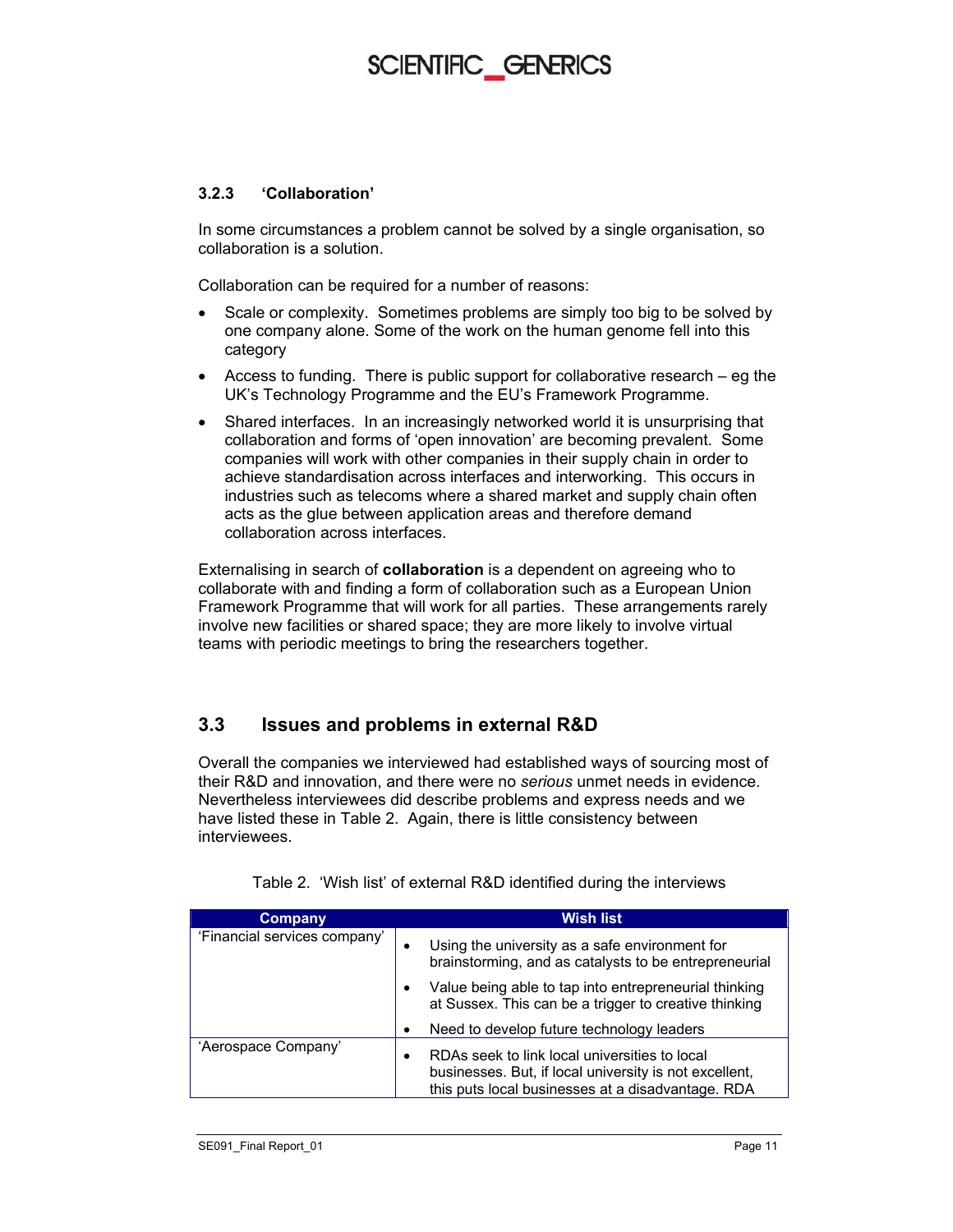| <b>Company</b>                   | <b>Wish list</b>                                                                                                                                                                                                                                           |
|----------------------------------|------------------------------------------------------------------------------------------------------------------------------------------------------------------------------------------------------------------------------------------------------------|
|                                  | should focus on connecting companies to the best (in<br>the UK) rather than the region                                                                                                                                                                     |
|                                  | Refer to the recent report which suggests how the<br>$\bullet$<br>Research Councils can improve with a better<br>understanding of technology transfer<br>(http://www.dti.gov.uk/files/file32802.pdf)                                                       |
|                                  | The UK is a "small problem" culture. Research<br>$\bullet$<br>Councils address problems with budgets around<br>£300k to £500k over a 3 to 5 year timescale. RAE<br>scores dictate some of this behaviour. Breakthrough<br>thinking needs a different model |
|                                  | Allow people to move between organisations without<br>$\bullet$<br>harm to academic career                                                                                                                                                                 |
|                                  | Large scale projects to create demonstrators of<br>$\bullet$<br>sufficient size to bring significant economic impact                                                                                                                                       |
|                                  | Get industry to look 5, 10, 20 years into the future -<br>$\bullet$<br>technology forecasting to set seeds. These lead to a<br>requirements document that will be business drivers<br>for research and technical challenges                                |
|                                  | Industry should give academics a relevance for their<br>$\bullet$<br>research                                                                                                                                                                              |
|                                  | Allow flexibility in the research programme to allow<br>$\bullet$<br>disruptive ideas to emerge within the 'relevance<br>footprint'.                                                                                                                       |
| 'Medical device company'         | Need to have high intellectual calibre<br>٠                                                                                                                                                                                                                |
|                                  | Willingness to collaborate<br>$\bullet$                                                                                                                                                                                                                    |
| 'Mobile telecoms operator<br>#1' | National centres of excellence<br>$\bullet$                                                                                                                                                                                                                |
|                                  | Cross disciplinary e.g. wireless-centred healthcare,<br>$\bullet$<br>transport telematics, social networking, mobile TV                                                                                                                                    |
|                                  | Able to look to the future and answer questions like<br>$\bullet$<br>"how do we address the digital economy of the<br>future?"                                                                                                                             |
|                                  | Sector focus that can be multi-skilled<br>٠                                                                                                                                                                                                                |
|                                  | Telecoms is a global business that leads to an<br>٠<br>increasing need to collaborate                                                                                                                                                                      |
| 'Magnet company'                 | Help with planning issues which can obstruct<br>$\bullet$<br>business growth                                                                                                                                                                               |
|                                  | Needs strong regional centre of excellence – this<br>$\bullet$<br>needs strong regional support                                                                                                                                                            |
|                                  | National NMR facility (e.g. the Diamond synchrotron,<br>$\bullet$<br>or similar facilities in Japan and France)                                                                                                                                            |
|                                  | Coherent UK science policy (e.g. as in Taiwan)<br>٠                                                                                                                                                                                                        |
|                                  | Government procurement policy could support high-                                                                                                                                                                                                          |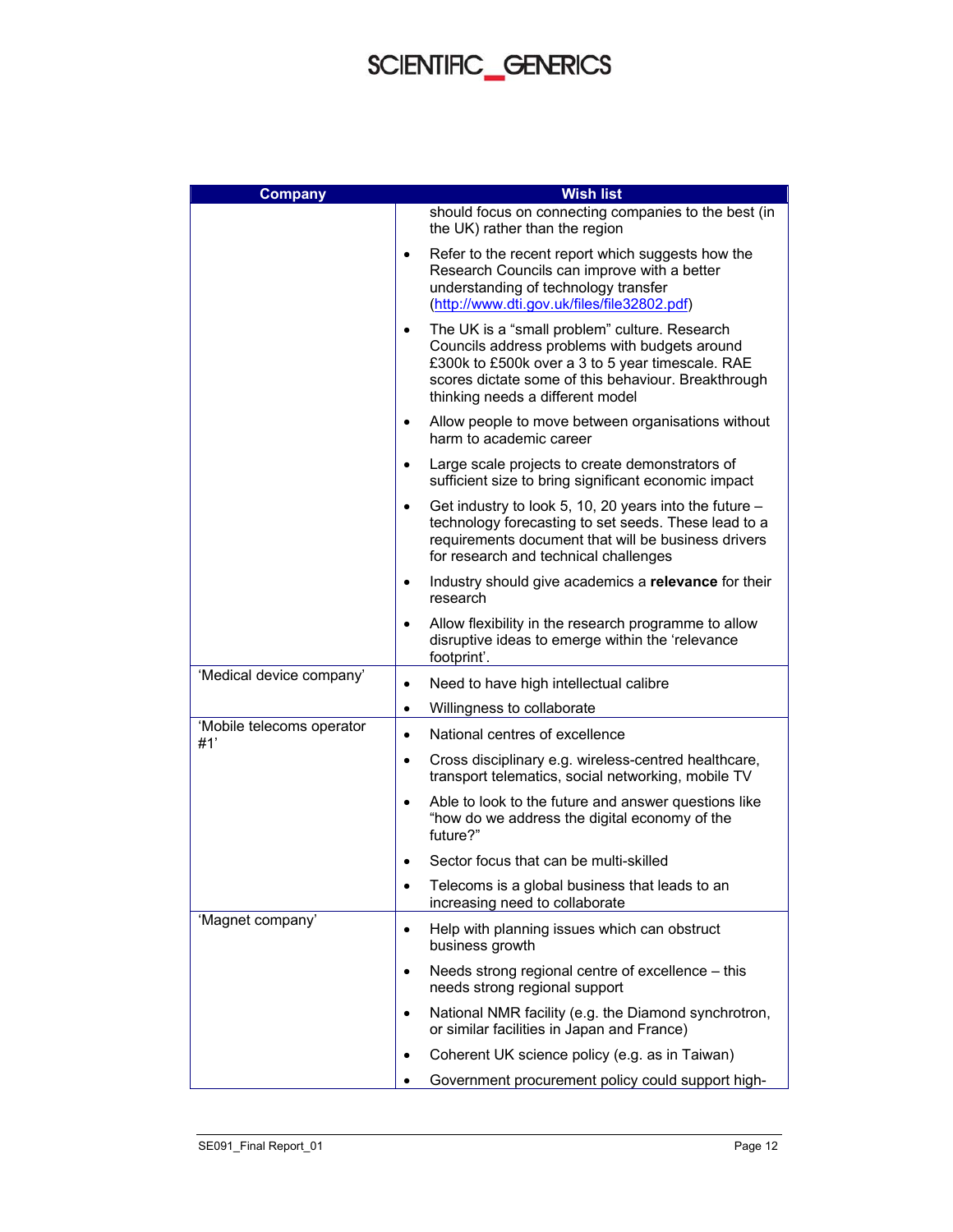| <b>Company</b>                    | <b>Wish list</b>                                                                                                                                                   |
|-----------------------------------|--------------------------------------------------------------------------------------------------------------------------------------------------------------------|
|                                   | tech UK companies. SEEDA should be seeking to<br>influence Treasury thinking.                                                                                      |
| 'Aeroengine company'              | Things stall at the TRL 4-6 when things get expensive<br>and need to demonstrate pull from the market. Need<br>to create 'vehicles' to get money for this process. |
|                                   | Would welcome ways to identify small technology<br>suppliers                                                                                                       |
| 'Electronic equipment<br>company' | IP is difficult with external parties                                                                                                                              |
| 'Agrochemical company'            | Secure research into design of molecules and how<br>they work. Want to be certain that there is no leakage<br>of IP.                                               |
|                                   | Co-creation innovation between univs and industry                                                                                                                  |
|                                   | Access to funding                                                                                                                                                  |
|                                   | Access to non-core technologies                                                                                                                                    |
|                                   | Would SEEDA support partnerships similar to<br>Imperial College and Wye College in Canterbury?                                                                     |
|                                   | Need to have strength in technical competence                                                                                                                      |
| 'Mobile telecoms operator<br>#2'  | Think globally, not regionally. Regional boundaries<br>are artificial and silly                                                                                    |
|                                   | Bring in bigger universities (SEEDA excludes big<br>universities such as Cambridge, UCL, Imperial)                                                                 |
|                                   | Need to control IP so do research in-house                                                                                                                         |

It is possible to discern a small number of common issues:

- Externalising for **content** is made difficult by the challenge of locating the right expertise from within the UK university system. The lack of national centres of excellence was mentioned by several people, and the regionalisation agenda (set by national Government) was seen as exacerbating the problem by encouraging the formation of regional centres below critical mass. There was some demand for national centres of excellence. Difficulties of dealing with universities such as contractual problems and the difference of pace between universities and industry were noted.
- IP was mentioned several times as a source of difficulty in external relationships.

Most of the unmet needs were therefore 'nice to haves' rather than critical weaknesses.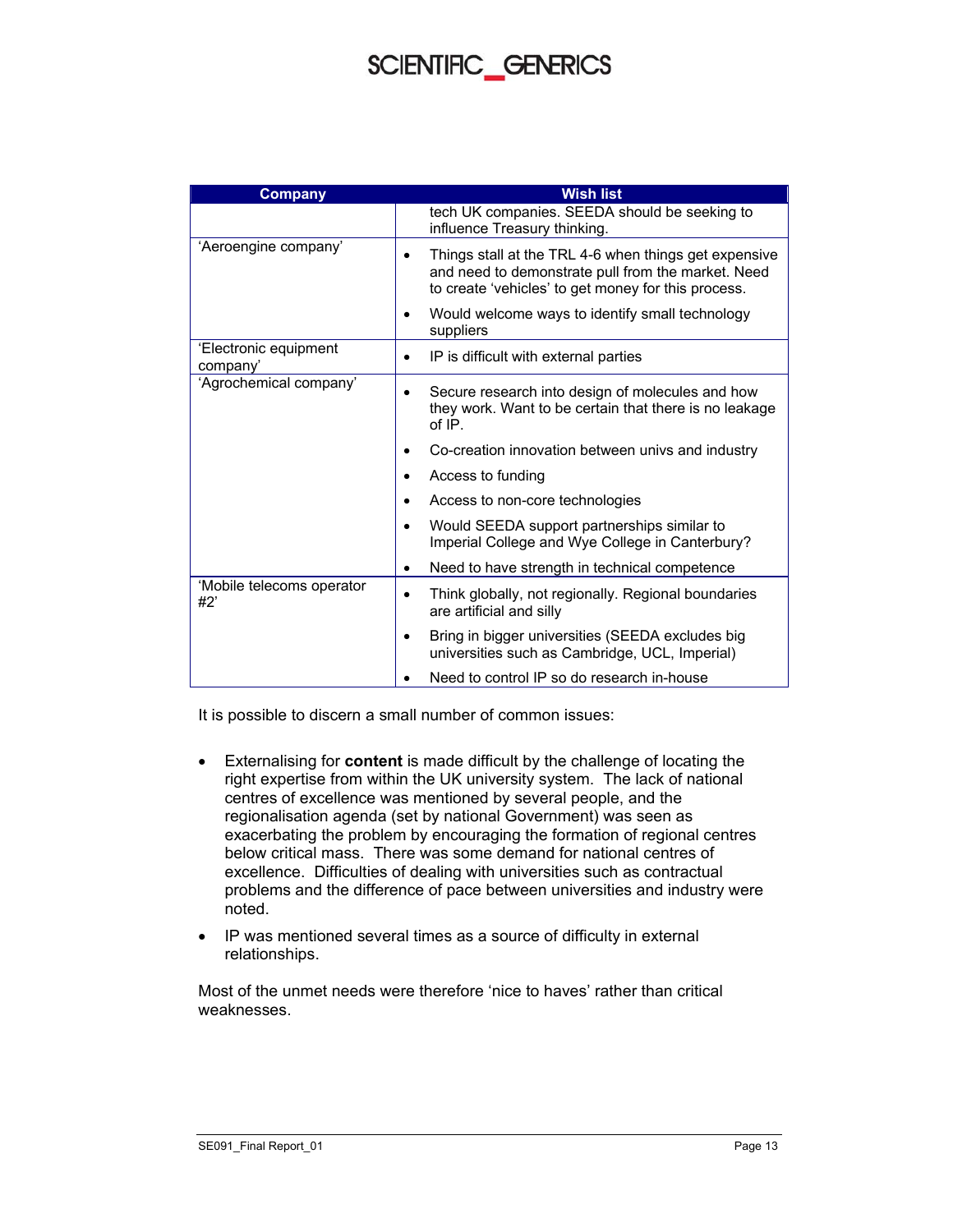#### **3.4 Response to the Science and Innovation Campus concept**

Against the background of current R&D and unmet needs, we tested the relevance of the Science and Innovation Campus as described in the draft RES. Where people could see a role for a Science and Innovation Campus they generally hoped it would meet a set of needs which were very specific to their company. These are listed in Table 3.

Table 3. Interviewees' views on the nature of a Science and Innovation Campus

| <b>Company</b>                | A Science and Innovation Campus should include                                                                                                                                                                                  |
|-------------------------------|---------------------------------------------------------------------------------------------------------------------------------------------------------------------------------------------------------------------------------|
| 'Financial services company'  | Ability to act as a catalyst for more creative and<br>$\bullet$<br>entrepreneurial thinking                                                                                                                                     |
|                               | Idea generation and brainstorming - workshops rather than<br>$\bullet$<br>seminars (although good seminars are valuable)                                                                                                        |
|                               | Safe environment for brainstorming and facilities. Being<br>$\bullet$<br>away from the work-place, so being off-site is a benefit and<br>can include team-building and development                                              |
| 'Aerospace Company'           | Independent territory to foster innovation<br>$\bullet$                                                                                                                                                                         |
|                               | Team approach - multi-disciplinary<br>$\bullet$                                                                                                                                                                                 |
|                               | Trust<br>$\bullet$                                                                                                                                                                                                              |
|                               | Brokering of solutions – taking ideas from TRL 3 up to<br>$\bullet$<br>industry                                                                                                                                                 |
|                               | Flexible operation – the future is uncertain so the structure<br>$\bullet$<br>needs to be flexible to cope with needs and able to adapt<br>appropriately                                                                        |
|                               | Have an appropriate environment for innovation. Most<br>$\bullet$<br>corporate structures constrain innovation; an Science and<br>Innovation Campus can loosen the chains and allow more<br>innovative thinking                 |
|                               | Should be a magnet to attract people with high profile<br>$\bullet$<br>projects and demonstrators. Once operating, its reputation<br>will bring more people                                                                     |
|                               | Address the issues of dual-use technology. Only about a<br>$\bullet$<br>dozen companies provide major university funding and<br>these are in the pharma and defence sectors. Chance to<br>take technology out into new markets. |
| 'Medical device company'      | High intellectual calibre people<br>$\bullet$                                                                                                                                                                                   |
|                               | A forum for sharing ideas and leading edge thinking<br>$\bullet$                                                                                                                                                                |
|                               | Offering something on our technology roadmap<br>$\bullet$                                                                                                                                                                       |
|                               | Ability to develop new ideas that can lead to radical<br>$\bullet$<br>business growth                                                                                                                                           |
|                               | Being close to market and users as this brings in market<br>feedback most effectively                                                                                                                                           |
| 'Mobile telecoms operator #1' | It should not waste money by starting from scratch. Build on<br>$\bullet$<br>existing campuses and their strengths                                                                                                              |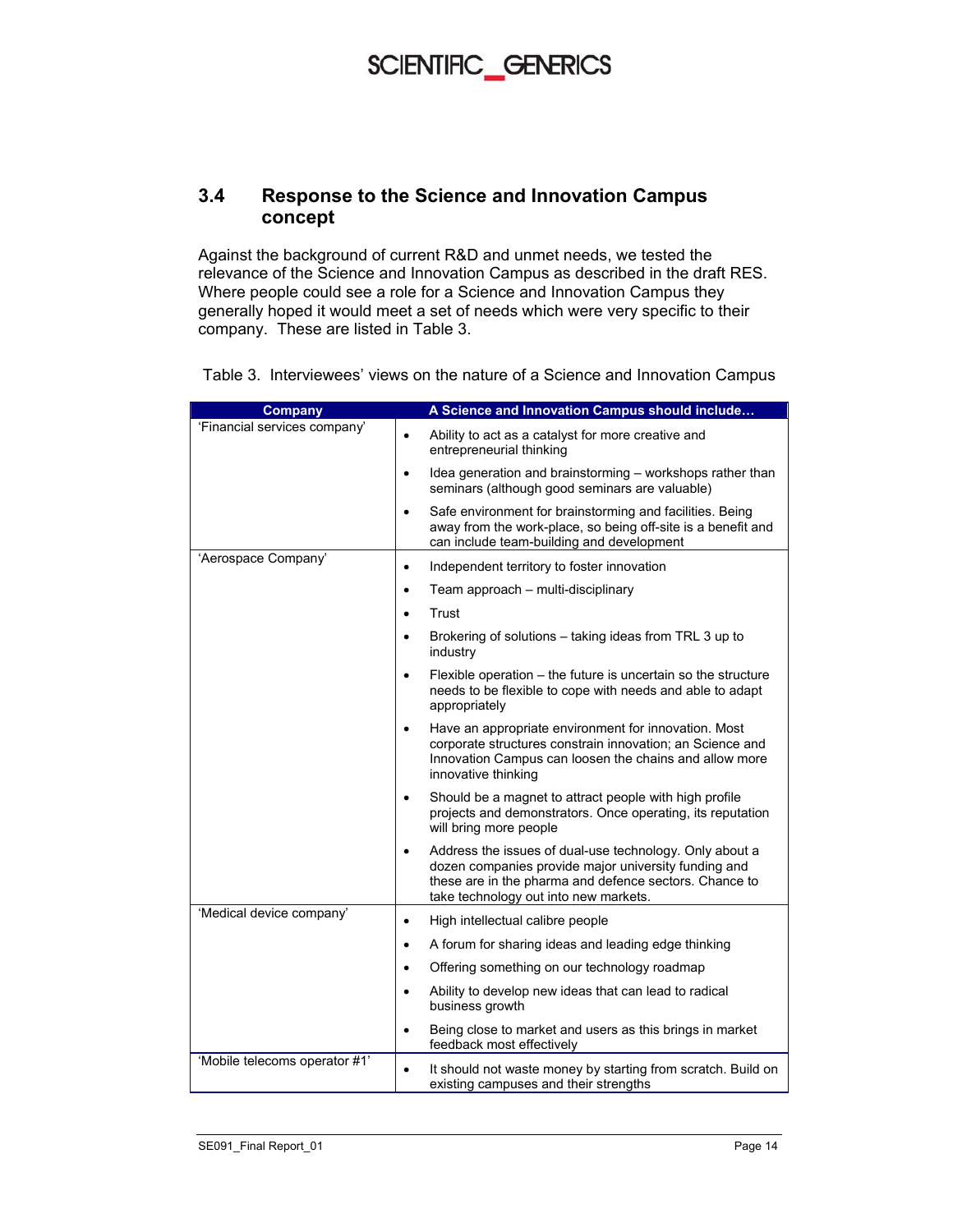| <b>Company</b>                 | A Science and Innovation Campus should include                                                                                                                                                                                                                                                      |
|--------------------------------|-----------------------------------------------------------------------------------------------------------------------------------------------------------------------------------------------------------------------------------------------------------------------------------------------------|
|                                | Be pragmatic not academic                                                                                                                                                                                                                                                                           |
|                                | Be multi-disciplinary, collaborative<br>٠                                                                                                                                                                                                                                                           |
|                                | Facilitate a common language or dialogue<br>٠                                                                                                                                                                                                                                                       |
|                                | Industry is fed with ideas from customers, suppliers, or<br>$\bullet$<br>employees. Universities have a direct impact on employees<br>(by training new ones), less so on customers and suppliers.<br>Therefore, the relationship between companies and<br>universities should take account of this. |
|                                | National Centre of Excellence - look at BT and Surrey<br>$\bullet$<br>University as models. Do not focus on being a Regional<br>Centre of Excellence – not relevant to major companies.<br>Scotland talks about Scottish centres as being National.                                                 |
|                                | Avoid any effect that will lead to a dilution of benefit and<br>$\bullet$<br>competing with other resources                                                                                                                                                                                         |
|                                | A campus that leads to better knowledge transfer and then<br>$\bullet$<br>to international R&D projects                                                                                                                                                                                             |
| 'Magnet company'               | Co-location on a campus would not make sense<br>$\bullet$                                                                                                                                                                                                                                           |
|                                | Consider costs in the region – can high quality staff afford to<br>٠<br>move into the region to build up the expertise of a Campus?                                                                                                                                                                 |
| 'Aeroengine company'           | Maybe more relevant to smaller companies<br>$\bullet$                                                                                                                                                                                                                                               |
|                                | Intelligent technology brokering between small and large<br>$\bullet$<br>companies                                                                                                                                                                                                                  |
| 'Electronic equipment company' | Maybe more relevant to smaller companies<br>$\bullet$                                                                                                                                                                                                                                               |
|                                | Shared space concept would depend on financial incentives<br>$\bullet$                                                                                                                                                                                                                              |
| 'Agrochemical company'         | Elements of the successful model used by Georgia Institute<br>$\bullet$<br>of Technology.                                                                                                                                                                                                           |
|                                | State of the art facilities available for renting. Centres of<br>Excellence but not used for teaching                                                                                                                                                                                               |
|                                | New business areas dedicated to new exploratory<br>work.                                                                                                                                                                                                                                            |
| 'Mobile telecoms operator #2'  | National Centre to support roll-out of IP into standards<br>$\bullet$                                                                                                                                                                                                                               |
|                                | National Centre on radio technology - can support industry<br>$\bullet$<br>and inform government                                                                                                                                                                                                    |
|                                | National Centre can host events and, as a National Centre,<br>٠<br>can gain benefits and attract academic excellence. Acts as<br>a stimulus for new work – thinking globally with international<br>recognition                                                                                      |
|                                | Research should be led by academia but guided by industry<br>$\bullet$                                                                                                                                                                                                                              |
|                                | Programmes should be flexible to cope with variations                                                                                                                                                                                                                                               |
|                                | A Science and Innovation Campus should take ideas and<br>provide a route to industry. It should have academics to<br>provide a leading edge position, ahead of the game, as this<br>will determine the direction of the research with some<br>industry influence.                                   |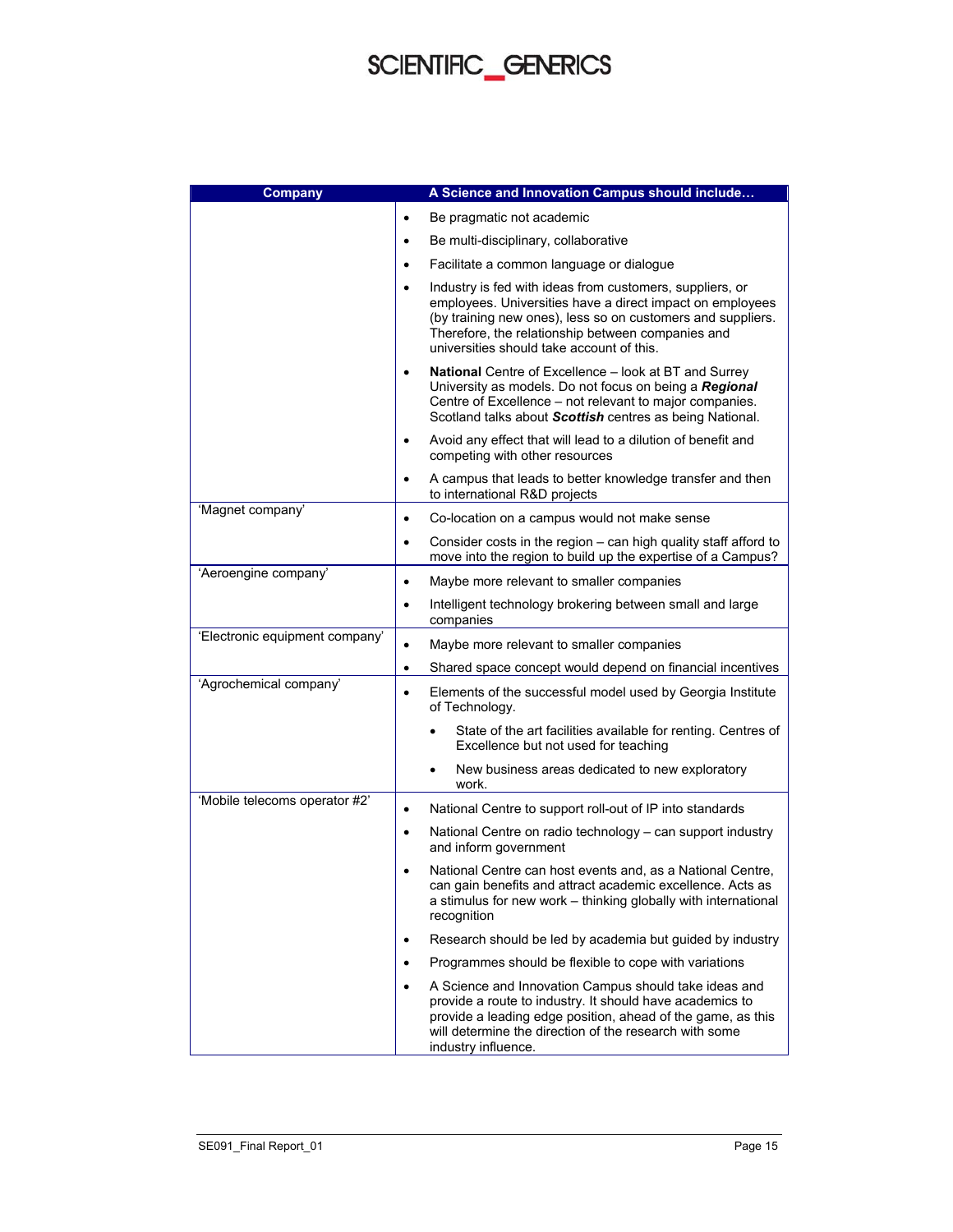These expectations as to the roles of a Science and Innovation Campus did not coincide between interviewees so we cannot report a consensus from the demand side as to what it should be like, and what it should achieve.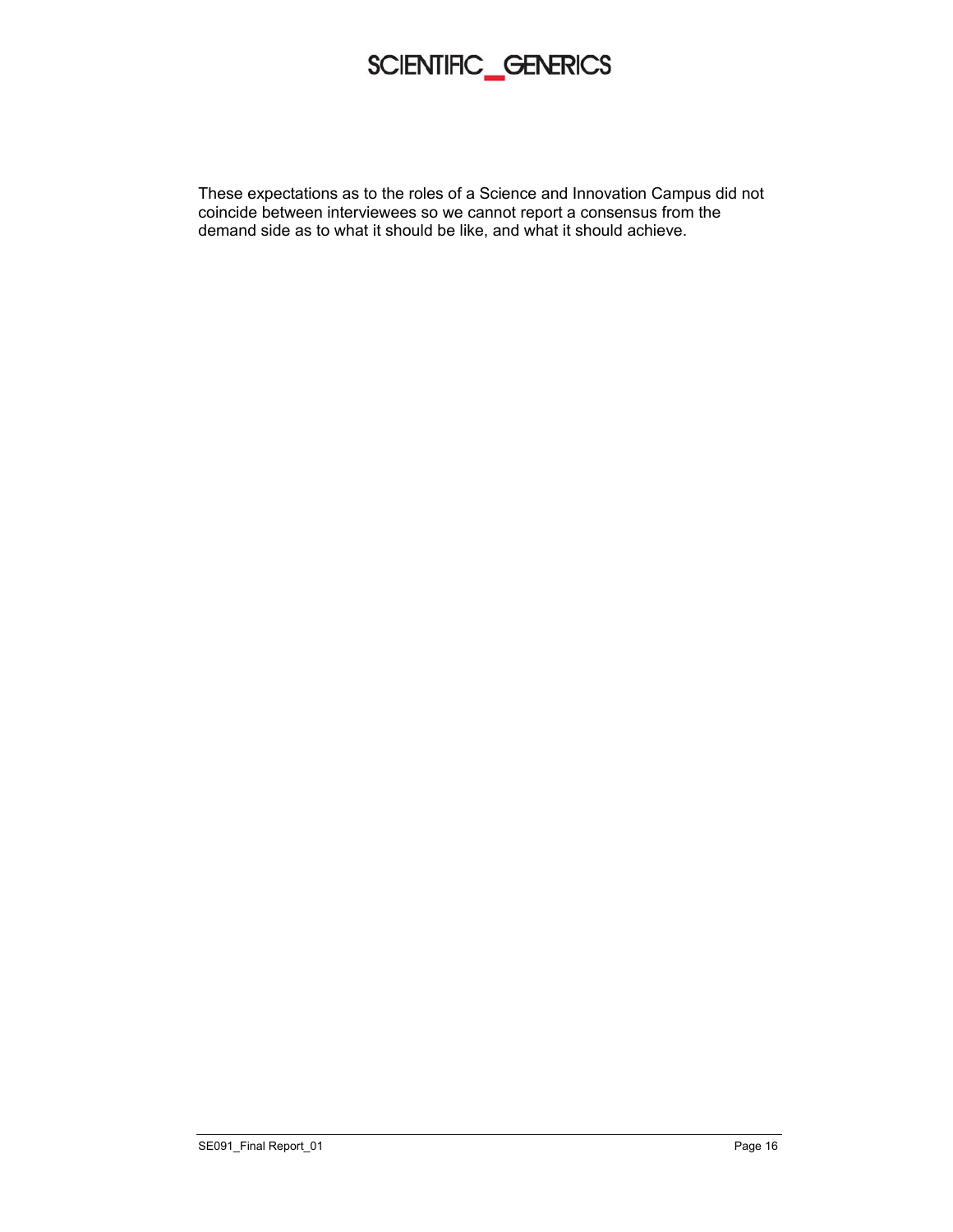#### **4 DISCUSSION**

#### **4.1 The RES proposition**

The Science and Innovation Campus proposition as presented in the RES incorporates all three motivations – content, context and collaboration - as can be seen in Table 4 below.

#### Table 4. Analysis of RES text

| <b>RES</b> text                                                                                                                                                                                                                                                                                                        | <b>Motivation</b>      |
|------------------------------------------------------------------------------------------------------------------------------------------------------------------------------------------------------------------------------------------------------------------------------------------------------------------------|------------------------|
| " drawing together all of the elements needed to maximise the<br>economic and societal benefits of the regions world class science,<br>engineering and technology base and business strengths."                                                                                                                        | Context                |
| "These campuses will build on internationally recognised regional<br>research groups and provide business with new opportunities to develop<br>new and innovative knowledge based products and services needed to<br>compete in the global marketplace."                                                               | Content                |
| "The Campuses will seek to address the gap left by the demise of many<br>large corporate research and development laboratories and capitalise<br>on the trend towards greater business to business collaboration<br>particularly at the pre-competitive research and development stage of<br>new product development." | Collaboration          |
| "Building on international best practise, these Campuses will provide a<br>space, and access to specialist scientific instrumentation and facilities,<br>where businesses and academics can research and rapidly develop<br>new products and services to address current and emerging market<br>needs."                | Content and<br>Context |
| They will a provide focal points for business clusters and knowledge<br>transfer networks together with training, innovation and enterprise<br>services. Consultancy and technology brokerage services will also be<br>provided for smaller firms.                                                                     | Content                |

#### **4.2 Three pure options for a Science and Innovation Campus**

If a Science and Innovation Campus were to be based on all three motivations simultaneously then there is a risk that the demand for a Science and Innovation Campus would be rare. We did not uncover such a coincidence of needs in our interviews. However, if a Science and Innovation Campus could satisfy these motivations separately then there could be more *existing* demand. We have therefore considered the extent to which the Science and Innovation Campus concept meets demand and solves problems for each of the motivations individually. In effect, we have looked at three 'flavours' of Science and Innovation Campus.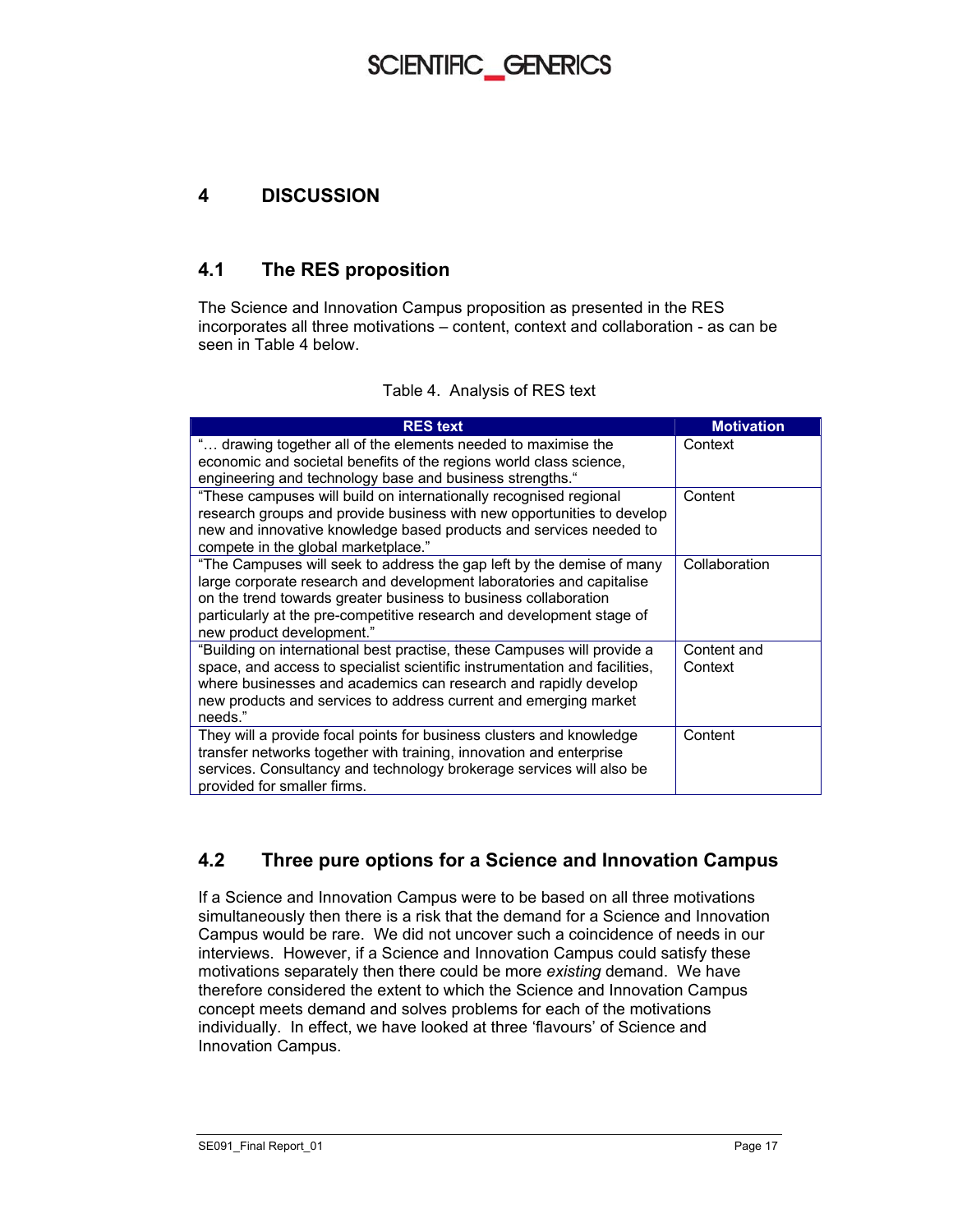#### **4.2.1 Content-based Science and Innovation Campus**

The greatest current use of external R&D is for reasons of content – expertise or facilities.

Companies' main problems in externalising for content reasons were locating the right expertise from within the UK university system and dealing with universities from a contractual and operational point of view.

Internationally recognised groups already exist within the SEEDA region's universities and are identified within the directory of research excellence<sup>1</sup>. The relation between the Science and Innovation Campus concept and these existing centres of excellence would need to be clarified. The options include:

- Creating new centres of excellence on the campus
- Seeking national or world status for an existing centre, and re-badging it as part of a Science and Innovation Campus
- Bringing together existing centres under one roof on a Science and Innovation Campus.

Attempting to create a new centre of excellence would be a long term project. Competition with existing centres would lead to tensions, long-term funding concerns and would not necessarily satisfy customers.

Seeking national or world status for an existing centre is a plausible approach which would help companies access excellence, but is not assisted by the UK's regionalisation agenda, nor by the autonomous nature of existing institutions.

Bringing together existing centres under one roof is again plausible but is likely to take a long time to achieve.

Overall, it seems that a content-based Science and Innovation Campus is not a very malleable proposition from an RDA's perspective. The facilities and expertise are where they are, and are unlikely to be amenable to relocating within a short time span.

#### **4.2.2 Context-based Science and Innovation Campus**

Some companies expressed a desire for space and facilities to allow groups of people to interact creatively to address emerging market needs. Universities were seen as potential partners, as were other companies.

It is likely that such a proposition would be best implemented at a local level on a relatively small scale. There would be benefit in spreading a consistent model across the region's HEIs.

 $\overline{a}$ 

<sup>1</sup> http://www.researchexcellence.org/index.php?id=47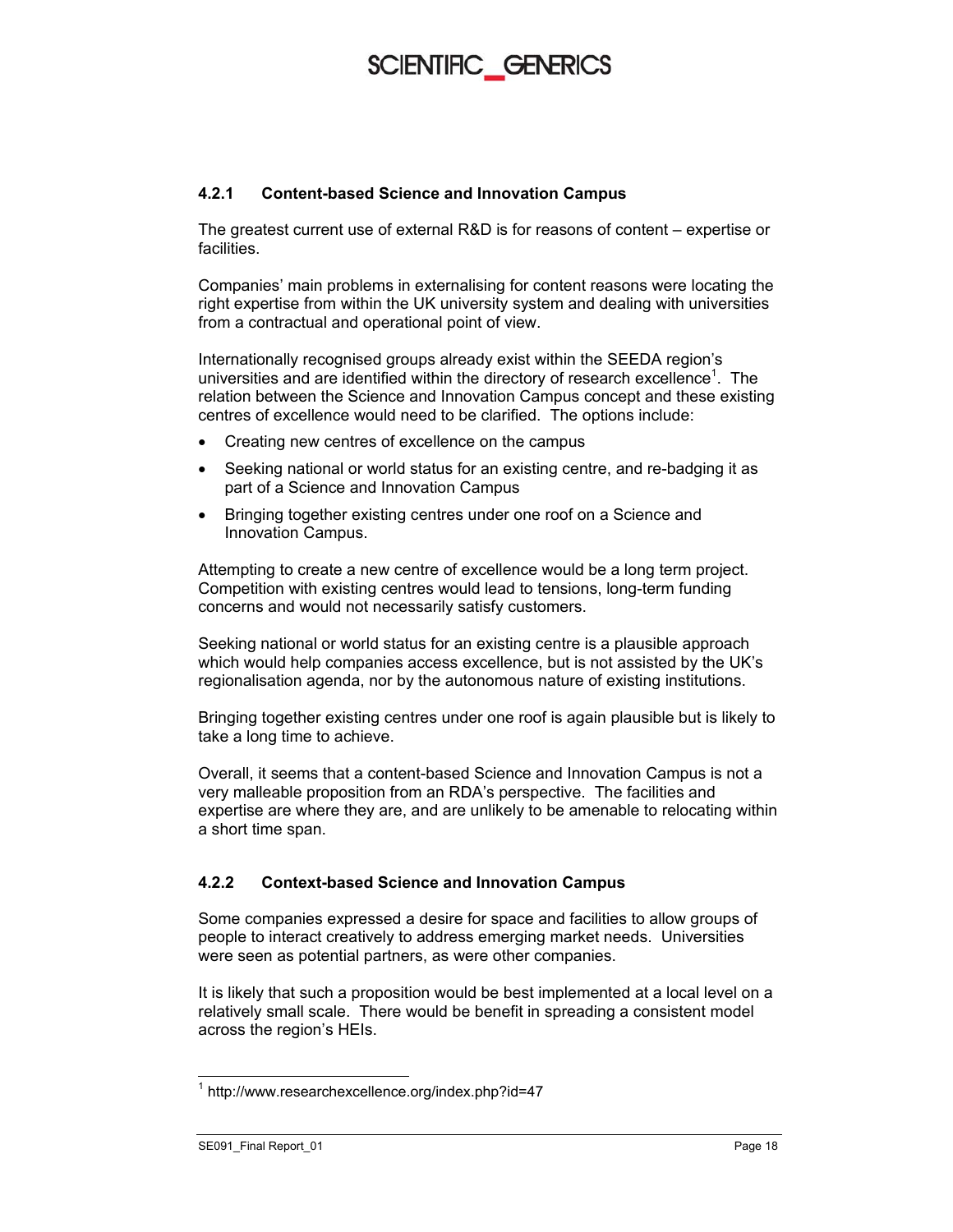

#### **4.2.3 Collaboration-based Science and Innovation Campus**

As is recognised in the RES, collaboration is an increasingly important aspect of industrial research. It is not universally applicable however. While many people talk about the benefits of pre-competitive research, major companies are more concerned with controlling IP at an early stage and therefore would be unlikely to want to engage in this level of R&D in their core technology areas.

Most UK and EU public sector support for research is for collaboration. Most, however, rely on virtual, multinational, teams and the problems of achieving outcomes efficiently in a virtual environment are well known. There could be an advantage in giving these teams a physical home in a collaboration-based Science and Innovation Campus. The collaborations would need to be 'bottomup', not prescribed from above. Where similar entities have been formed in the UK and elsewhere they have generally been in the IT/telecoms area<sup>2</sup>, reflecting the inherently multi-sectoral nature of these technologies.

endoned Digital Institute in Yorkshire; and the Centre for Telecommunications<br>and the Advanced Digital Institute in Yorkshire; and the Centre for Telecommunications Value-Chain Research, Ireland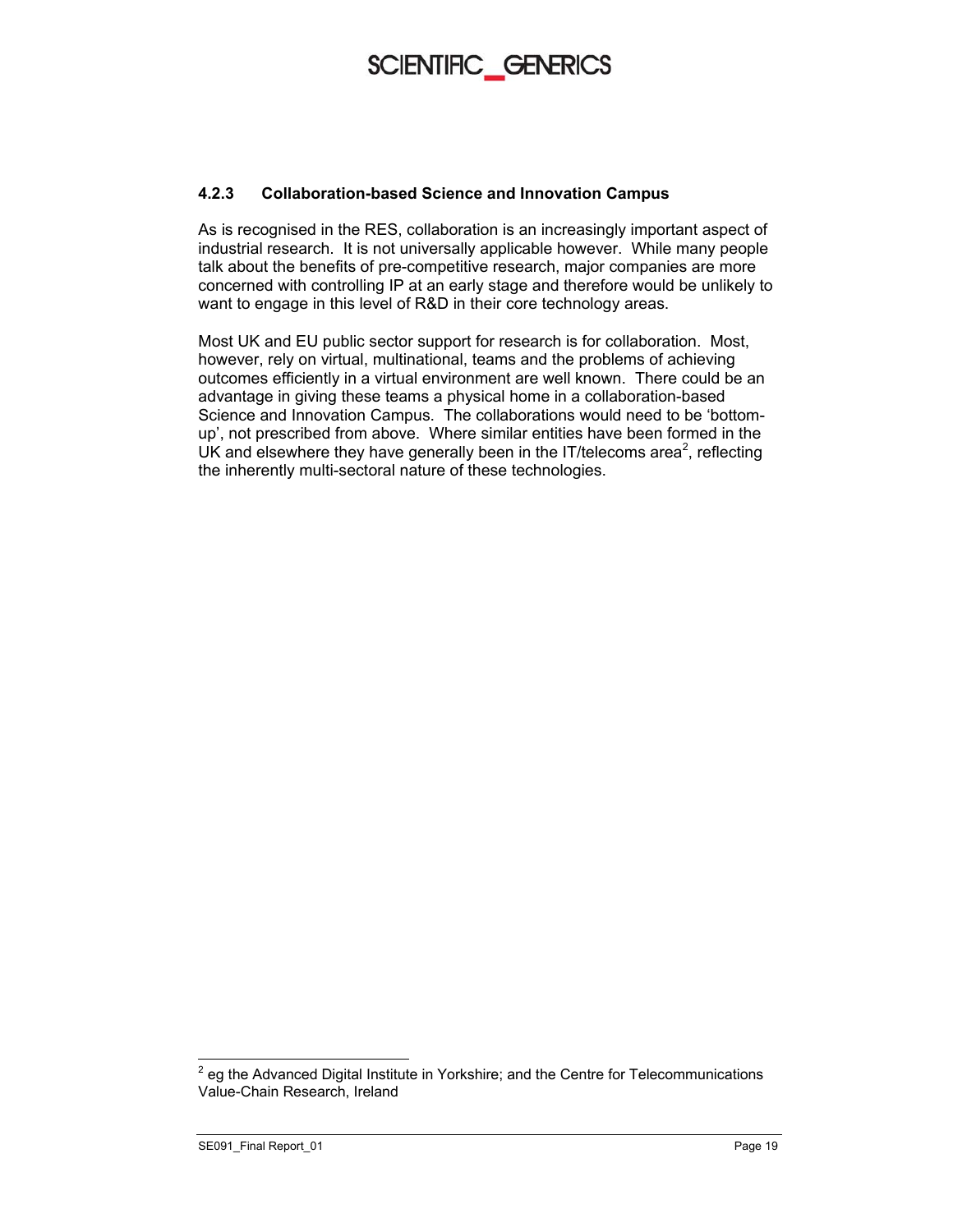#### **5 CONCLUSIONS AND RECOMMENDATIONS**

#### **5.1 Conclusions**

The study has explored demand from large companies for the science and industry campus concept, based on the short description in the RES.

- 1 We researched large companies because they provide most employment. We found that these companies, by virtue of their size, resources and sophistication, are coping well with their R&D and in many cases are reasonably self sufficient. The companies did not report major unsolved problems. The situation might well be different for medium-sized companies and additional research would be needed to test demand for the science and industry campus concept from such companies.
- 2 India and China are very much on the R&D agenda for large companies and most of the companies interviewed had some R&D in these countries. In general terms we saw an interest expanding R&D in India and China rather than in expanding in the UK.
- 3 All the companies we spoke to had relationships with external parties such as universities and other companies. The choice of partners depends on the motivation for the external relationship, which we have split into: content, context or collaboration.
- 4 **Content**. When looking for content ie expertise or facilities large companies have the ability and inclination to look internationally for the best. A number of companies reported that they would benefit from having access to single national centre of excellence in their field rather than having to deal with a fragmented network of university departments as at present. UK national centres with global reputations and critical mass would be more likely to 'get on the radar screens' of large companies. One way to work towards this would be to combine a number of university departments and industrial development groups into one location.
- 5 **Context**. When looking for context eg a shared space companies are likely to choose local universities.
- 6 **Collaboration**. Despite the apparently increasing importance of collaboration, few of the companies we spoke to devoted much attention to such arrangements in the interviews. However, collaboration is unlikely to disappear from the landscape of industrial R&D, and is particularly necessary where
	- (i) individual companies need to work with others in the same industry to develop standards or common platforms, or
	- (ii) there is a need to work with companies in different industries where a common agenda cuts across industry boundaries – such as health telematics.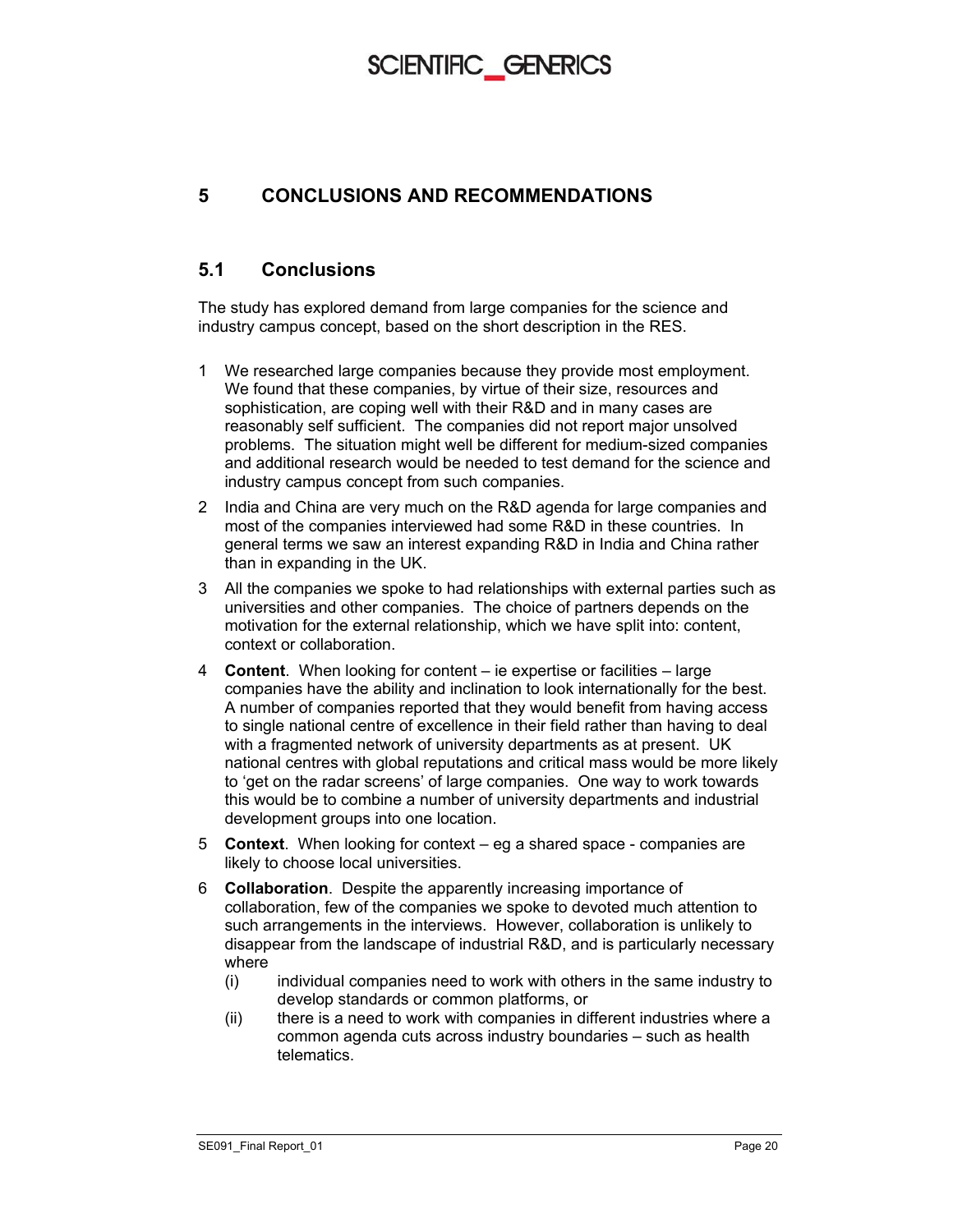#### **5.2 Recommendations**

- 1 If it is intended to concentrate on large companies then SEEDA should not seek merely to 'satisfy existing demand' for the reason that there is no strongly voiced coherent demand to satisfy.
- 2 This constituency may instead benefit from a supply-led approach where an imaginative and specific concept is put forward by SEEDA in order to stimulate and focus demand. In designing such a scheme two elements are suggested by our interviews
	- One element is **content**. Large companies will be responsive to national centres of excellence in key future fields. These cannot be quickly created from scratch, but could conceivably be formed by combining existing departments and centres of excellence.
	- Another element is **collaboration**, reflecting the increasing structural need to collaborate across industries and technologies. There are many existing 'virtual' collaborations such as the DTI's Technology Programme that could possibly be made more effective if they had a physical 'home'.
- 3 To further refine the concept we recommend turning from structures towards the specialism(s) of the science and innovation campuses. Possibilities include:
	- identifying existing regional departments and centres of excellence that could be transformed into a national centre of excellence
	- technology convergence (eg health informatics)
	- emerging cross-disciplinary themes (eg 'homeland security')
	- collaboration within or across supply chains, where there is a structural need for collaboration (eg telecoms)
	- providing a context for collaboration between a large company and its smaller suppliers
	- reflecting the themes of existing programmes such as the DTI's technology programme which has already spawned the creation of industry-based collaborations.
- 4 This research has been confined to large companies so we recommend that the needs of medium-sized companies be researched too.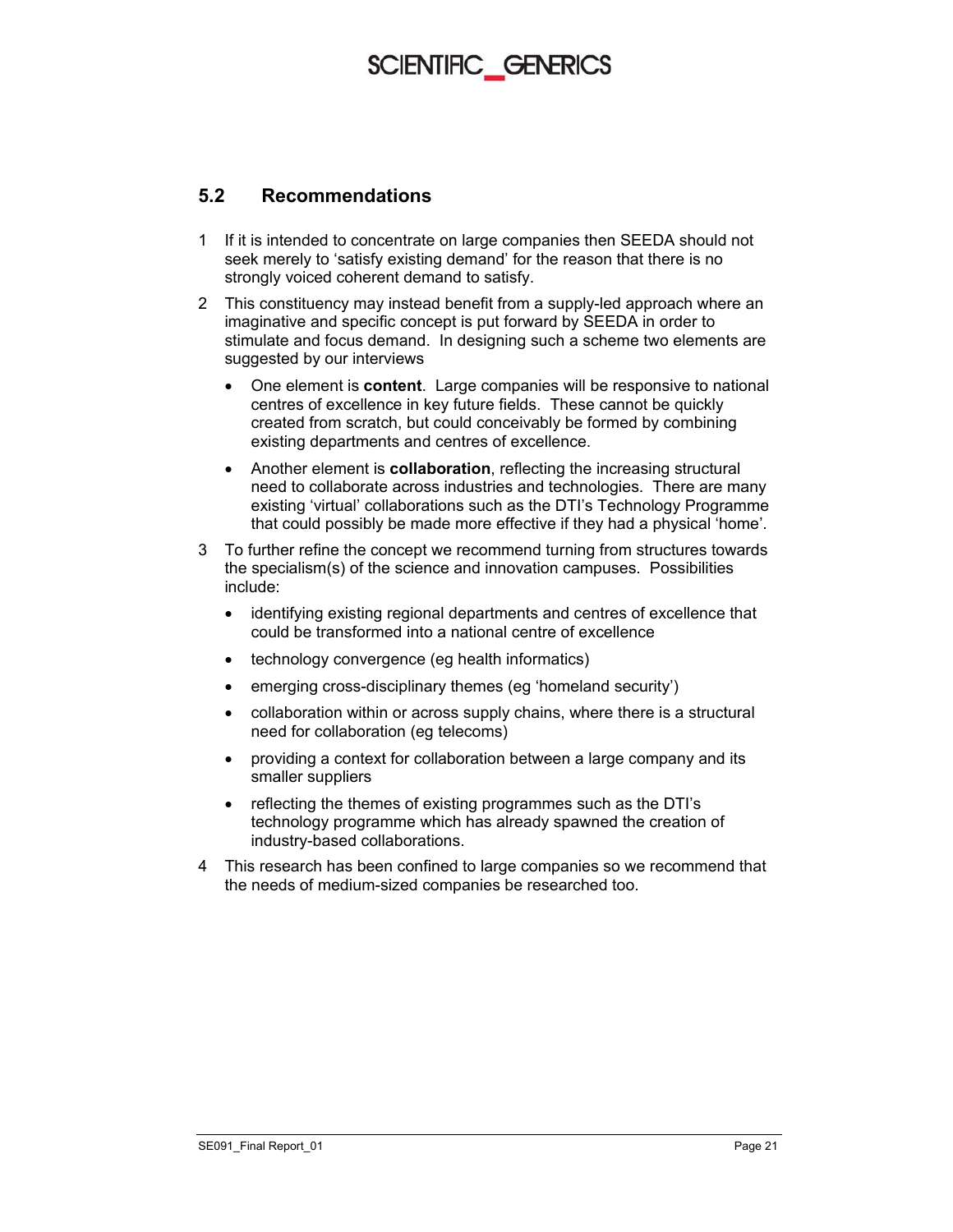#### **APPENDIX A INTERVIEW SUMMARIES**

#### **A.1 'Financial services company'**

The respondent said that working with Sussex was very happy and had been successful.

The starting point for them was to look at their IT needs for the future. They used to go through the traditional training path for analysts but outsourcing changed this. They currently send a lot of programming work out to India because it is more economical.

This is a short-term solution.

However, longer term, they need to answer the question, "where are all the technology leaders going to come from?" This led the company to ask about leadership roles within the organisation to ensure they understand the technology relevant to their business.

They look for graduates with exceptional calibre to join the course. These are not average graduates – they are exceptional ones who are then trained to get blue chip experience.

Most of the work these people do is UK focused although they may report to a US Director. When the idea was originally set up, it was originally an on-shore campus where the graduates would be used as sub-contractors to do project work that would then be shipped back.

The company looked for a partner who could best provide this ability and had the credentials. Also, they looked for a willingness to partner, bringing creativeness. Since the world of academia is different from theirs, they needed a point of contact to manage relations with the University. Sharon Phillips (at SEEDA) has done that admirably. She provides a single point of contact which is important since a lack of hierarchy in a university makes it difficult to communicate effectively.

Sharon has made the job much easier and Sussex has been very co-operative in its willingness to accept criticism of the course and make changes on both logistics and content.

The course has become a resource provider into the company and brings a breadth of experience that can be used to stimulate brainstorms. They like to tap into entrepreneurial thinking around Sussex (including the Enterprisers programme, http://www.enterprisers.org.uk/) as such programmes can trigger people to think creatively.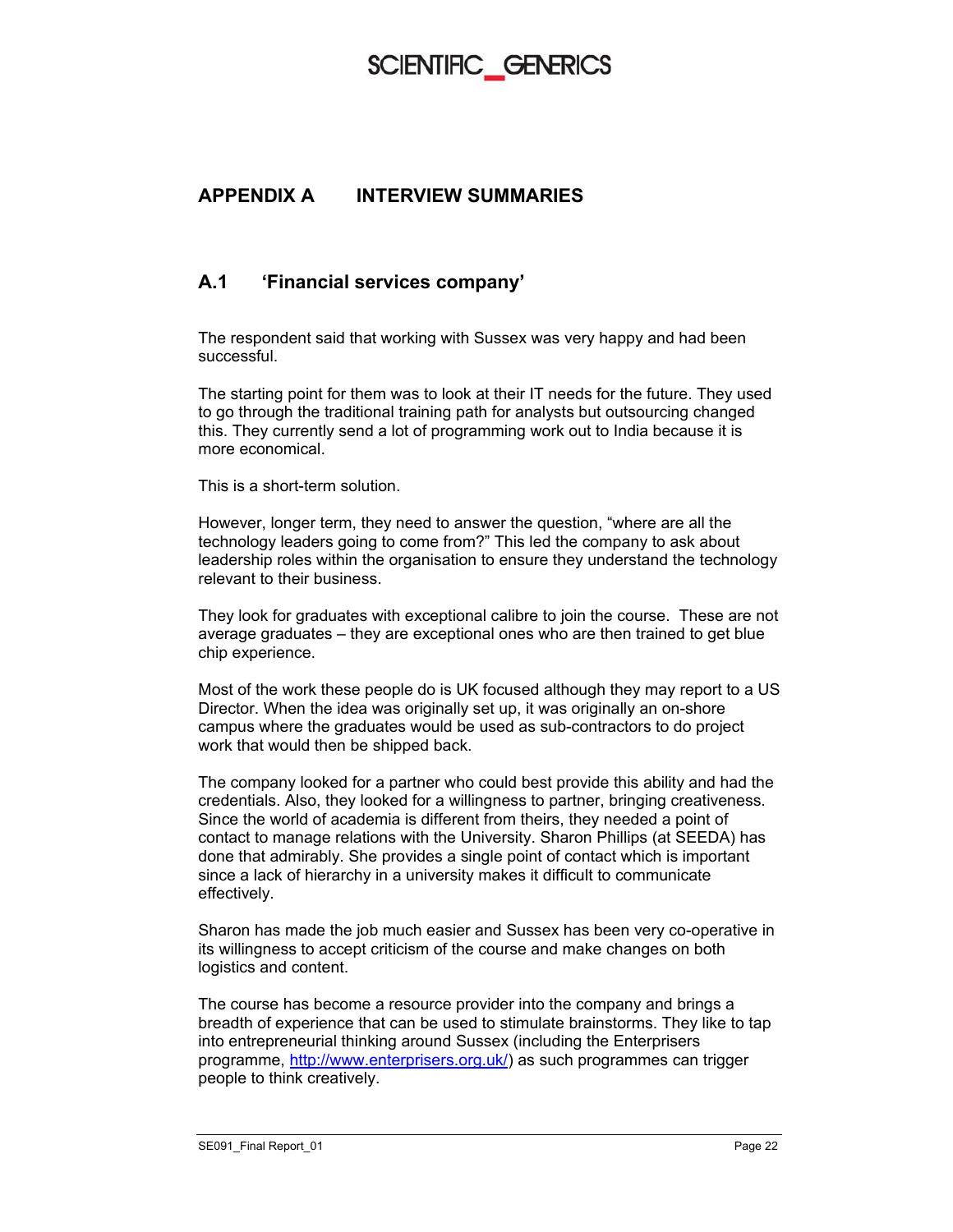Guarding IP is an issue that has been addressed by a variation on Sussex's normal ToB. IP tends to come in the form of the dissertations.

When asked about innovation within the company, they are doing OK but could do with more catalysts to be more entrepreneurial. They might benefit from more idea generation and brainstorming and they hope to bring out the creativity within the graduates through workshops, rather than seminars.

The benefits of the University for facilitating such innovation:

- Safe environment for brainstorming and facilities
- Away from the work-place, need to build up off-site
- It's not being offered at the moment but would be useful
- What is not needed: consultancy.
- Need to build credentials
- Training courses and team work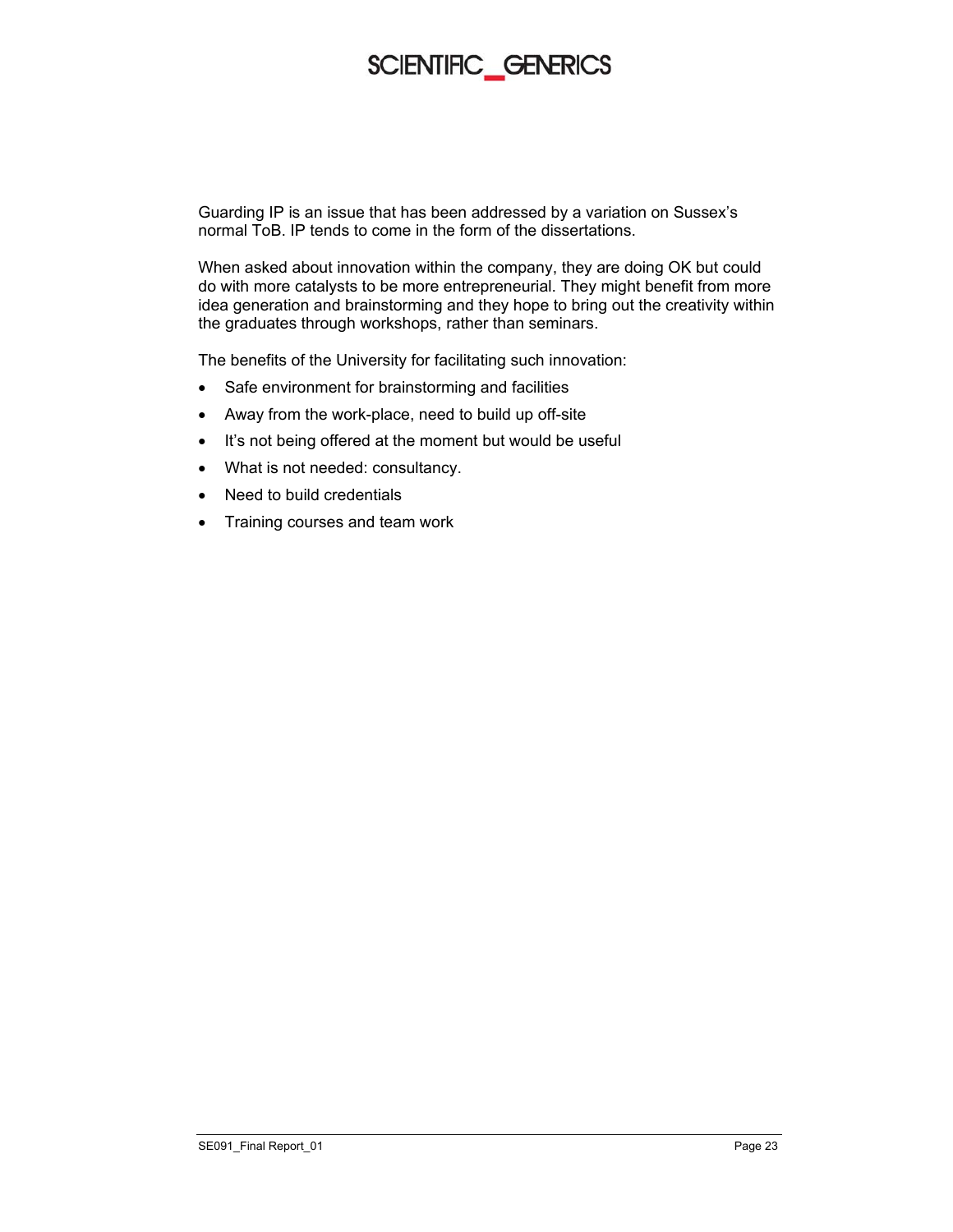#### **A.2 'Aerospace Company'**

The interviewee has many roles outside the company: He chairs the CBIacademic interaction group, has chaired the External Challenge Group for EPSRC (producing a report "Knowledge Transfer in the Eight Research Councils" for EPSRC in April) and the Economic Impact Group (an OSI/DTI group whose report has just been submitted to Sir Keith O'Nions and will feed into the House of Commons Science & Technology Committee.

He recommended a read of the EPSRC report and the Economic Impact report when it becomes available.

The concept of an Science and Innovation Campus is very close to thinking that is current within the company.

Like many companies, the idea of a regional focus is not helpful. An RDA can help by linking local universities to local businesses but if the local university is not excellent, then it puts the local business at a disadvantage. A better model would be for the RDA to be able to help make links with the best in the UK rather than be limited to regional boundaries.

There is no real understanding of the process of technology transfer. Research Councils, universities, RDAs all lack a coherent view of this complex process that needs structure to manage. Models such as Technology Readiness Levels are helpful in managing the process and controlling risk.

One major issue for businesses is the time taken to establish in-depth capability. This time is getting shorter to remain globally competitive so companies need to get the research from various places rather than spend time building it up inhouse.

However, the UK has a "small problem" culture. There is a tendency to be responsive to the way that Research Councils fund work: they think over 3-5 year time scales and budgets around £300k to £500k leading to good RAE scores. This does not support break-through thinking.

What is required is a mechanism that can produce demonstrators of sufficient size to bring significant economic impact.

Large companies have large product and R&D portfolios and need to have a balanced research portfolio. The company works with EPSRC to put large footprints down for research areas. If industry looks to the future (5-20 years), they can make forecasts on technology and set seeds for research. These can lead to a requirements document giving business drivers and technical challenges.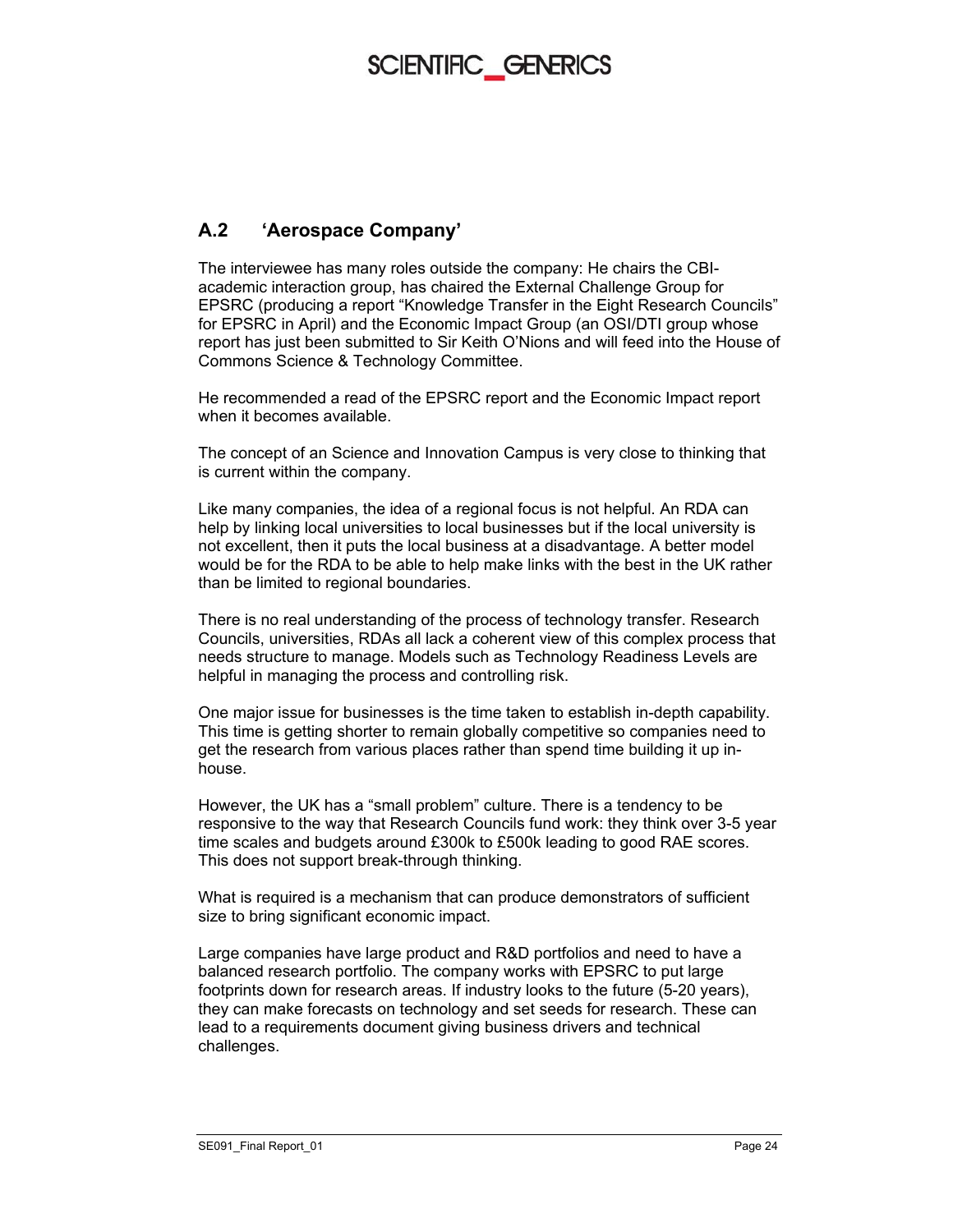You need to give the academics a **relevance** for their research. You also need to allow some flexibility in the research programme to allow for disruptive ideas to emerge within the "relevance footprint" of the research programme.

Note that about 12 companies fund most research in UK universities and these are in the pharma and defence sectors and are supported by Government. Dual use technologies are good. There is a lot of under-pinning science that can feed into these areas, and others.

However, the **BEST** teams do not exist in a single university. Big projects need resources from many different universities so you need to form a network. This needs to be managed and the company takes the responsibility for managing this network. But it relies on having strategic partners who have a breadth of knowledge and can pull the major research work together. Cranfield, for instance, does this on a UAV project where the in-depth partners (Swansea and Loughbrough + Cranfield) have individual areas of research that need to be brought together. The company adopts a systems approach to project planning.

One opportunity is to consider more secondment of academics into the primary site of exploitation – however, this is a compromise as there is always an issue of people movement and the academic world is not well set to manage this. It was one of the recommendations in the Economic Impact report (yet to be published). One suggestion was a secondment after completing a PhD with a strong link back to the Head of Department which ensures that the Post-doc can slide back into academia, if desired, when the secondment is complete.

Elements of an Science and Innovation Campus that are important:

- It should be seen as independent territory
- Since the future is uncertain, it needs to have a new structure that is flexible enough to adapt to needs and can adapt appropriately
- An environment for innovation can bring out new approaches (many corporate structures can hamper innovation). A Science and Innovation Campus can loosen corporate chains and allow more innovative thinking.
- It should be a magnet to attract people with high profile projects leading to demonstrators. Its track record, when it gets going, will be the magnet but it will need effort in the early days to achieve the attraction.
- Trust is a key element to success in such a venture
- Neutral territory can lead to faster innovation provided you can trust the people around you.
- The mode of operation should be as teams and multi-disciplinary
- It could act to broker technology development to take it from TRL3 up to a level to be accepted by industry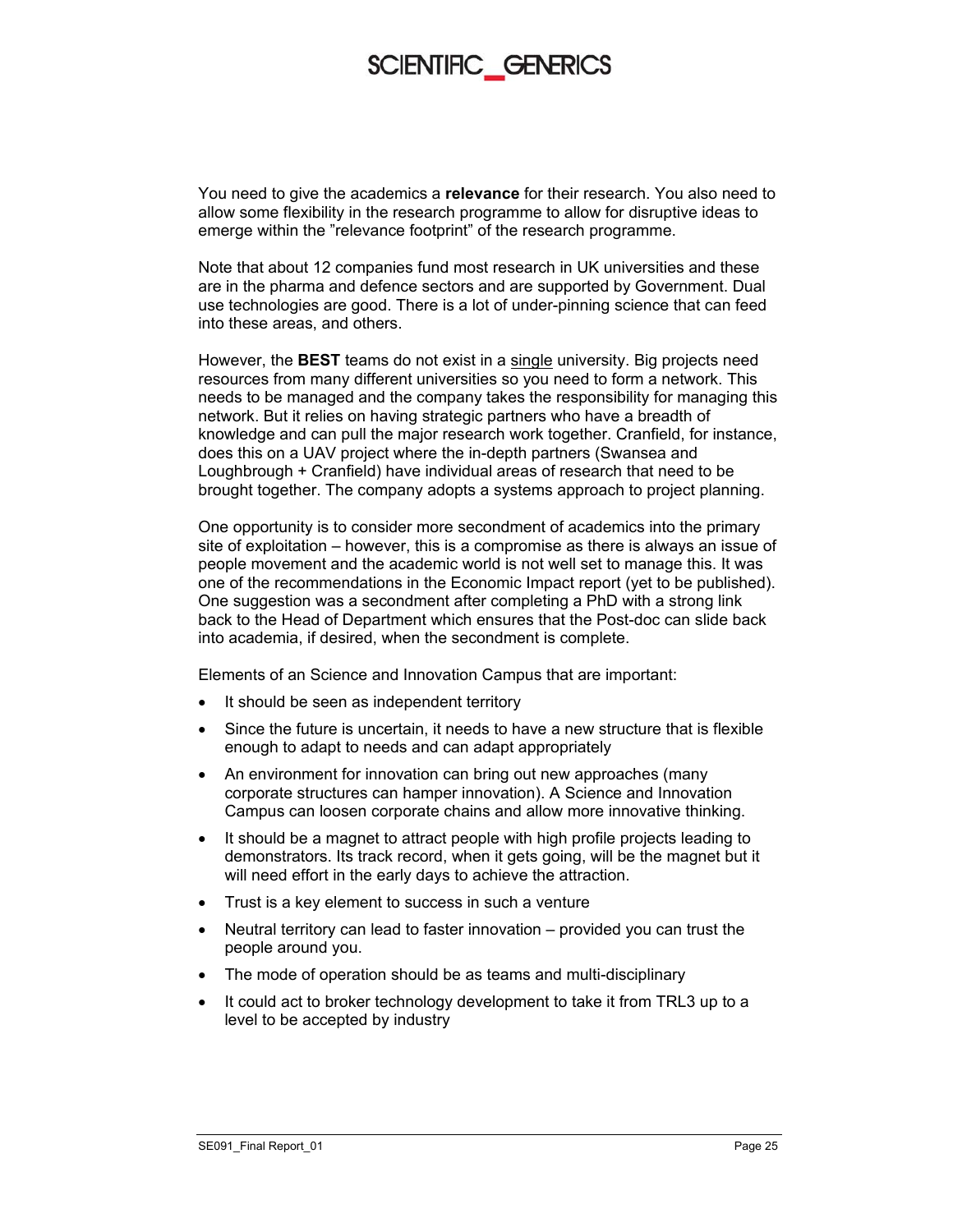#### **A.3 'Medical device company'**

The interviewee raised the point that maybe SEEDA's thinking about talking to large corporates about the SICs might actually be the wrong approach. To some extent, the focus for the questions is very much about how can SEEDA attract large corporations to grow more in the region. He did not quite say that our focus for the questions wasn't right, but he did suggest that there might be three elements to consider and we ought to be aware of these options:

1) What is it that would bring a large corporate to SE England when the corporates tend to have global R&D capability and vision?

2) Is it simply that SEEDA wants to gain the kudos/PR value of having a significant R&D facility set up in the region?

3) If the Science and Innovation Campus model is what they want to achieve, then maybe they need to be trying to engage SMEs who do not have the resources and/or vision to operate globally.

The interviewee was able to talk about point 1; he passed on his observations of how the company benefits from some activities under point 2; and he suggested that our questions might need to change if we want to look at the SME world there are aspects of the corporate R&D process that might be of value to the SMEs and we might want to re-assess our approach.

However, sticking with the script …

Firstly, location. If a company like this is going to go anywhere, there has to be high intellectual calibre of the people. While the University of Surrey may have a good track record for industrial collaboration, it is not necessarily an intellectual power-house so it's not so attractive to big corporates. The company, for example, has its own labs in New York, Munich (tied into the University), Bangalore, and Shanghai. The locations are all chosen for good reasons and provide a global capability. Setting up the Shanghai labs took time but gets access to some very good chemists at rates with which the West cannot compete. Bangalore brings in high class staff who have a lateral thinking approach to innovation and creativity that is different from most Western approaches and is therefore valuable for them.

The second criterion is: Is this facility providing technology that is on our corporate road map? If so, then it may be of interest; if not, then the case is much harder to make for them to get engaged. It is important to understand the 'Medical device company' sees there is a boundary between the medical imaging world (their territory) and the world of therapy. However, there are times when therapeutic techniques are enhanced by imaging to give non-invasive procedures but this is done as a collaborative approach. For example, they did a deal with a company in Israel where former military phased array techniques (for radar) were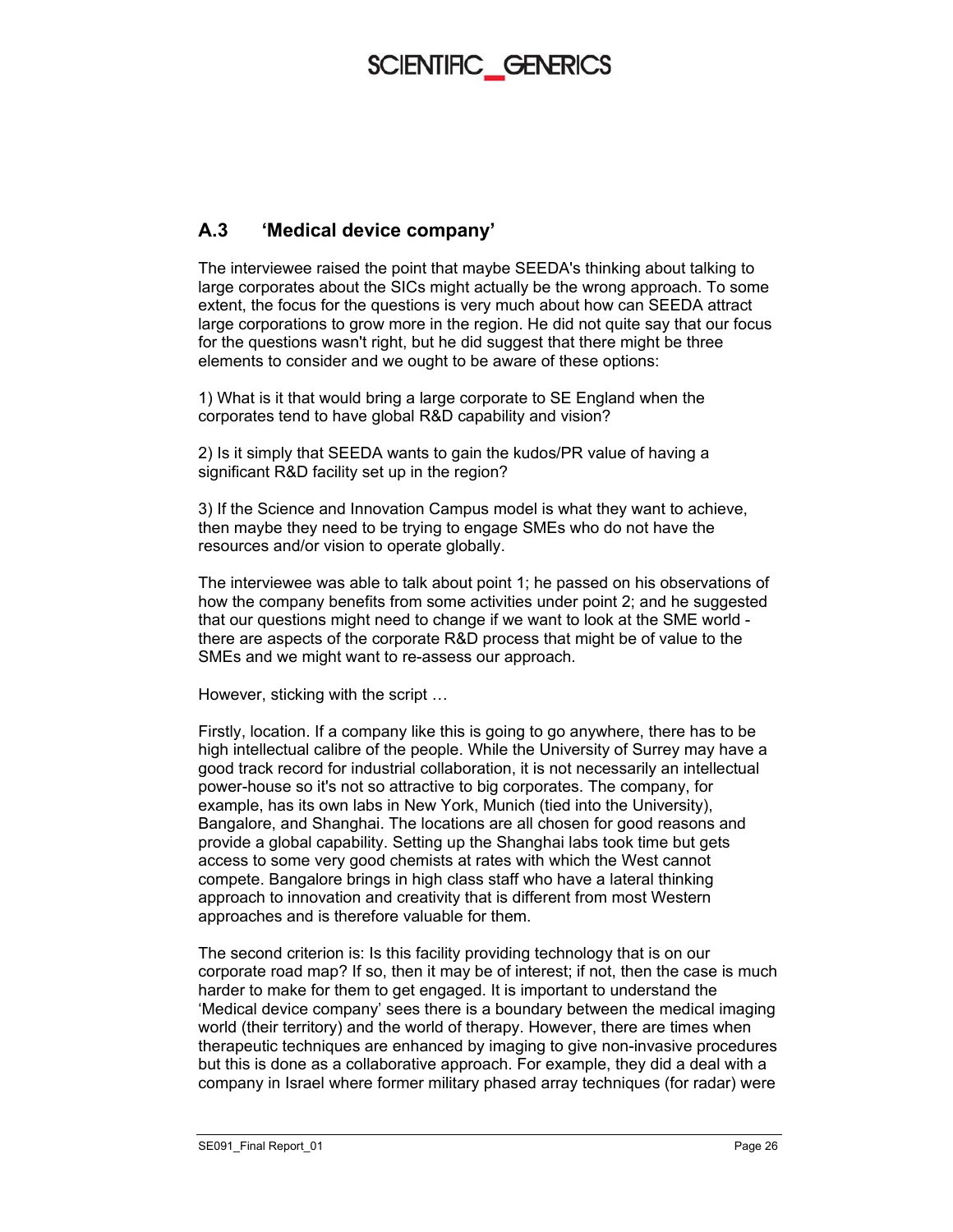transferred into the acoustic/ultrasonic domain so that, when combined with a real-time scanner, one could direct energy to a specific point within a tumour (for example) to heat the tumour up to around 45-55C to kill it without needing invasive surgery. But the company keeps this type of collaboration under close control.

And then the usual one: Money. Funding is controlled by product groups. Therefore if there is any development (or research) in areas of imaging, then it will have to come from a budget controlled by a product group so selling the technology is only possible through that route. The Chairman has a budget for some blue sky research but being blue sky, this is harder to sell to him and make the case. The main funding (from within product groups) leads to incremental development but radical development comes from outside this process and the company has to keep its options open. While there is the Chairman's fund, the company, as an organisation, does have a financial services arm and they are willing to invest or lend money as appropriate. The Israeli venture is one example where they have a stake in the business

The venturing part of 'Medical device company' at Amersham receives about 1,000 ideas each year which go through an internal, formal, staged review process. In general, only about two or three survive this process.

The interviewee's role takes him across the globe but spends a lot of his time presenting to a wide cross-section of the medical and technical community. This gives him a very wide view on things and he is regularly used by VCs to review business cases as well as being on various panels to review proposals.

He sees that collaboration and convergence of technologies are approaches that have the potential to open up new businesses. As a mode of operating, an Science and Innovation Campus might consider how it could manage something that addresses these two topics. A Science and Innovation Campus might be a forum for sharing ideas and leading edge thinking so running world class conferences ought to be part of the function of such an facility.

However, he knows from experience that what will make or break something like this will be the management of IP. If a sensible deal is not possible - and a flexible model for managing IP is in place - then anything will be doomed. This is a major issue and one that SEEDA has to consider itself - how much control will it insist on having over any IP that may be created within an Science and Innovation Campus? Since it will be funding the venture, as a public body, it should be seen to be involved and getting a fair return for its investment.

'Medical device company' has two approaches to IP. For imaging techniques - it cross-licences with its competitors which helps establish the IP in the market. However it hangs on very closely to IP that provides specific targets for image enhancement. This means that any molecular binding that can enhance the visibility (through any imaging system in their product range) will be valuable as their ability to give doctors better diagnostic capability is core to business growth. So the onset of Alzheimers can be detected through deposition in the brain which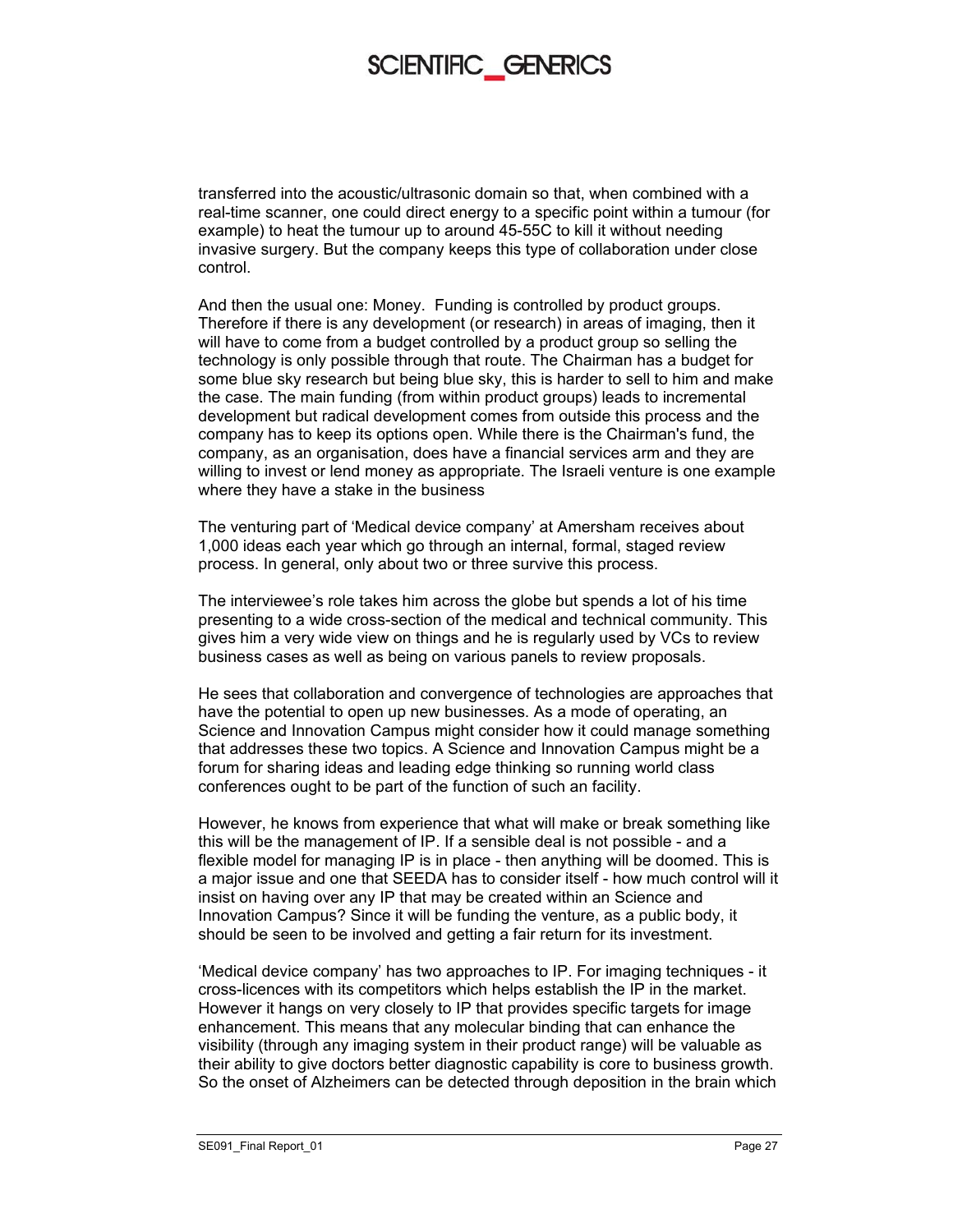gives a very early diagnosis that allows treatment and prevention long before symptoms appear. Similarly there is a debate about the way to detect conditions that will lead to heart failure - cholesterol is seen as the main factor but there are other indicators that are earlier in the chain and can be better to use. However, this brings into sharp focus the market issues: cardiologists are the ones who charge the money for their work and are in control. If one takes an earlier diagnosis technique, then their business is threatened and the radiologists (who only provide a service) suddenly become more important and they have control of the imaging and diagnosis. So there are complexities in market behaviour that have to be managed in addition to the technology development.

And this brings in something of the way that they approach the introduction of their technology to the market place. By being co-located with a University and/or Hospital, they can train people on using their kit and, similarly, they can rapidly respond to market feedback. While they might develop the imaging hardware, it is the user community that has provided the software stimulus - for instance rapid image capture allows one to track movements of the heart and this came from working with the medical community. So the company gets the user feedback to help product development and also promotes the product range by training people using their kit.

And this brings out the issue of PR and the benefits that come from being seen to be close to centres of excellence. This works both ways and he quotes Stanford where they have a good working relationship: The company gets value from being seen to be associated with Stanford and Stanford gets value from having the company there. So it's mutually supportive - but this only works where you have 'brands' that are mutually compatible and recognisably so. This is not a model that would work well for start-ups as the University would not be able to claim anything special. In a sense, it is like research funding - you cannot always control what you get, and what you get may not be what you need. Universities tend to seek money to achieve their objectives - the age-old paradox of industry and academic collaboration.

However, if something could be done that would involve a SEEDA facility and 'Medical device company' at Amersham then you may begin to get somewhere. But the question is what is being created and why?

The company set up their facility in Munich and immediately hired 150 PhDs so there are clear employment benefits. But this was a -specific facility rather than a Science and Innovation Campus supposed to help a broader range of companies.

One observation was the old one: the UK is pretty good at idea creation and invention but it needs Japan and the US to innovate and get technology into the market place. India produces people whose creative thinking processes tend to come at a problem sideways. If the Science and Innovation Campus could address this issue, that might be beneficial.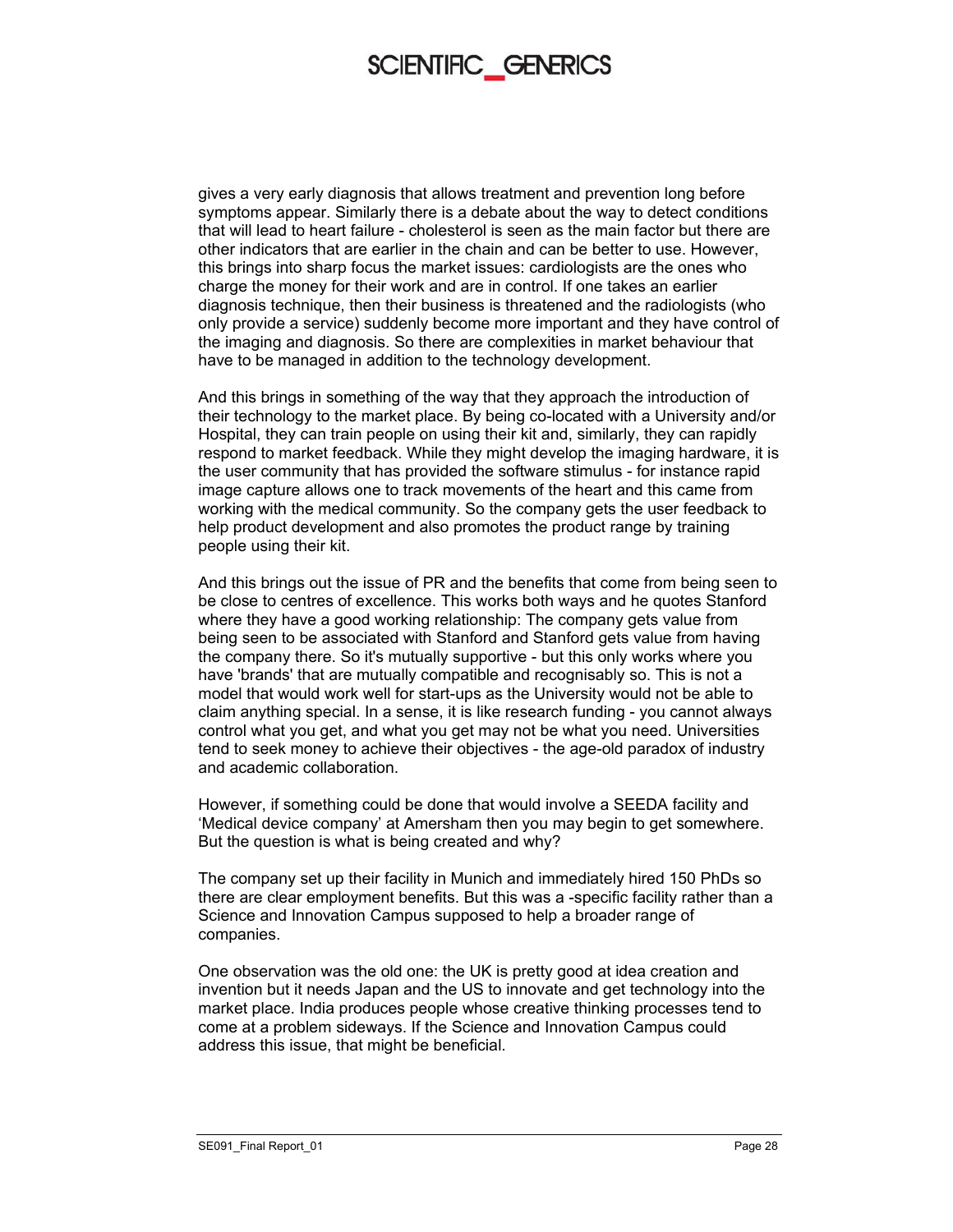Overall, a useful meeting that covered a lot of topics and gave some specific insights into what SEEDA might be trying to do.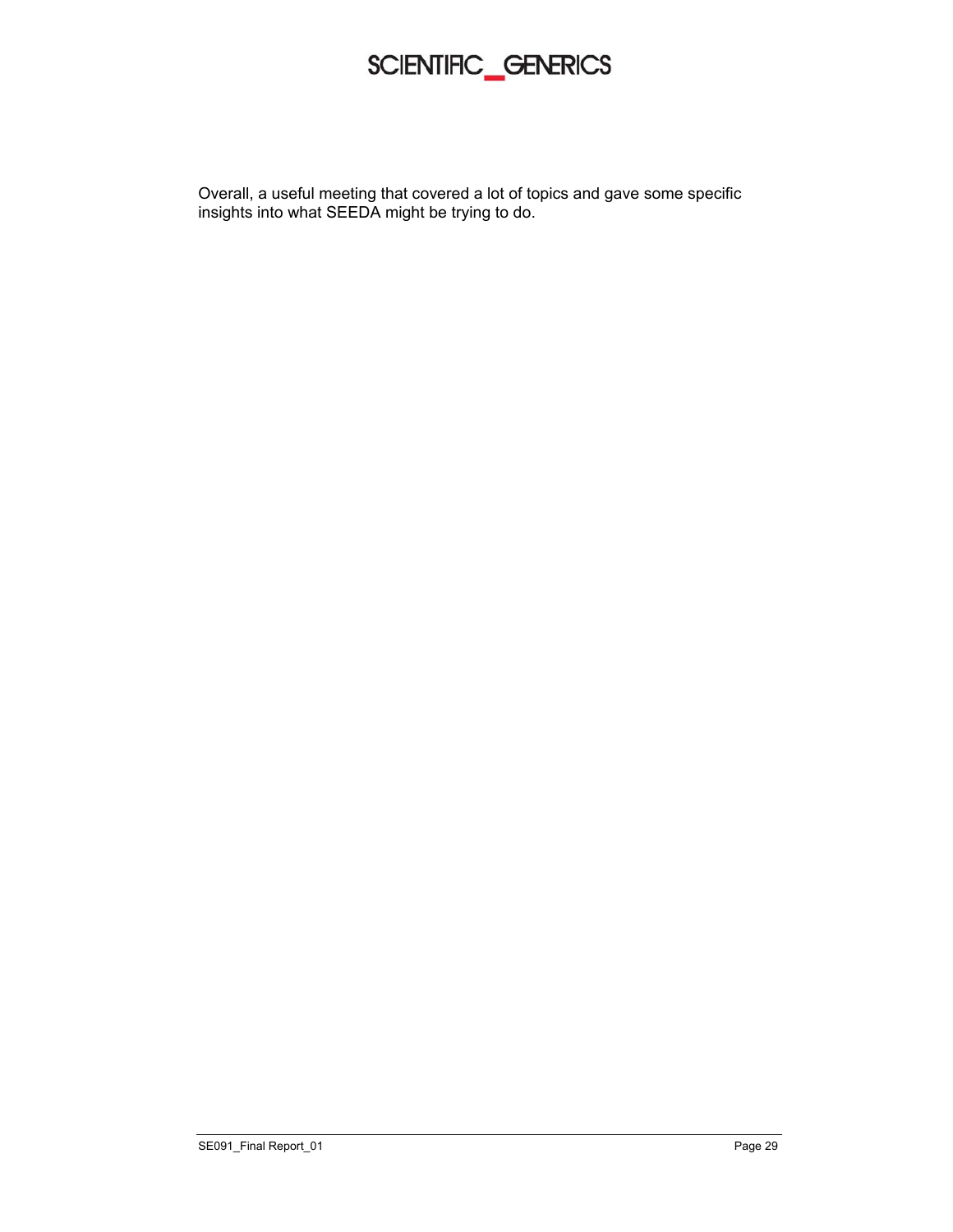#### **A.4 'Mobile telecoms operator #1'**

The respondent voiced an initial concern about the fragmented approach to national strategy that is the result of RDAs competing against each other and diluting the benefits for the nation. As an example, he quoted Scottish Enterprise competing against UKTI for stand space at international trade shows. This level of competition between RDAs means that major companies consider it a waste of time talking to too many of them and there are too many differing views being presented abroad. Major companies don't think about their activities on a regional basis - they don't care where expertise exists, just as long as they can get the benefits they seek.

His view is that it is a mistake to create new Science and Innovation Campuses. One should build on existing campuses where there is acknowledged expertise. You should focus on knowledge transfer with a pragmatic, market focus and avoid being too academic. Two successes to consider would be BT's Brightstar initiative and the application of satellite expertise at Surrey University. These build on expertise that existed. You should aim to build on centres of expertise, not to try to create new ones to compete with other RDAs. Institutional interventions are difficult.

For example, 'Mobile telecoms operator #1' looks for applications development and there is a lot of that around Cambridge. This is a direct consequence of the wireless and radar development work done during and after WW2 and supported by the University. Surrey has radio engineering expertise, Imperial has computing, City University has location, Coventry has automotive (in a pragmatic way whereas Warwick is too academic). 'Mobile telecoms operator #1' has relationships with these and Kings College, UCL and Leeds (largest UK university).

There is not a desire to get into major collaborative R&D work. 'Mobile telecoms operator #1''s parent has done more comms R&D work than anybody in Europe through Framework projects. The data is published to show how much they have gained. However, the DTI does not encourage this form of collaborative research and this attitude ripples down and shapes how the UK approaches EU projects and their funding. However, He sees that there is an important opportunity for applications, particularly where a multi-skilled solution can be created to deliver something into a specific sector, e.g. health telematics where you bring together healthcare and telecomms experts to create some new application.

So a campus might provide a focus for knowledge transfer, international collaborative R&D, and sector specific multi-skilled R&D. The telecoms market is global and collaboration is the way to progress. However, EU projects are cumbersome and the deliverables are often difficult to achieve so it's not entirely the DTI's fault.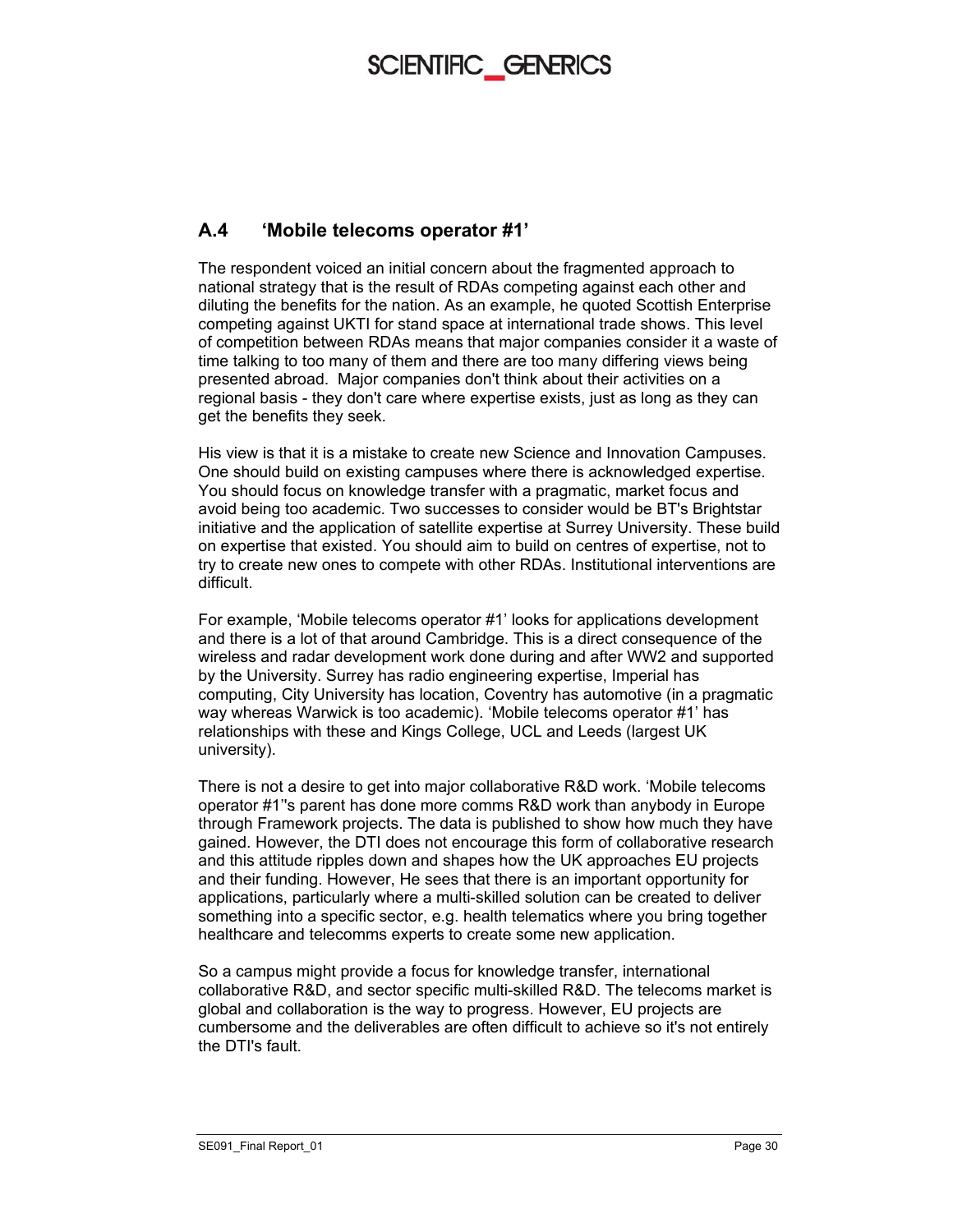However, Korea (for example) defines a strategy that is coherent from the top down and is fully supported by Government. There are equivalents in Japan and China. In the UK, the approach is too fragmented and leads to dilution. Devolving to the RDAs is seriously diluting UK capacity.

Industry gets ideas from three main sources: customers, suppliers, and employees. Companies can only control the employees and the pool comes from Universities so there is a clear role for universities in Knowledge Transfer through a good supply of employees.

There are things a campus might be able to achieve - facilitating suitable, pragmatic, knowledge transfer (and being clear at what level in the market place they wish to operate, i.e. know their customers), developing a common dictionary for multi-skilled teams (medical, telecoms, transport, energy, etc.) and it should focus on being a National centre of excellence, not just a regional one. You might want to consider the "Scottish Innovation Centre" and its focus on being **Scottish**. A campus should also consider developing applications. He was sceptical about the ITI model in Scotland as he does not see that platform technologies will work in a global market. Platform technologies are global, not regional, in nature.

A campus might want to consider many of the issues facing the energy market where dynamic digital utility management is an opportunity for the industry and consumers. This has only come about because of the development of technology, green issues, global ownership and the desire to manage peak demands. The digital world is advancing rapidly but we are not planning for it. He avoids the term "convergence of technology" as it means too many things to too many people but favours sector specific multi-skilled development and comes back to transport, health and energy as sectors where digital comms will bring major changes. Health-care telematics, transport telematics - why are our approaches in these sectors so old-fashioned? We need easier access to applications development and universities need to provide skills training for the employees of the future but guided by market insight. One can see that we have achieved digital phone technology (about 8 years ago) and will have digital TV set by ~2010-2012 and we ought to think about digital benefits to healthcare as patient care is not very high on priority lists.

He gave a time-line for the development of the mobile phone. In the early days, the US determined the technology and markets. The focus then shifted to the Nordic countries where uptake was faster and higher than anywhere else. This then shifted to Korea and Japan where many of the innovations were piloted. These markets have now been overtaken by China and India and China is a particularly important opportunity because the Olympics will give an unprecedented growth in mobile TV for example.

It's also worth considering how easy it is to set up a business and manage IP in the US compared with the UK - so many start-ups are hampered by attitudes and behaviours in the UK.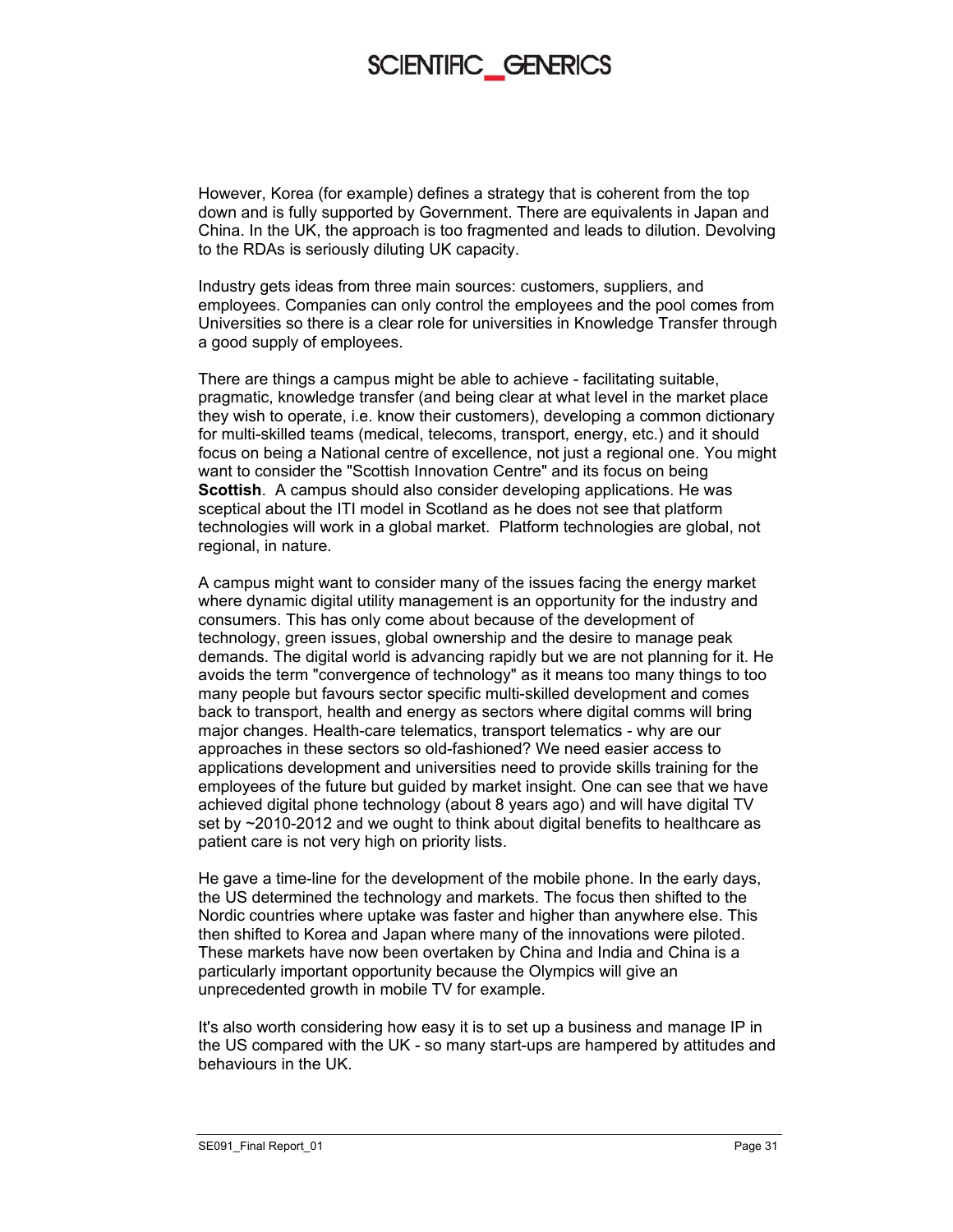

#### **Conclusions**

He was clear that technology development in his industry does not take place at a regional level. However, application development could do, and this is where regional agencies could be helpful. eg, making the south east a centre for remote health monitoring of the population.

Overall, it has to be said that he saw a campus as a distraction and not really a useful strategic initiative from his point of view.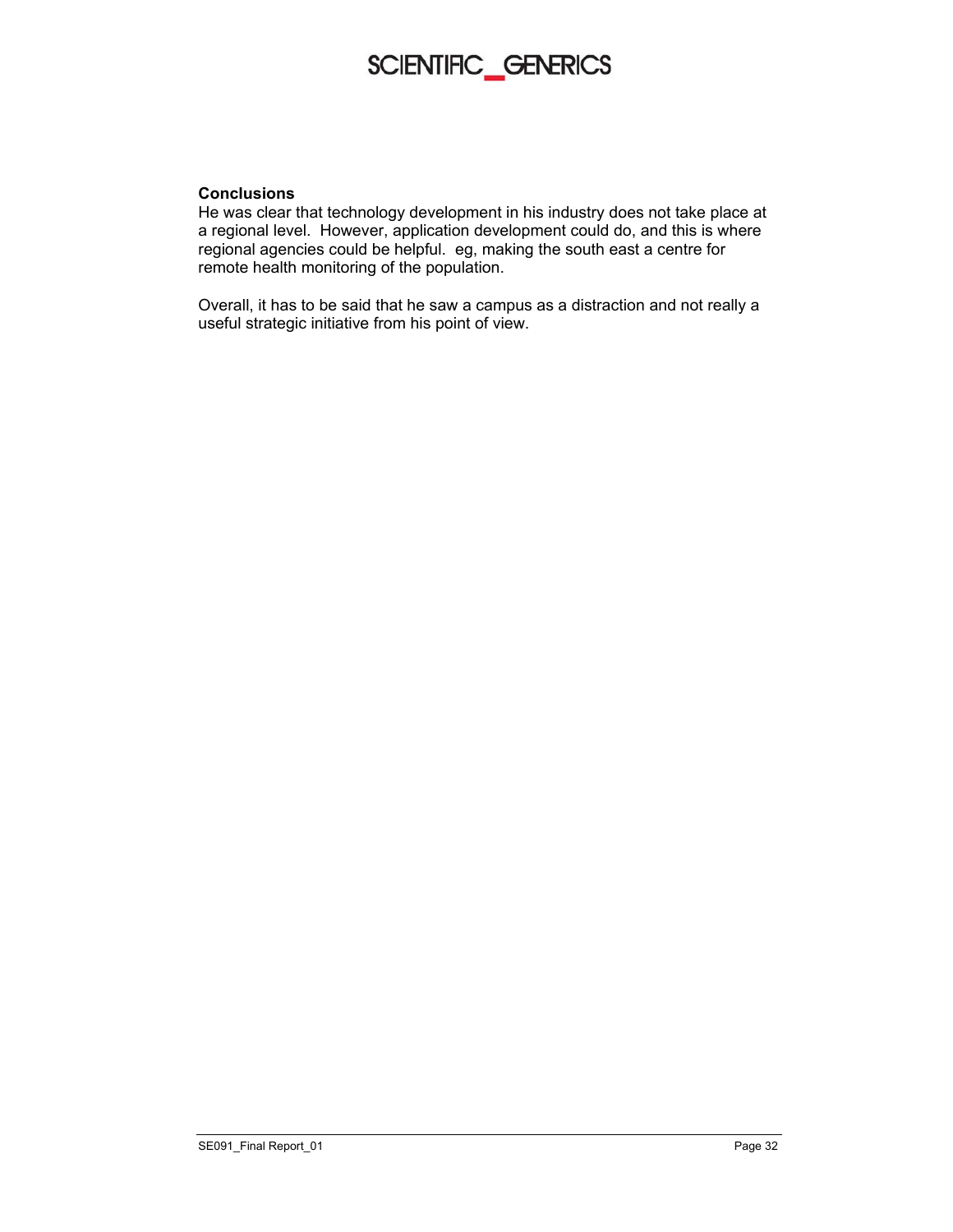#### **A.5 'Magnet company'**

 'Magnet company' was founded by two people with complementary business skills: one was a very bright scientist and his wife provided the economic focus and HR skills to complement this. It's 45 year old spin-out from Oxford University and holds close to the University partly because they provide a pool of talent and partly because they are customers.

It was the result of several factors:

- Two bright people to create the business
- Local environment provided staff, collaborators, and customers
- It was idea whose time had come

However, it was never big enough to take control of MRI technology globally but still provides superconducting technology to Siemens through its partnering agreement.

Their primary interest is on innovation and inventions. They are not set up for volume manufacture (and could not afford to do it in their region anyway). Nor was an IPO part of the plan. They succeeded in getting past the 150 employee barrier but are now at 1,500 and wondering how to manage future growth.

They work with various universities, Oxford, Cambridge, and Imperial and have a very high level of PhD staff. Their interactions with the universities lead to 1/3 of their turnover as they industrialise ideas coming from this interaction. These academic customers are the engine for IPR.

They recognise the importance of IPR and are engaged, typically, in two IPR deals each week. However, they have about 200 active patents, many of which are not being developed and some of it is sitting on the shelf, decaying. When I asked them if SEEDA might have a role in helping exploit these, he indicated that while this might seem attractive, domain knowledge is critical, not simply process knowledge.

They outsource about 15% of its R&D. Often, they have academics approach them directly with ideas.

They keep ahead of the game with an innovation process that takes every part of the business, every six months, and examines the future. This generates between 100 and 500 one-line ideas. They have formalised their process with stage gate reviews that include technical reviews and voice of the customer.

If SEEDA was able to help deal with planning issues, they would be very pleased. They find the planning process to be very obstructive. They need, for commercial success, to move to one site. One council does not want to lose the company and will not allow the current site to be sold for housing development; the other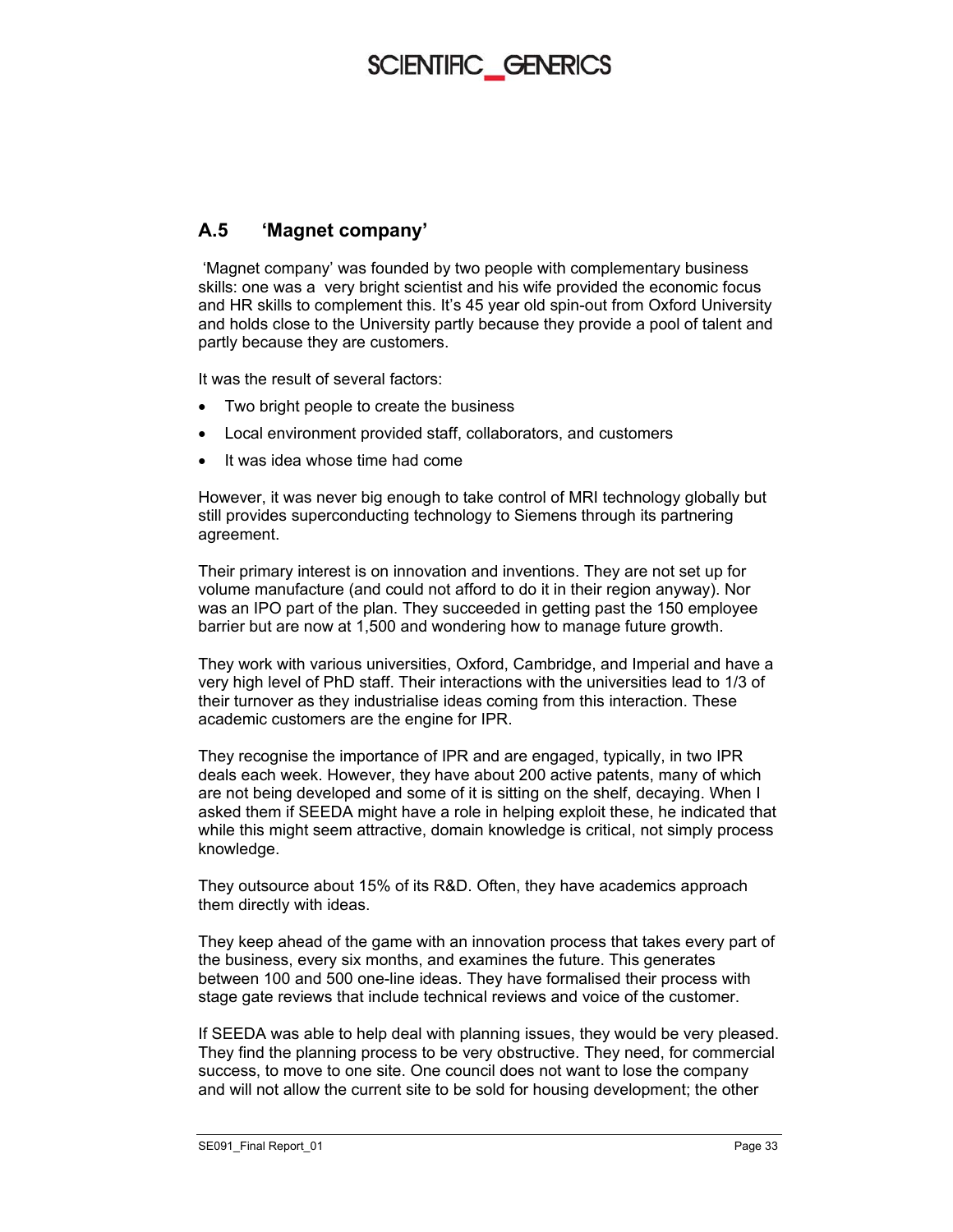council is obstructing development of the other site to allow both parts of the company to be located there. Furthermore, there is a toll bridge between the two sites and it can take up to 40 minutes to get between the sites so there is a significant cost to the company which is a direct consequence of local planning issues. If SEEDA was able to support companies that seek to grow and prosper yet are hampered by local planning issues, there would be significant benefit to the region.

Note, however, that it does not see itself as a regional company. Fewer than 1/3 of its staff are in Oxford, over 1/3 are abroad. Oxford, however, is a very stimulating entrepreneurial environment where there are many investors with strong technology interests and very strong networks. SEEDA's support of this entrepreneurial network would be a good thing to do

One local issue that affects them is the very high costs in the region. Housing and salaries are very high making it very difficult to attract people into the region.

One part of the work that SEEDA could do is to urge a coherent science policy for the UK. This would lead onto the identification of resources that are needed to support this. Furthermore, a national procurement policy that supports national high technology industries would be helpful. If SEEDA could influence the Treasury, that would be good.

Having a strong regional centre of excellence would be good and it would need strong regional support to make this happen. Establishing a National NMR facility would be a good thing to do. You could consider it to be a parallel to the national centre for MRI that involves Culham/RAL/and others. DIAMOND $^3$  is a great draw for staff and is a good model for a National Facility. (France and Japan are set up with National Champions with their own synchrotrons). The French model of procurement of national facilities works well as it could be co-ordinated and partfunded by the public sector. In Taiwan, however, the overall national technology policy is such that there is no need for such an approach since there is a coherent national policy.

However, given an Science and Innovation Campus or a National Centre, it would not necessarily make commercial sense for the company to be co-located. It is worth remembering, by the way, that the location of Diamond was entirely determined by the private sector (GSK applied pressure).

The company's development of products often is customer-led, particularly with software so that their High Wycombe facility is working at full capacity.

 $\overline{a}$ 

<sup>&</sup>lt;sup>3</sup> http://www.diamond.ac.uk/default.htm Diamond Light Source is a new synchrotron currently being built in South Oxfordshire on the Harwell Chilton science campus.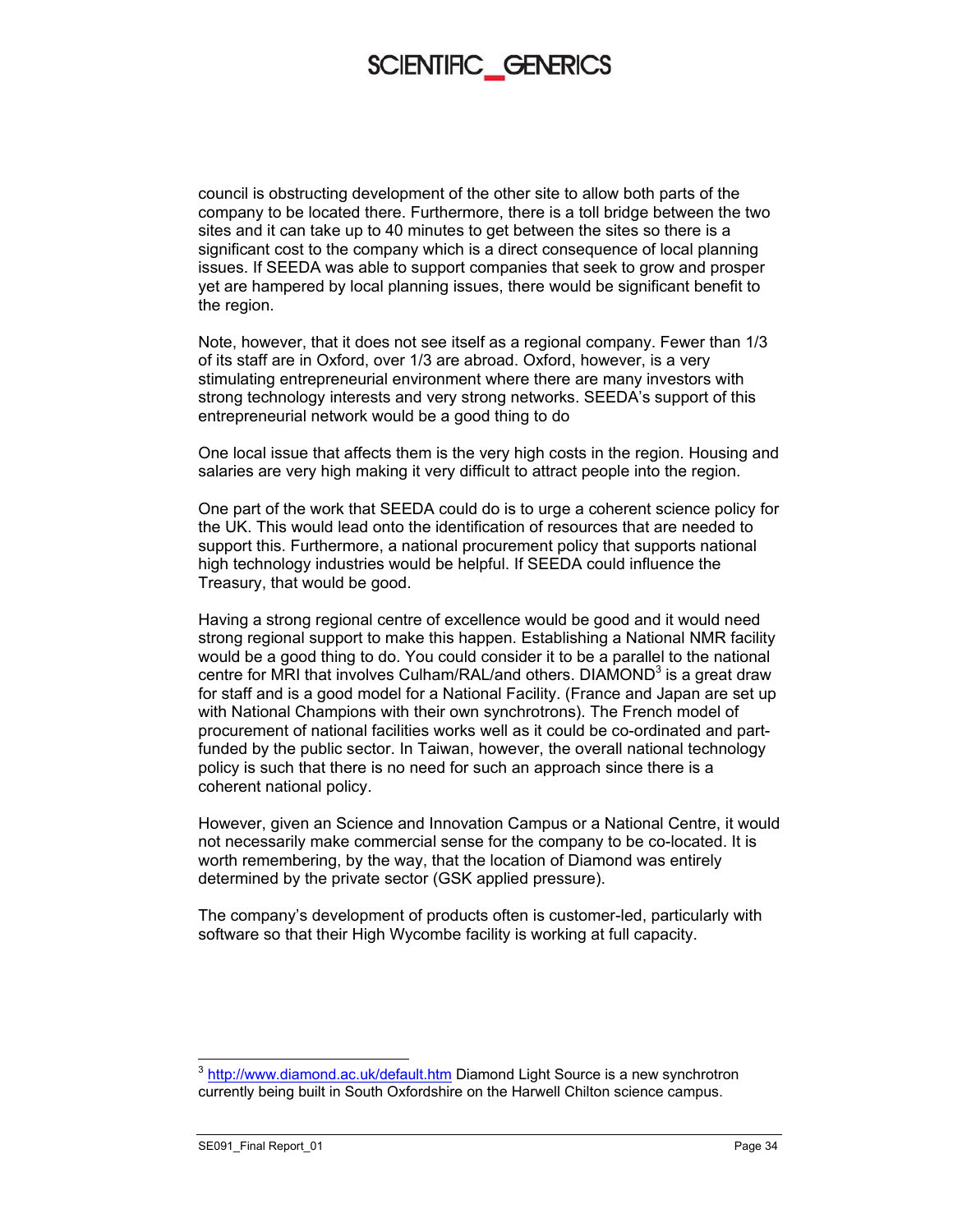#### **A.6 'Aeroengine company' (1)**

The respondent is responsible for the engineering capabilities in fluid and thermal systems research. There are a range of such capabilities across the company to meet their needs. The central R&T allocates budgets for the capability groups to use. The capability groups have to bid into R&T for their budgets.

The respondent deals mainly with two universities: Surrey and Sussex (both within the SEEDA region) and he co-ordinates research with these universities. The model that they use is the University Technology Centre (UTC) that is formally set up as a long-term relationship. He inherited the links with Sussex and Surrey, the one with Sussex goes back about 20 years and provides specific expertise and has built up a large suite of facilities to study rotating flow.

The relationship with Surrey is about five years old and arose from personal contact. The professor at Surrey is an ex-company person who went to academia to do research. This has developed from being a single person consultancy to a full UTC.

The company approaches a university to set up a UTC and gives a 5-year contract to help them build up strategic research. This gets reviewed after three years but is generally regarded as a rolling contract and gets renewed. UTCs are seen as long-term projects which help build a secure relationship.

They do a lot of research in-house. This tends to occur at TRLs 4-6. They see that TRLs 1-4 are the province of universities and have a high failure rate. By taking TRLs 4-6 in-house to produce in-house demonstration vehicles, they can control the development and then pass it on, at TRL 6, for development of production processes. At TRLs 4-6, things stall and development gets expensive; need to demonstrate pull from the market.

It's quite a well-controlled process but they do struggle with analytical methods as these relate less clearly into TRLs. You can produce good research code but this can be very difficult to translate so analysts can use and validate it. With hardware, the TRL process works well but it can be hard to get resources inhouse because of competing with resources for project work so R&T work can slip.

Although they have the UTCs, the company also uses secondments. They will have an academic come and work on-site to get short-term work done. This leads to variable results since the change from the academic world to industry is difficult.

The company sometimes uses the UTCs to get PhD work done so they have their staff work at universities for lengths of time.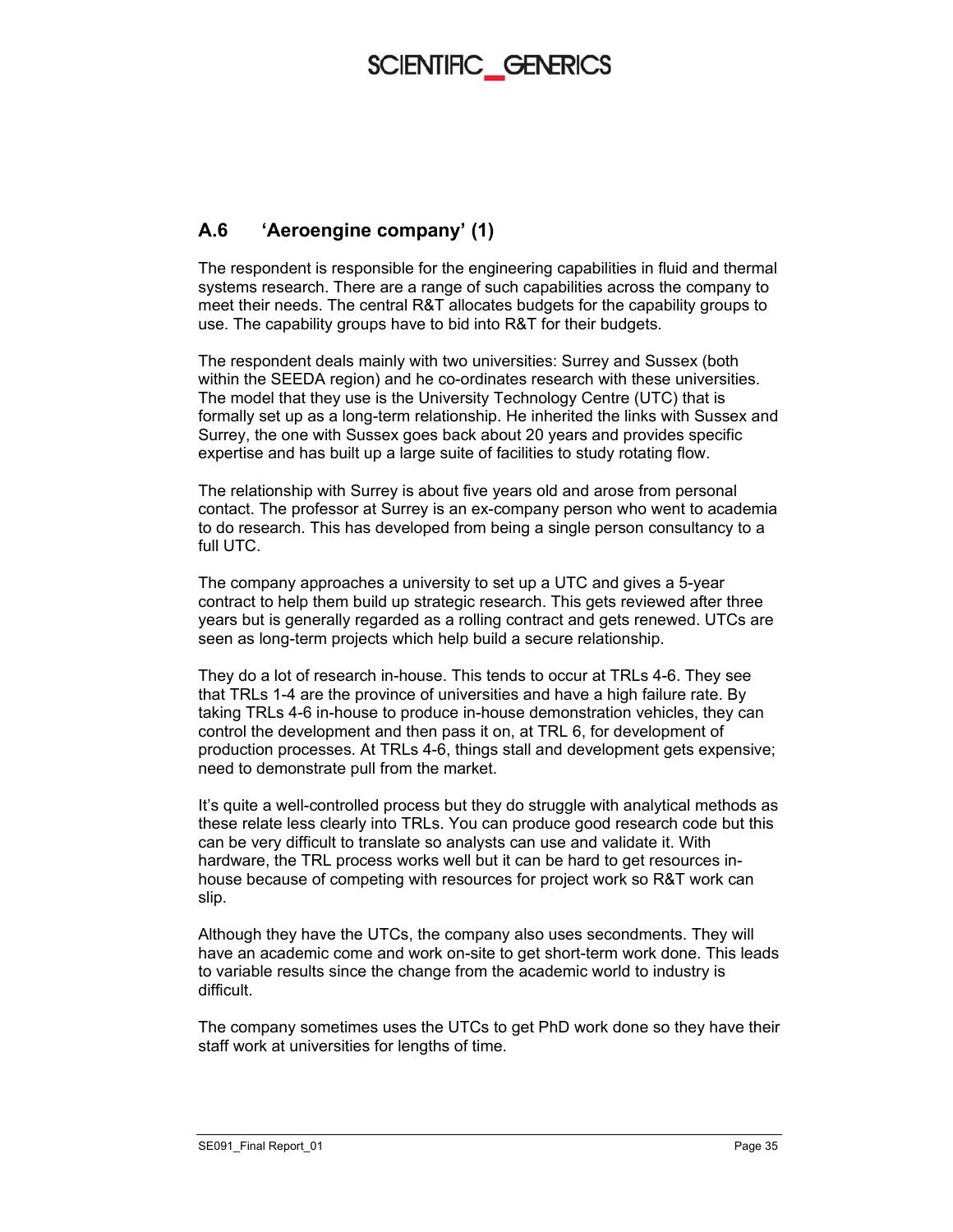

When asked about collaboration with other industries, he said that the cultural issues are similar in aerospace so it is easier to talk with people in that industry. However, he does agree that it might be better to have collaboration with other industries but none come to mind. But, since his industry area is all about cooling hot components, his immediate thoughts were that the problem is common to automotive and other industries, ventilation, and electronics (where he commented on the clever cooling techniques used on devices in computers).

They do have an issue with communications where they need to get data back from service. The bandwidth needed I huge which creates a problem in downloading to a ground station with a need to compress data.

Broader issues and decisions about options for development are covered in the interview with the Head of Technology Strategy.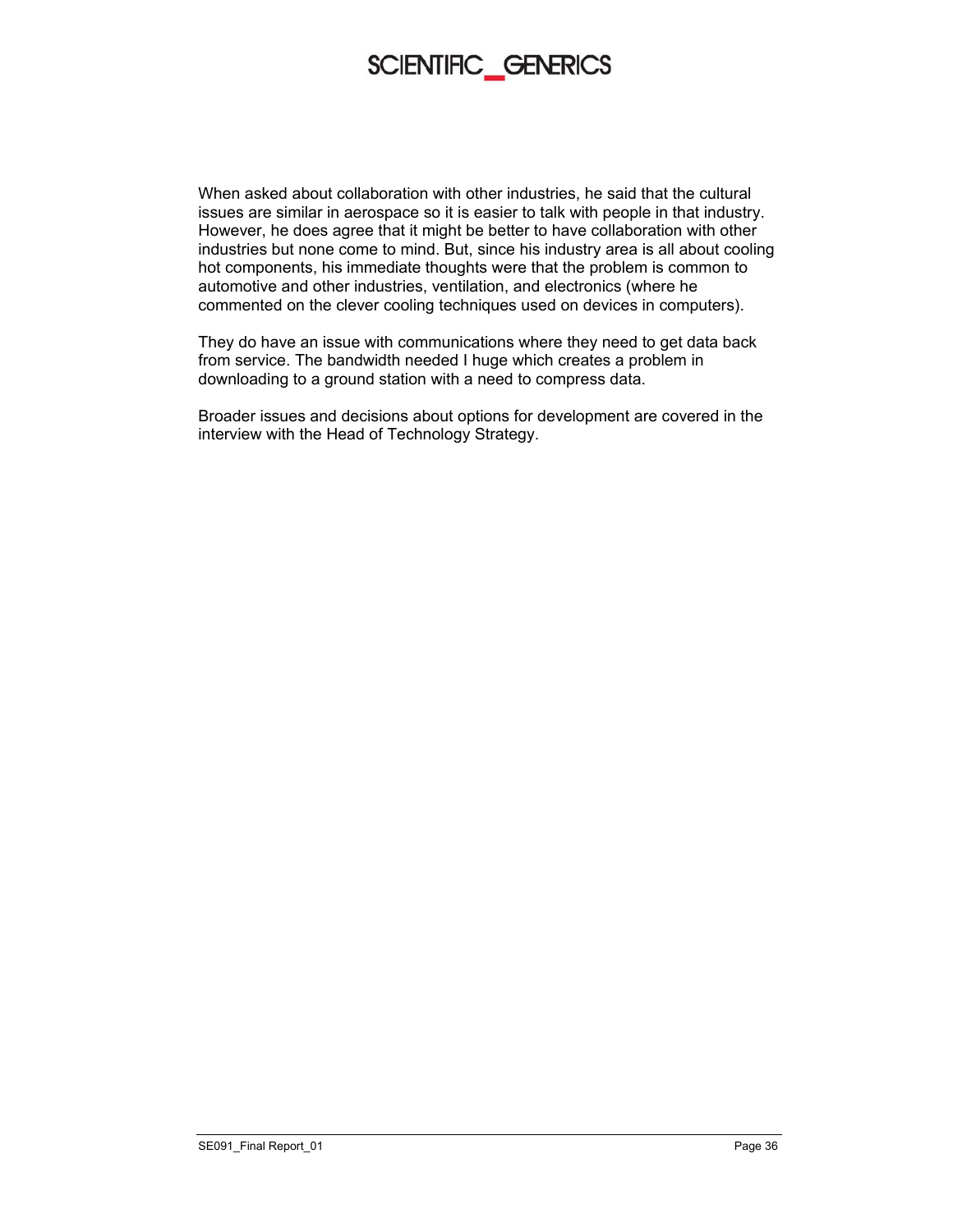#### **A.7 'Aeroengine company' (2)**

He confirmed that the company likes to bring technology in house when appropriate basic research is complete. They tend to create UTCs close to established Corporate Engineering facilities using universities with relevant research (US, UK, and Germany).

Over the coming years, they will be changing their UTCs so that instead of having 20 in the UK and only 7 abroad, they expect to have fewer than half in the UK.

The company sees TRLs 1-3 as research in the university sector. By TRL 4 and above, it becomes an issue of validation of the science and this clearly requires major facilities (e.g. a full jet engine is large, expensive and comes with a range of health & safety issues). TRL 4 and above needs to integrate science and technology in ways that are not appropriate for university.

Where they have engineering centres (US, UK, Germany), these will have UTCs set up close at hand. Sometimes there will be collaborative projects between two of the UTCs and it is expected that the universities will communicate regularly.

In this sort of development work (and, by implication, for an SIC), communication is very important.

Also, it is taken as given that high quality people are involved.

One other factor is affordability and this has two aspects to it:

- Cost base for the people involved
- Government support which can have a significant impact on the countries where one goes for work.

For example, in Singapore, they have long had a maintenance centre. Using this, and government support, they have been able to develop a collaborative venture and a research base (a UTC in all but name).

Similarly in Japan, they anticipate big business with All Nippon Airways who want engines for the new 787 planes. About 10 years ago, with Cambridge University, they established a relationship with a Japanese university with a materials group. This operates as a partnership.

They have, with the help of Oxford University, set up a UTC in China on heat transfer.

The company judges things on affordability – the technical expertise is taken for granted.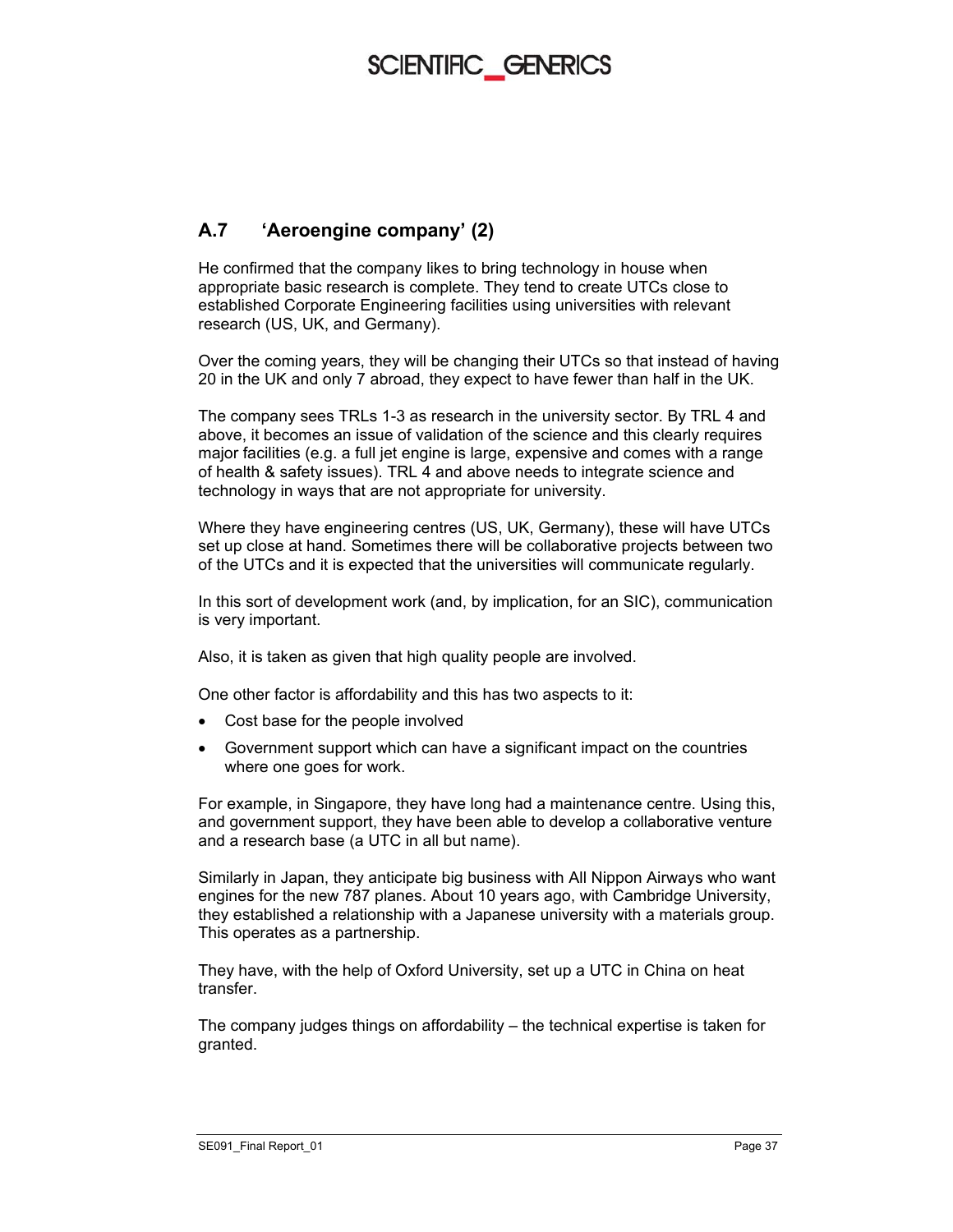We then moved on to discuss the SIC and the relevance to big corporates. he thought it might be relevant to SMEs. He then talked about EPSRC's desire to get SMEs more engaged with the UK research base (he's on an EPSRC panel that looks at this).

The problem, as EPSRC sees it, is that you need to find out what SMEs need and then guide them to the right researcher to help their business.

It was also suggested that SMEs might welcome the chance to be part of what EPSRC described as a technology "car boot sale" to showcase their capability. Warming to this theme, he then went on to suggest that a forum is needed to allow interaction between major corporates and SMEs that allows show-casing in an intelligent way. This means that you need to understand the future requirements of the major corporates, outside their core business. So, for the company, you would not look for high-temperature alloys (they know more than anybody about these) but could explore possible opportunities where new technology may meet needs that cannot be met with in-house resources. However, such introductions should only be made once the need has been qualified and both parties are informed before the meeting.

Maintenance is a key business issue so anything that helps it along faster and cheaper is good. Most of the business has long timescales (represented by Vision 5/10/15/20 models). In maintenance, their shorter timescales are represented by Vision 1/3/5.

The showcasing model needs to be able to interpret business needs at a high level and in an intelligent way and then relate SME business to these needs. It might also provide a forum for them to sell their technology.

It's a form of intelligent technology brokering. This could be complemented by EPSRC which has a very large database on all the research they have funded and they are willing to allow people to search it – although it may be an iterative process. The trouble is that not enough people know about this database.

A SIC that operates on this model provides a big training opportunity. The SIC could provide small-scale development and would be seen as a "half-way house between University and Industry". It would provide flexible and responsive science and trains people to have that kind of valuable mind-set. They would understand technical and commercial issues because of experience in handling different problems in different sectors – leading to a different mind-set from those who work only in one sector. Such people would develop as entrepreneurial technology brokers.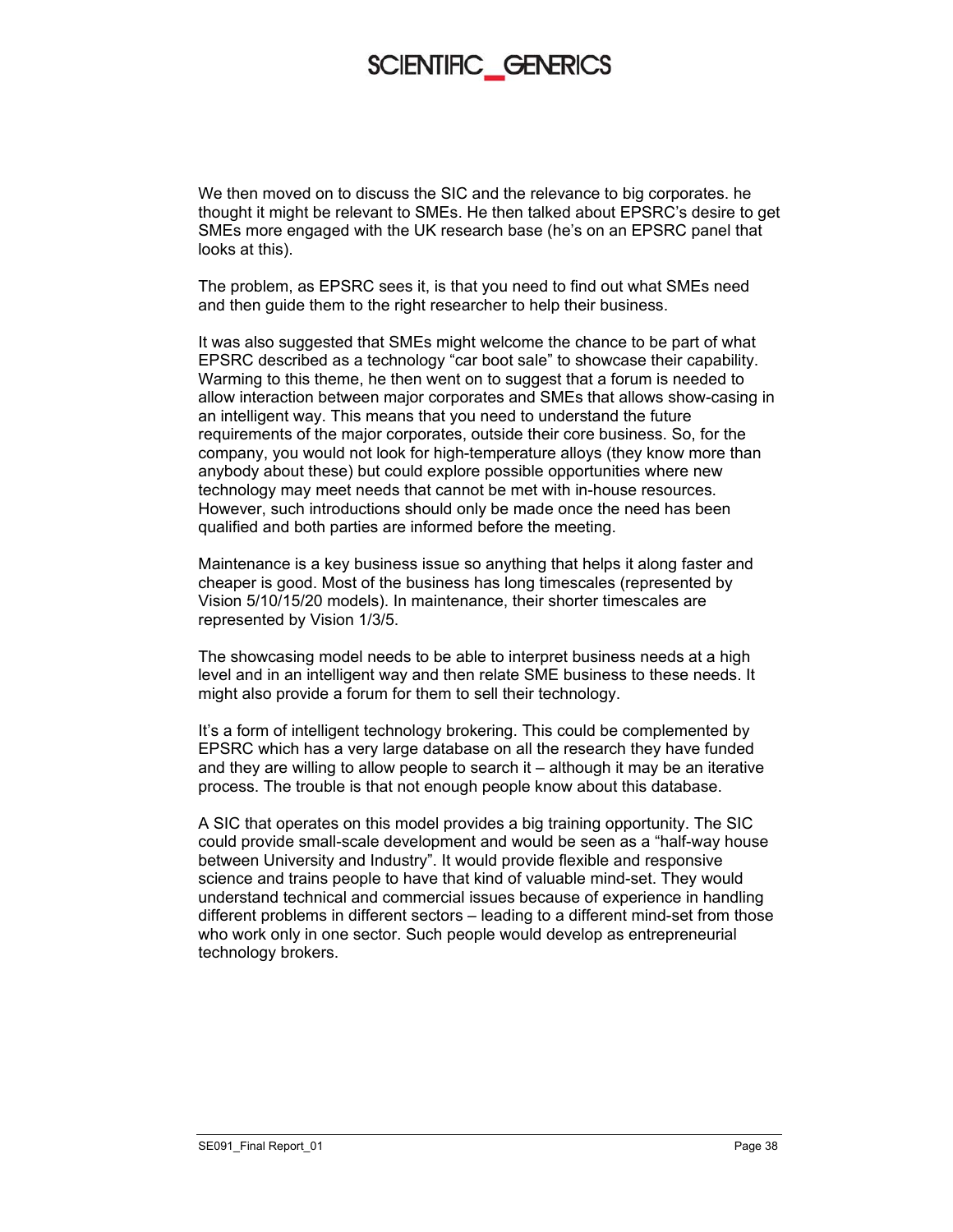#### **A.8 'Electronic equipment company'**

 'Electronic equipment company' is part of Magnetic Resonance which in turn is part of Medical Solutions Business Unit.

The majority of Magnetic Resonance is in Germany.

In March 2005 in China, Medical Solutions established the Magnetic Resonance Imaging (MRI) Centre of Excellence for Asia, which is the only MRI R&D and manufacturing facility outside Germany.

There are:

- 300 hardware and software engineers in Germany
- 70 in the UK
- 100 in China

80% of the activity and resources is on new products (ie, next generation). 20% is on technologies which are further in the future but have no immediate product embodiment. They have a roadmap for what these technologies are.

On the '80%' they are self sufficient within the company as a whole. There are internal partners such as Munich for production engineering and Princeton for software. Roke Manor on RF. These internal collaborations are easier to organise than external ones because there are no IP issues to get in the way.

More on the 20% they have external collaborations too.

We started off talking about the contacts with universities. They have students from sandwich courses and short projects. The two universities they are closest to in the UK are Bath and Cambridge. Bath, they have good relationships through former students becoming employees. Cambridge there is a formal arrangement. Bath is OK but not the best. Cambridge is world class. But they do not only want world class employees "You can't employ too many people who are sitting in the laboratory dreaming on how they will become CEO".

They also have contacts with Rutherford for materials and TWI. Also independent testing houses such as CTG. These are all narrow, specialised requirements that they have.

So what problems, if any, exist?

Sometimes a project doesn't deliver the results they want. But this is not a problem with the setup. It's more that some problems are not easy to solve. He was convinced that in general the internal network was so good that they'd locate the best person in the world I they needed to.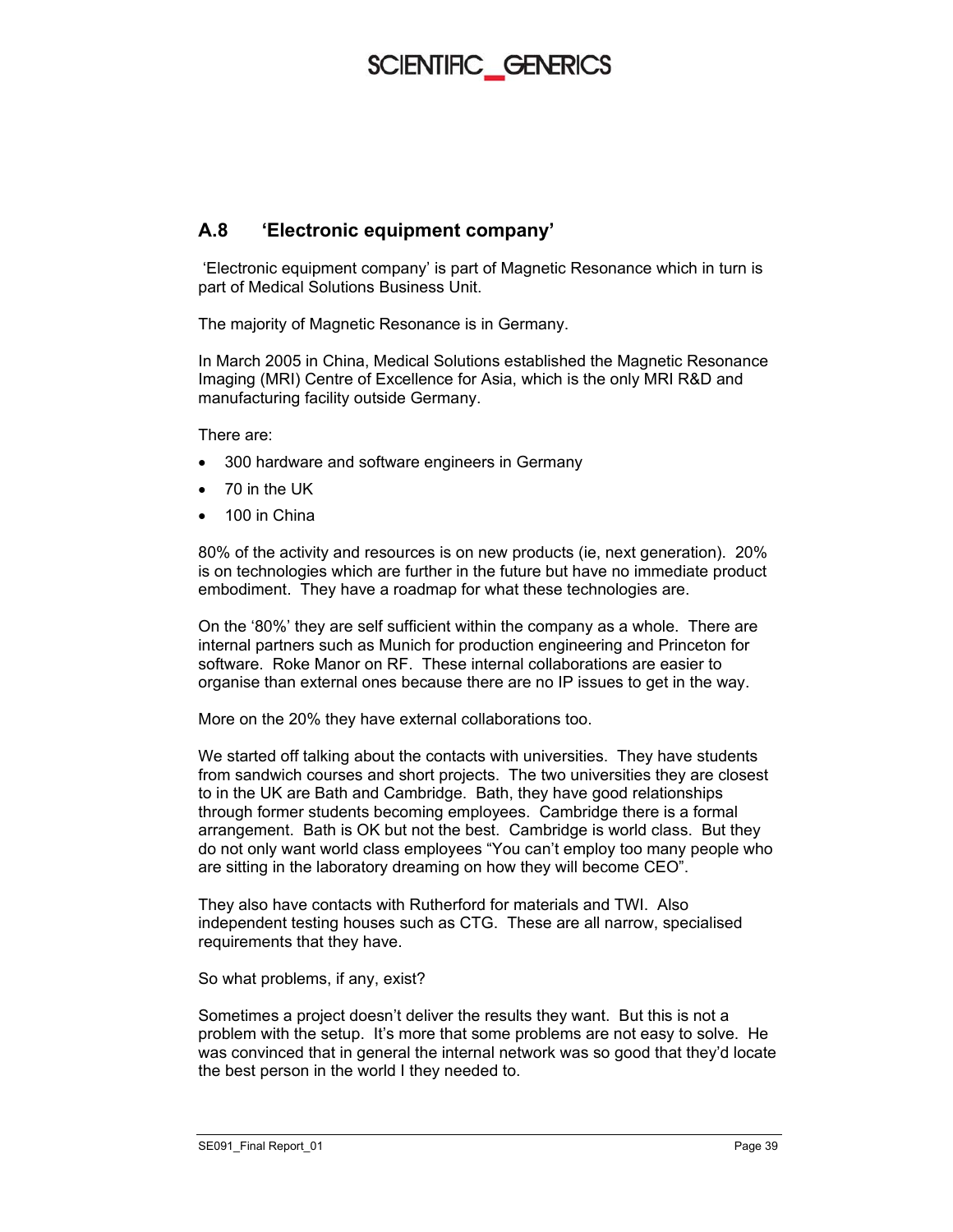How could EEDA help?

"The SIC concept sounds more appropriate for smaller companies without the good network that the company has".

They do use external agencies for clinical trials – but this is not what a development agency does.

Materials testing. At the moment they use a university - "very unreliable".

They transport magnets to Germany for vibration testing. "A local source that could service all the magnet companies in the UK would be good". I mentioned NPL.

We discussed the shared space concept. He thought it would depend a lot on the nature of financial incentives. The USA makes it easy to employ academics as cheap labour. In Germany it is the opposite. It is well worthwhile having good contacts with universities because of:

- Potential recruitment
- Training it gets the guys aware of the latest techniques
- Good PR.

As a final topic he mentioned the problems of shop floor recruitment. They've raised this with SEEDA. There's also a lack of manufacturing process skills in the UK.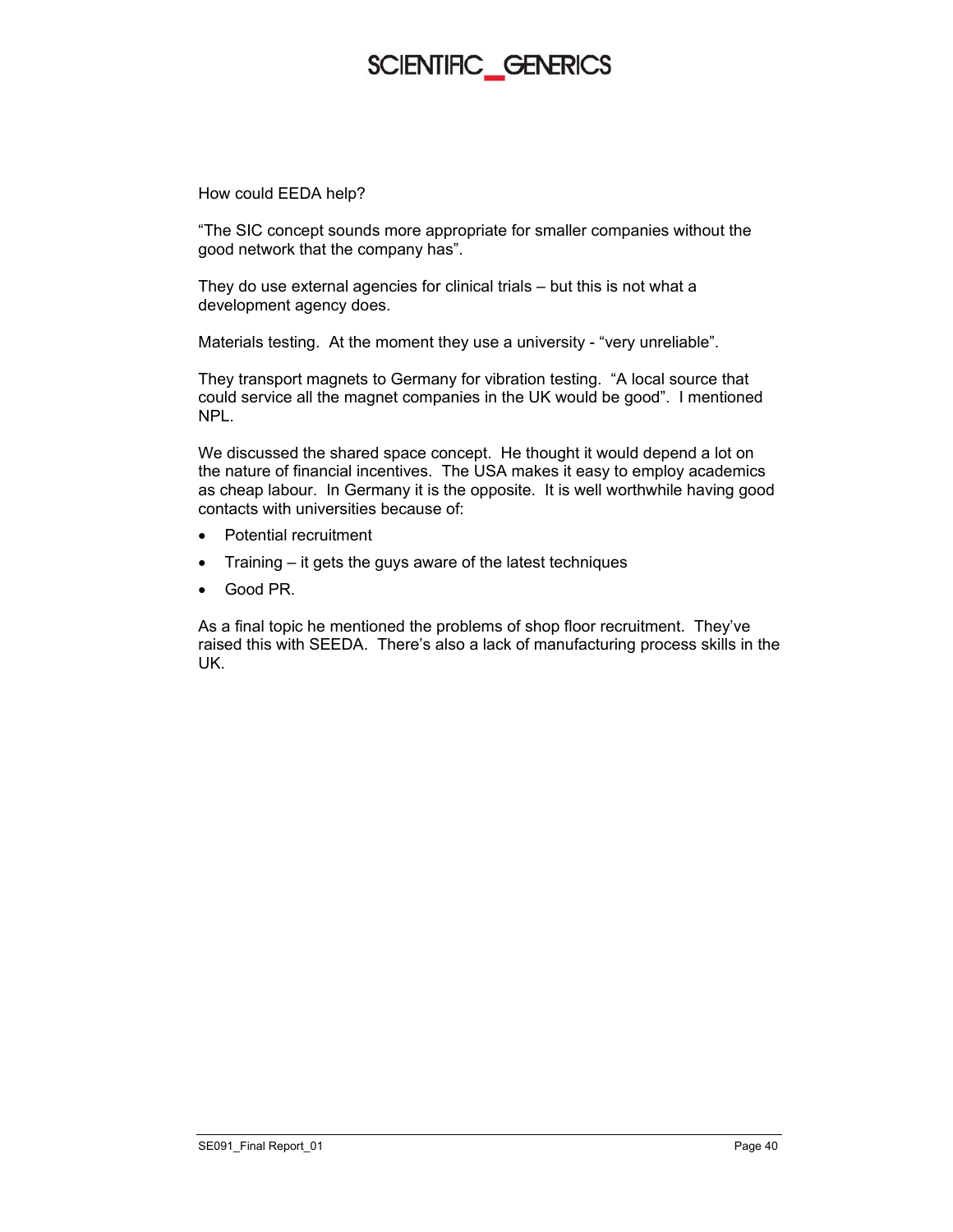### **A.9 'Agrochemical company'**

Meeting today with 'Agrochemical company' was interesting. A campus might be useful for them if they could turn to it for some stuff that would be high quality and rapidly delivered. This might be non-core stuff to complement their service offerings rather than main-stream business. The have four main business areas (Bracknell deals with herbicides and pesticides) and one issue is controlling IP and costs. One solution is that they are opening a lab on Goa to get good and low-cost chemists who work within the fold - they have discovered how leaky it can be using sub-contractors and consultants out in India and China but they do use facilities out there for a lot of work. The definitely have a global perspective on outsourcing and are in the process of reviewing strategic approaches to this.

They are working towards developing a strategic model with a UK university to allow them to do something like the Georgia Tech model of having facilities on site that are world class and not dedicated to teaching. GTI will organise the rental of these facilities and access, as required, to academic staff to make things happen. Putting a team into a similar facility in the UK may be of interest to them but it needs to have the right mix of experts in the field and facilities to be useful. Key to setting up a strategic partnership is getting expertise, quality and speed of service.

A SEEDA facility - or a university - also opens up the possibility of well-geared funding so that their contribution can be matched by "Government" funding (i.e. any public funding). The costing model should NOT be driven by the artificial Full Economic Cost model being pushed by the DTI and/or The Treasury. This is a disincentive for companies and will kill off collaborative working.

The do not feel that the traditional model of funded research works. It is either: we decide what research work we want the university to do, pay them and ride them hard to deliver (which does not truly motivate the academics) or the University rings up and badgers them to fund a PhD student so the result are tied to a three year programme and may not be relevant. Neither of these options is a win-win.

They also see that bigger collaborative projects are better than lots of small ones - this is as true for SEEDA as for 'Agrochemical company'.

Where they started to depart from their current model came when we talked about needs outside their core business. They might, for example, welcome the ability to develop their sensor expertise but they don't have the facilities to get these up to the appropriate level of sophistication. Where things got really interesting was when they talked about things that are not core to their business and two bits came out:

• Developing non-core techniques into products that are separate from their business (this is exactly the Scottish Enterprise Idea Farming concept)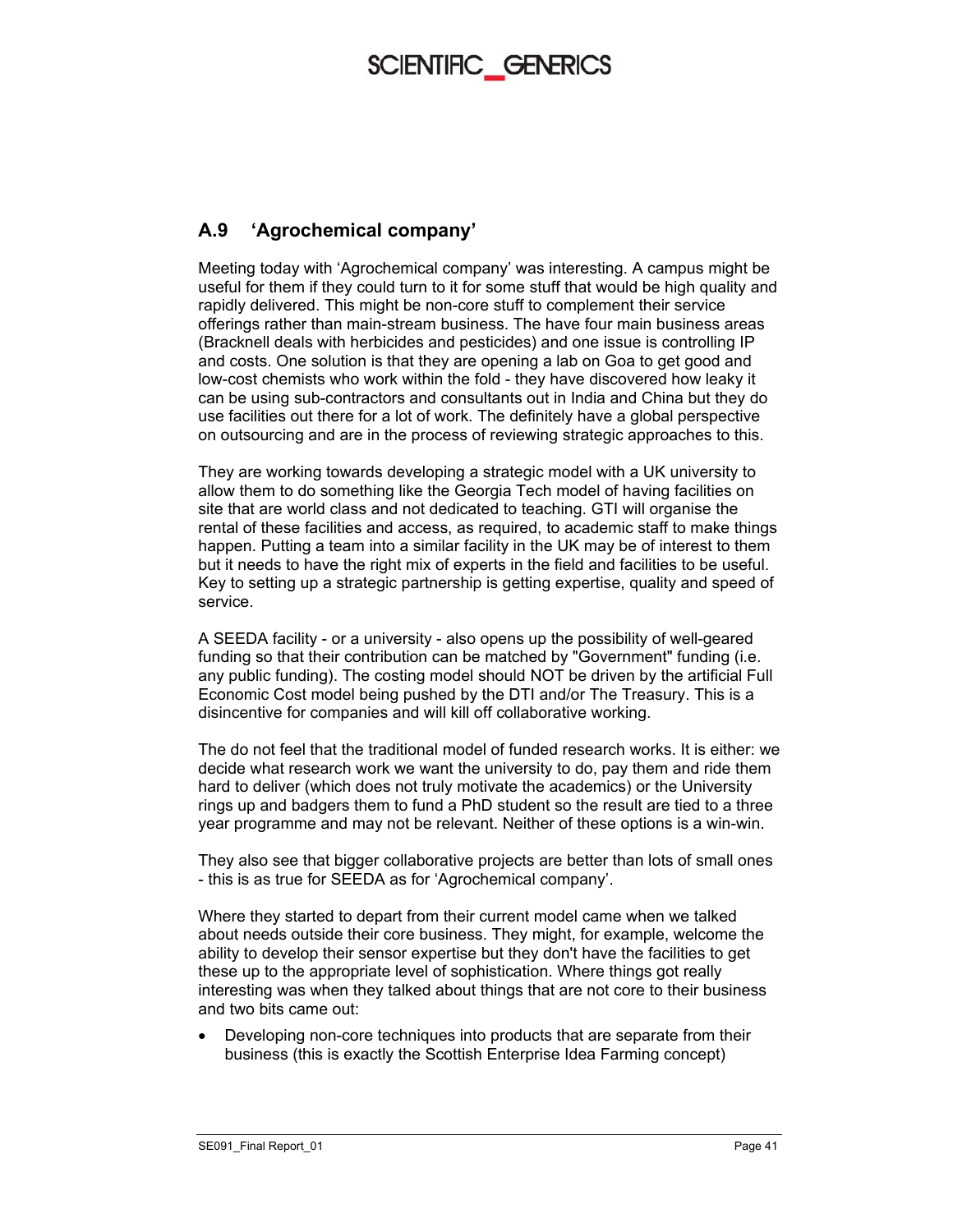• During their development work, they produce samples of which their assay testing only requires a fractional amount. Therefore they have a large number of varied samples that may well be of benefit to drug development businesses. Managing that offering would be of interest and could be a specific activity in the Science and Innovation Campus.

This is only one interview and possibly atypical since 'Agrochemical company' has four different businesses each of which operates differently and it has a global approach to its business plus is market leader However, clear ideas did emerge that will be useful.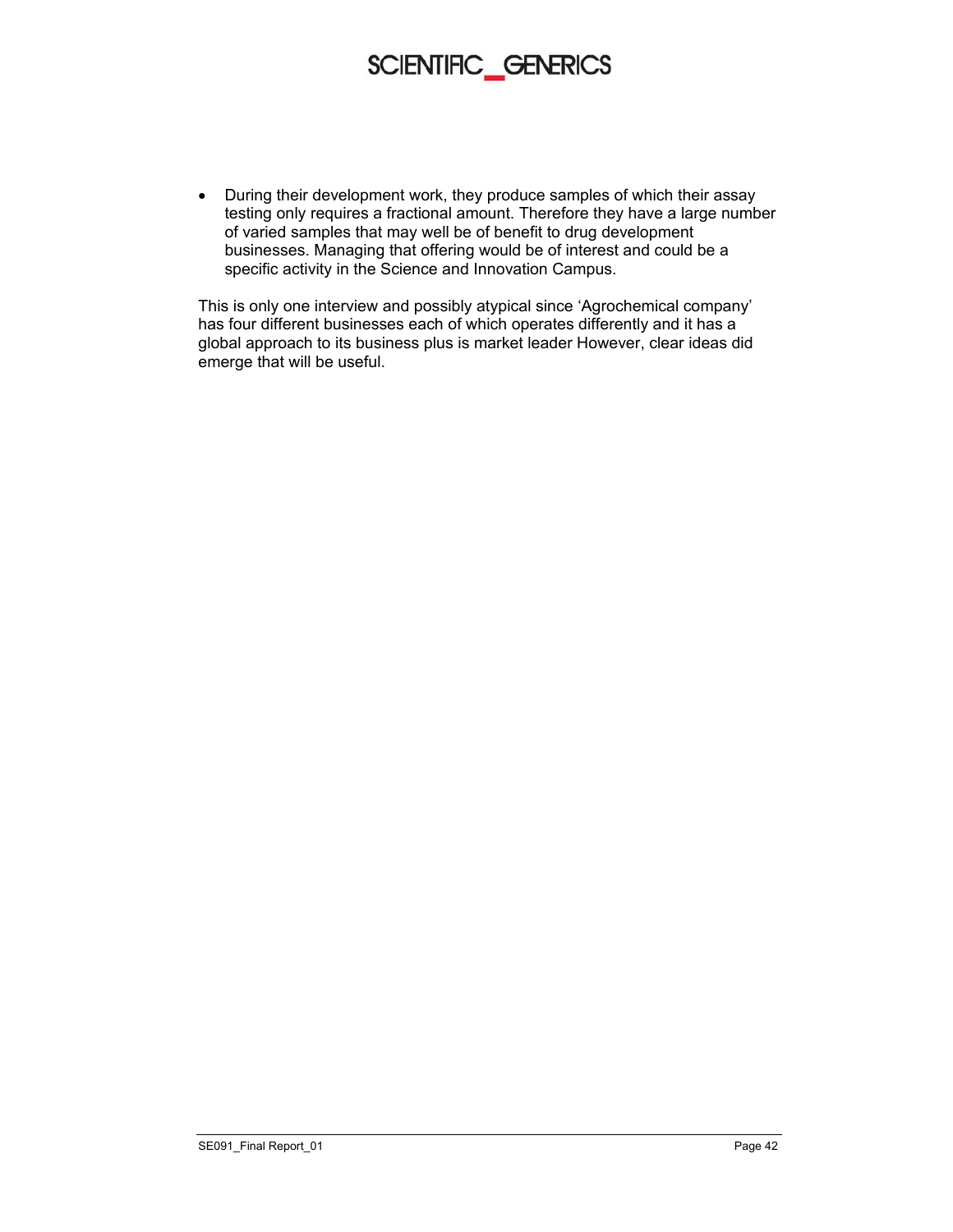#### **A.10 'Mobile telecoms operator #2'**

The respondent also sits on the Technical Advisory Board for the LDA, so he sees RDA engagement from two perspectives. For 'Mobile telecoms operator #2' , however, this does raise the question "What is SEEDA? What role does it fulfil for big companies?"

SEEDA does not include some of the big Universities (e.g. Cambridge, UCL, IC) so operating in isolation is not helpful to big companies. In London, they are encouraging the Universities to pull together. In fact, there has been discussion between some Universities (including Brunel, Reading, Surrey and Royal Holloway) about forming a single campus.

Regional boundaries are artificial and silly.

He has been on the board of Mobile VCE (http://www.mobilevce.com/) which has been operating for about 10 years and cuts across the country (Edinburgh, Bristol, Surrey) and is led by industry<sup>4</sup>.

His view is that good research, of relevance to industry, should be led by academics but with guidance from industry. One approach is to identify a common interest (around technology) between companies and then pursue this across boundaries. Constraining it to regions is too limiting and of no relevance to big companies.

'Mobile telecoms operator #2' does a lot of its research in-house as it is important to know what you want and to control the important IP. They have half a dozen centres across the globe. Development can be done with partners.

Note that the concentration of IP in a few suppliers has a direct consequence on standards. Each tries to influence standards to suit their IP. However, standards operate globally and there are battles to get specific IP into standards.

A campus should cross regional boundaries. As an example, a National Centre on radio technology would be useful and there is a huge amount that it could do. It should be a centre for the UK expertise and knowledge but would have to be based on an existing centre of excellence, most probably academic.

However, another model would be to **host** such a centre where participants can come in as appropriate. A National Centre<sup>5</sup> would imply excellence and act as a

-

<sup>&</sup>lt;sup>4</sup> From the web site: Mobile VCE provides industrially-relevant, long-term, world-class, research in mobile and personal communications defined & steered by our industrial members.

Its innovative structure accesses the highest quality academic skills and staff, whilst ensuring that research is industrially relevant, yields valuable intellectual property, and provides a very high financial gearing.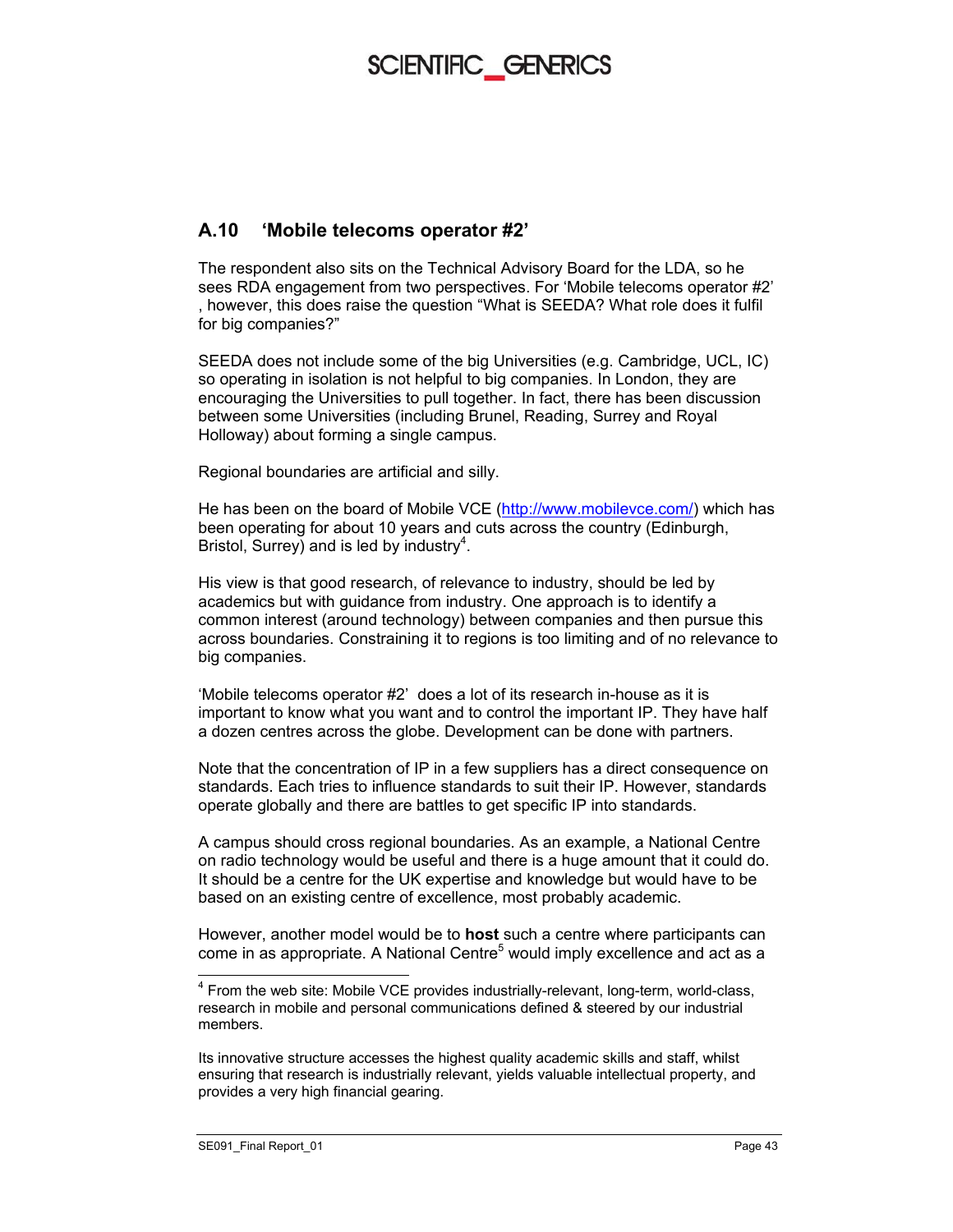stimulus for new work. It could follow the model of the Centre for Maths in Cambridge that hosts two-week workshops that are attended by an international spectrum of participants. Cambridge acts as a centre to pull in participants and their interaction during the workshop creates an enduring buzz and enhances its reputation. Hosting such a centre means thinking globally, not regionally, as it should be aiming to achieve international recognition.

In the current funding model, 'Mobile telecoms operator #2' supports a range of EPSRC applications. Their involvement is often in providing an industry person to lead the research work. 'Mobile telecoms operator #2' also take students during the summer to give industry experience.

Closer involvement is also possible with embedded laboratories – Thales has created one of these at Surrey.

Any campus model needs to be flexible enough to cope with variations and changes. A Science and Innovation Campus should be able to take idea into something close to market. It should provide a credible route into industry. Industry can influence the direction so that the research knows where it is going. However, good academics need to be "ahead of the game".

He could not think of any models elsewhere to consider for copying. Fraunhofers, maybe, but in the US, the 100 big teaching universities dominate the landscape.

 $5$  We did not discuss the political issues and funding issues that would arise in trying to create such a venture. This is a market-focused survey and presents a set of opportunities.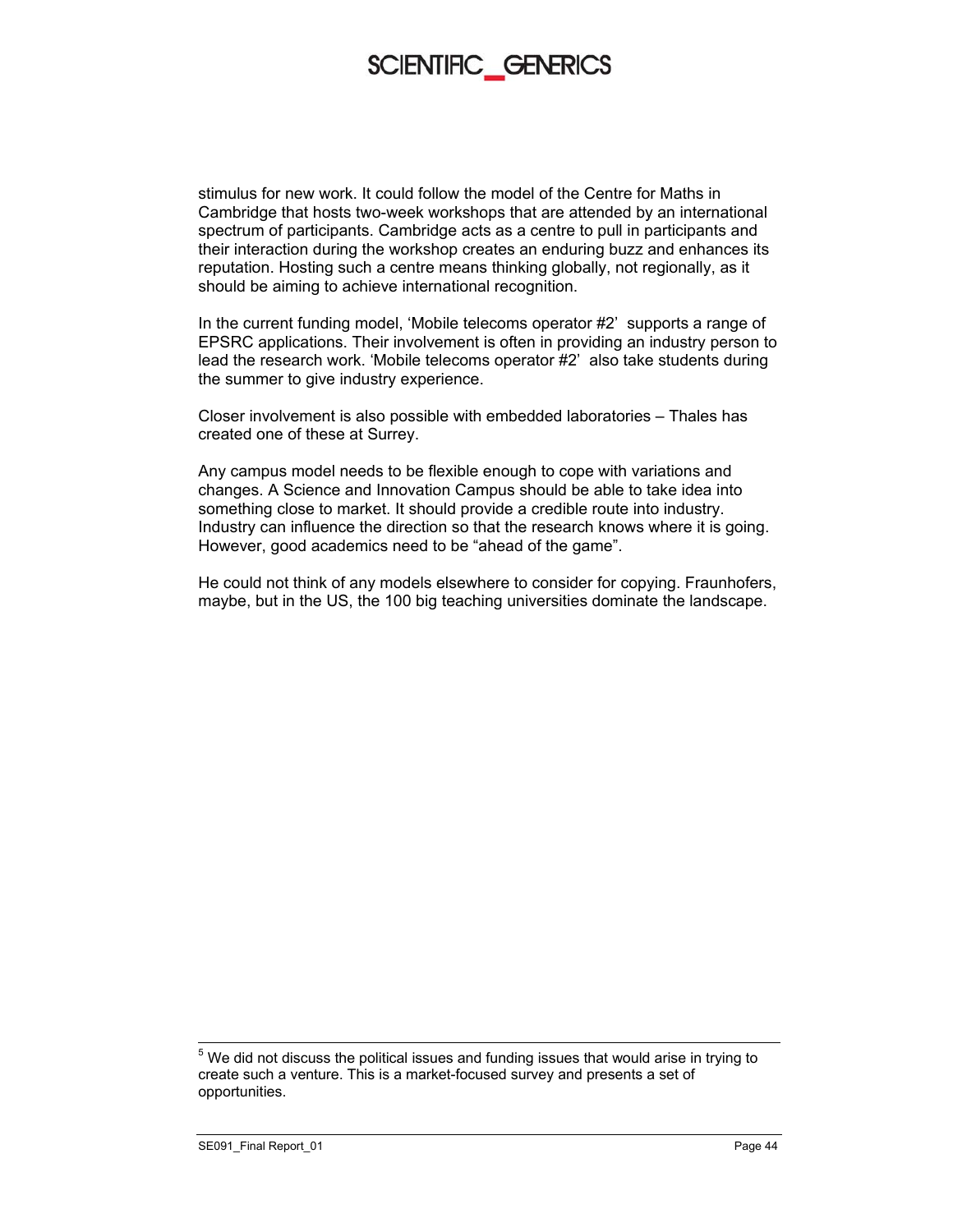#### **APPENDIX B TECHNOLOGY READINESS LEVELS**

This is a brief explanation of Technology Readiness Levels (TRLs), a model used by 'Aeroengine company' and 'Aerospace Company' to assess the maturity of technology.

TRLs help to quantify the level of maturity of a technology, i.e. how far has the science moved towards being an exploitable technology. The levels that are used range from 1 (a paper study on a concept) to 9 (successful operation in the field and proven performance in flight). They are defined in the following table:

| <b>TECHNOLOGY READINESS</b> | <b>DESCRIPTION</b>                                                                 |
|-----------------------------|------------------------------------------------------------------------------------|
| <b>LEVEL</b>                |                                                                                    |
| 0                           | No prior work in field.                                                            |
| 1                           | Lowest level — typically paper studies of a technology's basic properties.         |
|                             | Scientific research begins to be translated into applied research and              |
|                             | development. Basic principles have been observed or reported.                      |
| $\overline{2}$              | Practical applications begin to be invented but still limited to paper studies and |
|                             | not proven or supported by detailed analysis. Technology concept and / or          |
|                             | application has been formulated.                                                   |
| 3                           | Active research and development begins including analytical studies and            |
|                             | laboratory studies to validate predictions of separate elements of technology.     |
|                             | Analytical & experimental validation of critical function standalone.              |
|                             |                                                                                    |
| $\overline{\mathbf{4}}$     | Basic technological components are integrated in a laboratory to establish         |
|                             | that the pieces will work together. Technology component and / or basic            |
|                             | technology sub-system validated in a laboratory environment.                       |
| 5                           | More sophisticated laboratory integration of components with reasonably            |
|                             | realistic supporting elements so that technology can be tested in a simulated      |
|                             | environment.                                                                       |
| 6                           | Major step up in a technology's demonstrated readiness - representative            |
|                             | model or prototype tested in simulated operational environment.                    |
| $\overline{7}$              | Major step up from level 6 – demonstration of an actual system prototype in        |
|                             | an operational environment, such as in an aircraft, vehicle or space.              |
| 8                           | Technology 'flight qualified' through successful test and evaluation of the        |
|                             | system in its final form in intended weapon system under expected conditions.      |
|                             |                                                                                    |
| 9                           | System 'flight proven' through successful application of the technology in its     |
|                             | final form under operational mission conditions.                                   |
| 10                          | Technology is obsolete                                                             |

Some purists choose to include level 0 (not yet imagined). Level 10 becomes relevant when considering end of life and disposal issues, particularly where legislation (e.g. WEEE directive) applies.

In general, university research operates around levels 1-3 but major companies (e.g. 'Aeroengine company' and 'Aerospace Company') look for technology at TRL 6 and above. This is because much of the risk during development has been removed and the route to successful operation (and commercial benefit) is more clearly planned.

TRLs 3-6 cover technology development that is seen as risky and prone to falire. Start-up companies often emerge from universities and enter this space hoping to